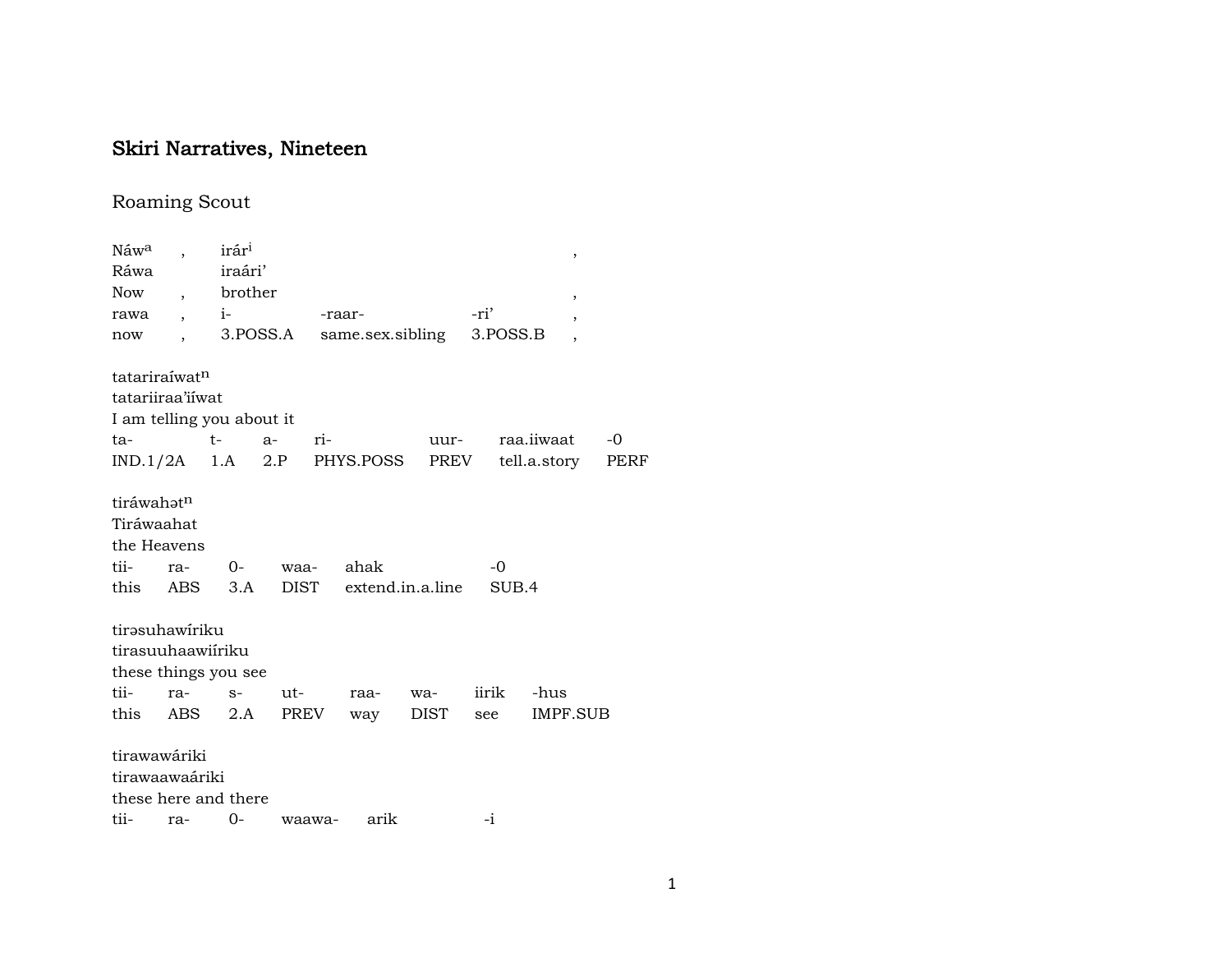| this                   | ABS                      | 3.A                 | DIST  |       |                     | be.standing |       | SUB.2 |                 |      |
|------------------------|--------------------------|---------------------|-------|-------|---------------------|-------------|-------|-------|-----------------|------|
| tiráwahatn             |                          |                     |       |       |                     |             |       |       |                 |      |
| Tiráwaahat             |                          |                     |       |       |                     |             |       |       |                 |      |
|                        | (in) the Heavens         |                     |       |       |                     |             |       |       |                 |      |
| tii-                   | ra-                      | $0-$                | waa-  |       | ahak                |             |       | -0    |                 |      |
| this                   | ABS                      | 3.A                 | DIST  |       | extend.in.a.line    |             |       | SUB.4 |                 |      |
|                        |                          |                     |       |       |                     |             |       |       |                 |      |
| atíəs                  |                          |                     |       |       |                     |             |       |       |                 |      |
| Atí'as                 |                          |                     |       |       |                     |             |       |       |                 |      |
| Our Father             |                          |                     |       |       |                     |             |       |       |                 |      |
| ati-                   | as                       |                     |       |       |                     |             |       |       |                 |      |
| 1.POSS                 | father                   |                     |       |       |                     |             |       |       |                 |      |
|                        | hirurikuwitúta           |                     |       |       |                     |             |       |       |                 |      |
|                        |                          |                     |       |       |                     |             |       |       |                 |      |
| hiru                   |                          | rikuwituúta         |       |       |                     |             |       |       |                 |      |
| there                  |                          | that is what He did |       |       |                     |             |       |       |                 |      |
| hiruu                  | riku-                    | wi-                 |       | ti-   |                     | $O-$        | ut-   |       | aar             | $-0$ |
| there                  | that.is                  |                     | QUOT  |       | IND.3A              | 3.A         |       | PREV  | do              | PERF |
| tirakítak <sup>u</sup> |                          |                     |       |       |                     |             |       |       | hi              | ,    |
| tirakítaku             |                          |                     |       |       |                     |             |       |       | hi              |      |
|                        | this one above           |                     |       |       |                     |             |       |       | and             |      |
| tii-                   | ra-                      | $0-$                | kita- |       | kus                 |             | $-0$  |       | hi              |      |
| this                   | ABS                      | 3.A                 |       |       | on.top be.sitting   |             | SUB.4 |       | and             |      |
|                        |                          |                     |       |       |                     |             |       |       |                 |      |
| tirašíhwari            |                          |                     |       |       |                     |             |       |       |                 |      |
| tiracíhwari            |                          |                     |       |       |                     |             |       |       |                 |      |
|                        | we who live here         |                     |       |       |                     |             |       |       |                 |      |
| tii-                   | ra-                      | aciir-              |       | warii |                     |             |       | -hus  |                 |      |
| here                   | ABS                      | IN.DU.A             |       |       | be.going.about.IMPF |             |       |       | <b>IMPF.SUB</b> |      |
|                        | ahašakuhára <sup>u</sup> |                     |       |       |                     |             |       |       |                 |      |
|                        |                          |                     |       |       |                     |             |       |       |                 |      |

ahacakuhaára'u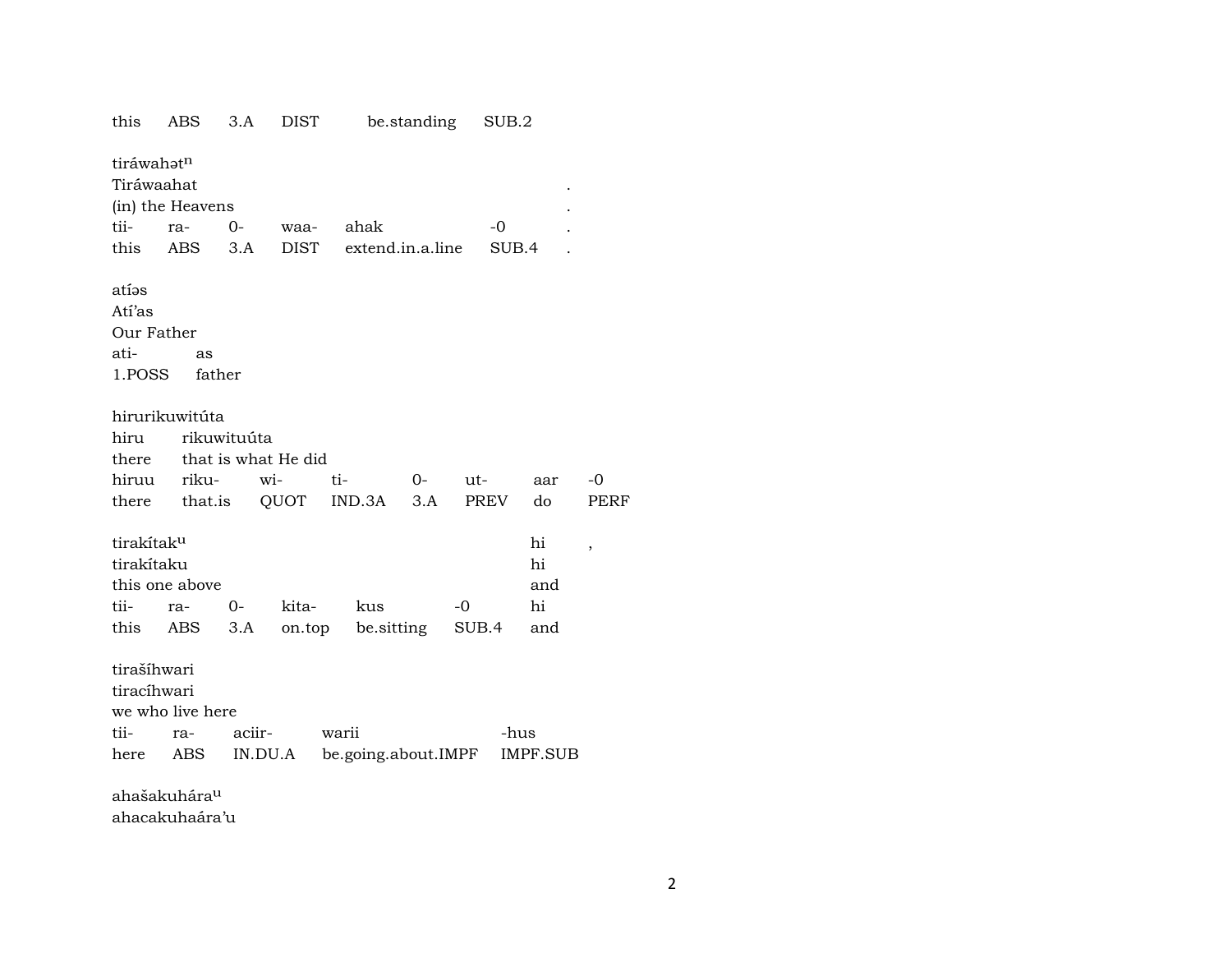He planned it for us ar- ra- 0- aca- ku- ut- raa- ra"uk -0 EV ABS 3.A IN.DU.P 1.P BEN way make SUB.3 tirašíhwari tiracíhwari we who live here tii- ra- aciir- warii - -hus here ABS IN.DU.A be.going.about.IMPF IMPF.SUB ákitar<sup>u</sup> ákitaaru' tribe akitaar- -u' tribe NOM našihkúwari . racihkúwari where we live ra- aciir- ku- warii -hus INF.A IN.DU.A INF.B be.going.about.IMPF IMPF.SUB Hirukuišihawírikµ hiru ku'iciíhaawiiriku there that we should see things hiruu ku- i- aciir- ut- raa- wa- iirik -hus there INDF CONT.1/2A IN.DU.A PREV way DIST see IMPF.SUB tiráwahət<sup>n</sup> Tiráwaahat . (in) the Heavens tii- ra- 0- waa- ahak -0 . this ABS 3.A DIST extend.in.a.line SUB.4 .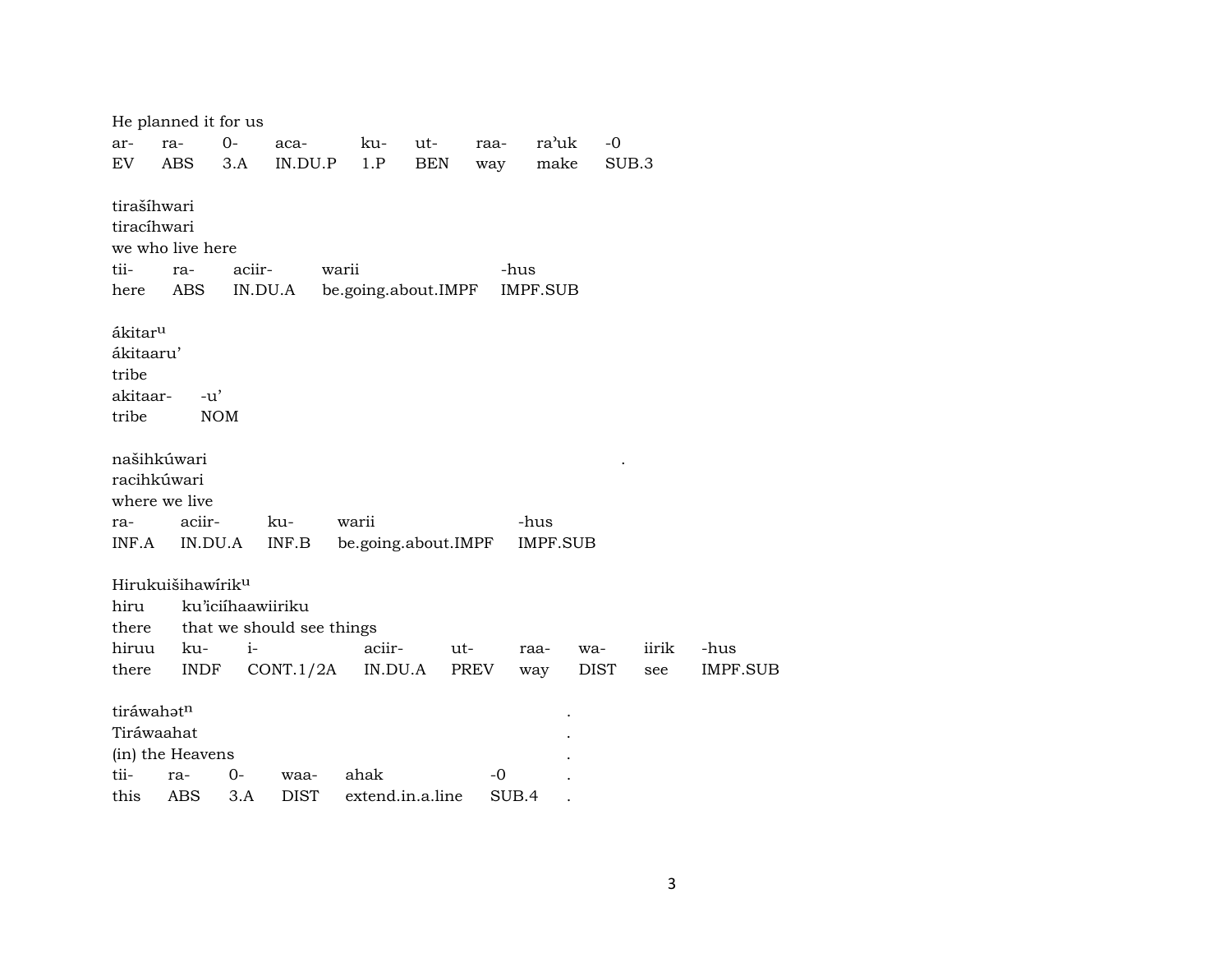| Náwa<br>Ráwa<br><b>Now</b><br>rawa<br>now                      | $\overline{\phantom{a}}$<br>$\overline{\phantom{a}}$<br>$\overline{\phantom{a}}$ | irár <sup>i</sup><br>iraári'<br>$i-$ | brother<br>3.POSS.A          |                     | -raar-<br>same.sex.sibling |                  | -ri'<br>3.POSS.B | $\, ,$<br>$\,$<br>,<br>$\overline{\phantom{a}}$ |             |     |      |  |
|----------------------------------------------------------------|----------------------------------------------------------------------------------|--------------------------------------|------------------------------|---------------------|----------------------------|------------------|------------------|-------------------------------------------------|-------------|-----|------|--|
| háwiriskutišís<br>haawirískuuticis<br>you now know me<br>haa-  | wii-                                                                             | rii-                                 |                              | $\mathbf{S}^-$      | ku-                        | ut-              | icis             | $-0$                                            |             |     |      |  |
| here                                                           | $\operatorname{now}$                                                             |                                      | ASSR                         | 2.A                 | 1.P                        | <b>PREV</b>      | know             | <b>PERF</b>                                     |             |     |      |  |
| ákitar <sup>u</sup><br>ákitaaru'<br>tribe<br>akitaar-<br>tribe | $-u'$                                                                            | <b>NOM</b>                           |                              |                     |                            |                  |                  |                                                 |             |     |      |  |
| nikutihíkurita<br>rikutiihíkuriita                             |                                                                                  |                                      | that is how He did it for me |                     |                            |                  |                  |                                                 |             |     |      |  |
| riku-                                                          | tiir-                                                                            |                                      | ri-                          |                     | $0-$                       | a-               | ku-              | ri-                                             | ut-         | aar | $-0$ |  |
| that.is                                                        | <b>INFR</b>                                                                      |                                      | CONT.3A                      |                     | 3.A                        | PREV.3A          | 1.P              | PHYS.POSS                                       | <b>PREV</b> | do  | PERF |  |
| tiráwa<br>Tiráwaahat<br>the Heavens<br>tii-<br>this            | ra-<br><b>ABS</b>                                                                | $O -$<br>3.A                         |                              | waa-<br><b>DIST</b> | ahak                       | extend.in.a.line | $-0$<br>SUB.4    |                                                 |             |     |      |  |
| Tírawarik <sup>i</sup><br>Tírawaariki<br>These                 |                                                                                  |                                      |                              |                     |                            |                  |                  |                                                 |             |     |      |  |
| tii-                                                           | ra-                                                                              | $0-$                                 | wa-                          |                     | arik                       | $-i$             |                  |                                                 |             |     |      |  |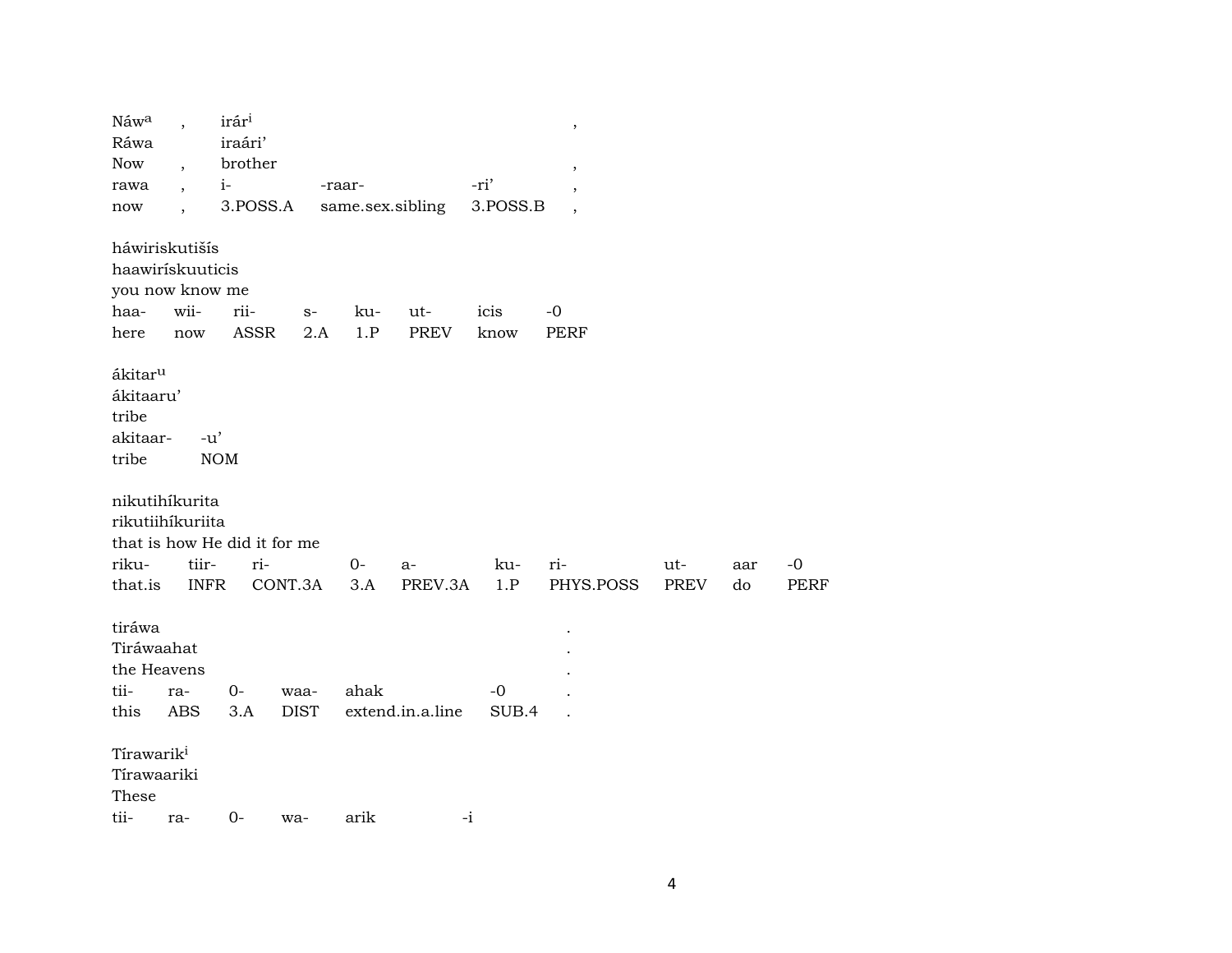## this ABS 3.A DIST be.standing SUB.2

| tahapakiah <sup>u</sup><br>tahapaki'aahu' | šaká <sup>a</sup> ,<br>cakaá'a |           |             |       |          |  |  |  |  |
|-------------------------------------------|--------------------------------|-----------|-------------|-------|----------|--|--|--|--|
| we say                                    | Pleides                        |           |             |       |          |  |  |  |  |
| ta-                                       | t-                             | rak-      | waki.a      | -:hus | cakaa'a  |  |  |  |  |
| $IND.1/2A$ 1.A                            |                                | $1/2$ .PL | say.PL.IMPF | IMPF  | Pleiades |  |  |  |  |

| hitírawarik <sup>i</sup><br>íhi |                |                    |  |  |                                          |  |  |      |  |  |  |  |  |
|---------------------------------|----------------|--------------------|--|--|------------------------------------------|--|--|------|--|--|--|--|--|
|                                 | hi tirawaariki |                    |  |  |                                          |  |  | ihi  |  |  |  |  |  |
| and these                       |                |                    |  |  |                                          |  |  |      |  |  |  |  |  |
|                                 |                | hi tii- ra- 0- wa- |  |  | arik -i .                                |  |  | ihii |  |  |  |  |  |
|                                 |                |                    |  |  | and this ABS 3.A DIST be.standing SUB.2, |  |  | uh   |  |  |  |  |  |

| nikurihwakiahu    | Kúrahus               |      |               |                  |       |          |  |  |  |  |  |  |
|-------------------|-----------------------|------|---------------|------------------|-------|----------|--|--|--|--|--|--|
| rikurihwaki'aahu' | kúrahus               |      |               |                  |       |          |  |  |  |  |  |  |
|                   | that is what they say |      |               |                  |       |          |  |  |  |  |  |  |
| riku-             | ra-                   | $O-$ | $ir-$         | waki.a           | -:hus | kurahuus |  |  |  |  |  |  |
| that.is           |                       |      | ABS 3.A PL.3A | say.PL.IMPF IMPF |       | old.man  |  |  |  |  |  |  |

, " Tírawarik $^i$ 

. Tírawaariki

. These

|  |  | tii- ra- 0- wa- arik |                                     |  |
|--|--|----------------------|-------------------------------------|--|
|  |  |                      | this ABS 3.A DIST be standing SUB.2 |  |

šúra $\mathrm{k}^{\mathrm{i}}$ 

cuúraki girls icuura- -kis girl DIM

wítuharuihi wituuháru' ihi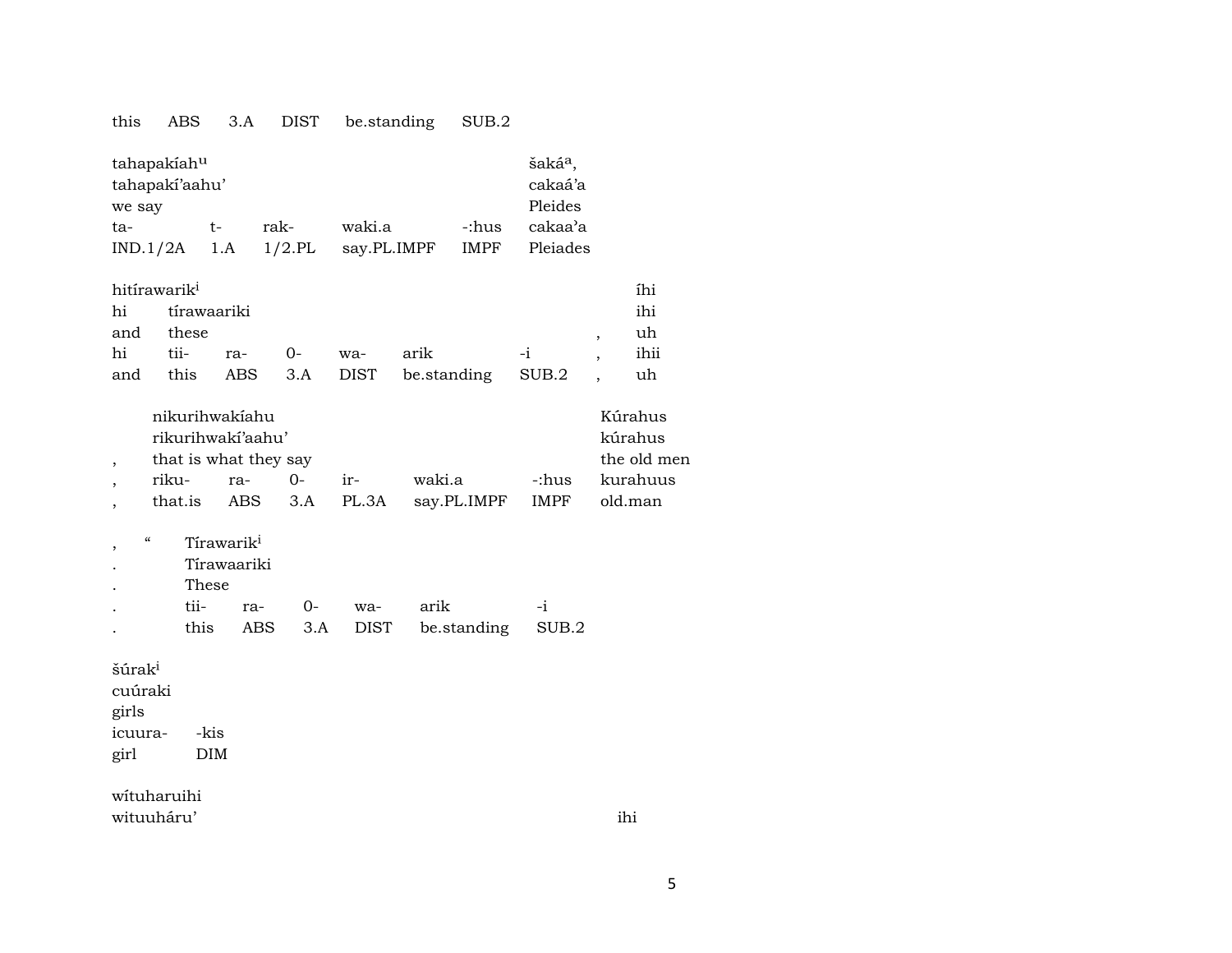| they number                                |                                                                                                                                         |                    |                                       |             |              |                            |         |             | $\overline{\phantom{a}}$ |                          | uh        |  |
|--------------------------------------------|-----------------------------------------------------------------------------------------------------------------------------------------|--------------------|---------------------------------------|-------------|--------------|----------------------------|---------|-------------|--------------------------|--------------------------|-----------|--|
| wi-                                        | ti-<br>$O -$<br>ut-                                                                                                                     |                    |                                       |             |              | raar.uu                    |         | -0          |                          |                          | ihii      |  |
| QUOT                                       | IND.3A                                                                                                                                  |                    | 3.A                                   | <b>PREV</b> |              | be.a.number                |         | PERF        |                          |                          | uh        |  |
| súhuks<br>súhuks<br>five<br>suhuks<br>five | šúraki<br>súhuks<br>$\overline{\phantom{a}}$<br>Cuúraki<br>súhuks<br>Girls<br>five<br>-kis<br>suhuks<br>icuura<br>female<br>DIM<br>five |                    |                                       |             |              |                            |         |             |                          |                          |           |  |
| wítuháru                                   |                                                                                                                                         |                    |                                       |             |              |                            |         |             | $\,$                     |                          |           |  |
| wituuháru'                                 |                                                                                                                                         |                    |                                       |             |              |                            |         |             |                          |                          |           |  |
| they number                                |                                                                                                                                         |                    |                                       |             |              |                            |         |             |                          |                          |           |  |
| wi-                                        | ti-                                                                                                                                     |                    | $0-$                                  | ut-         |              | raar.uu                    |         | $-0$        |                          |                          |           |  |
| QUOT                                       | IND.3A                                                                                                                                  |                    | 3.A                                   | <b>PREV</b> |              | be.a.number                |         | <b>PERF</b> |                          |                          |           |  |
| aahuháruihi<br>a<br>and                    | ahuuháru'                                                                                                                               |                    |                                       |             |              |                            |         |             |                          |                          | ihi<br>uh |  |
| a                                          | ar-                                                                                                                                     | they number<br>ra- | $0-$                                  | ut-         |              | raar.uu                    |         | -0          |                          | $\overline{\phantom{a}}$ | ihii      |  |
| and                                        | EV                                                                                                                                      | <b>ABS</b>         | 3.A                                   | <b>PREV</b> |              | be.a.number                |         | PERF        |                          |                          | uh        |  |
| ,                                          | pírəski<br>piíraski<br>boys<br>piiras-<br>boy                                                                                           | -kis<br><b>DIM</b> | hawá<br>hawá<br>also<br>haawa<br>also |             | five<br>five | súhuks<br>súhuks<br>suhuks |         |             |                          |                          |           |  |
| Pirəskiripətski                            |                                                                                                                                         |                    |                                       | a           |              | súrakirípətsk <sup>i</sup> |         |             |                          |                          |           |  |
| Piiraskíripacki                            |                                                                                                                                         |                    |                                       | a           |              | cuúrakiripacki             |         |             |                          |                          |           |  |
| Little boys                                |                                                                                                                                         |                    |                                       | and         |              | little girls               |         |             |                          |                          |           |  |
| piiras-                                    |                                                                                                                                         | kiripac            | -kis                                  | a           |              | icuura-                    | kiripac |             | -kis                     |                          |           |  |
| boy                                        | small                                                                                                                                   |                    | DIM                                   | and         |              | girl                       | small   |             | <b>DIM</b>               |                          |           |  |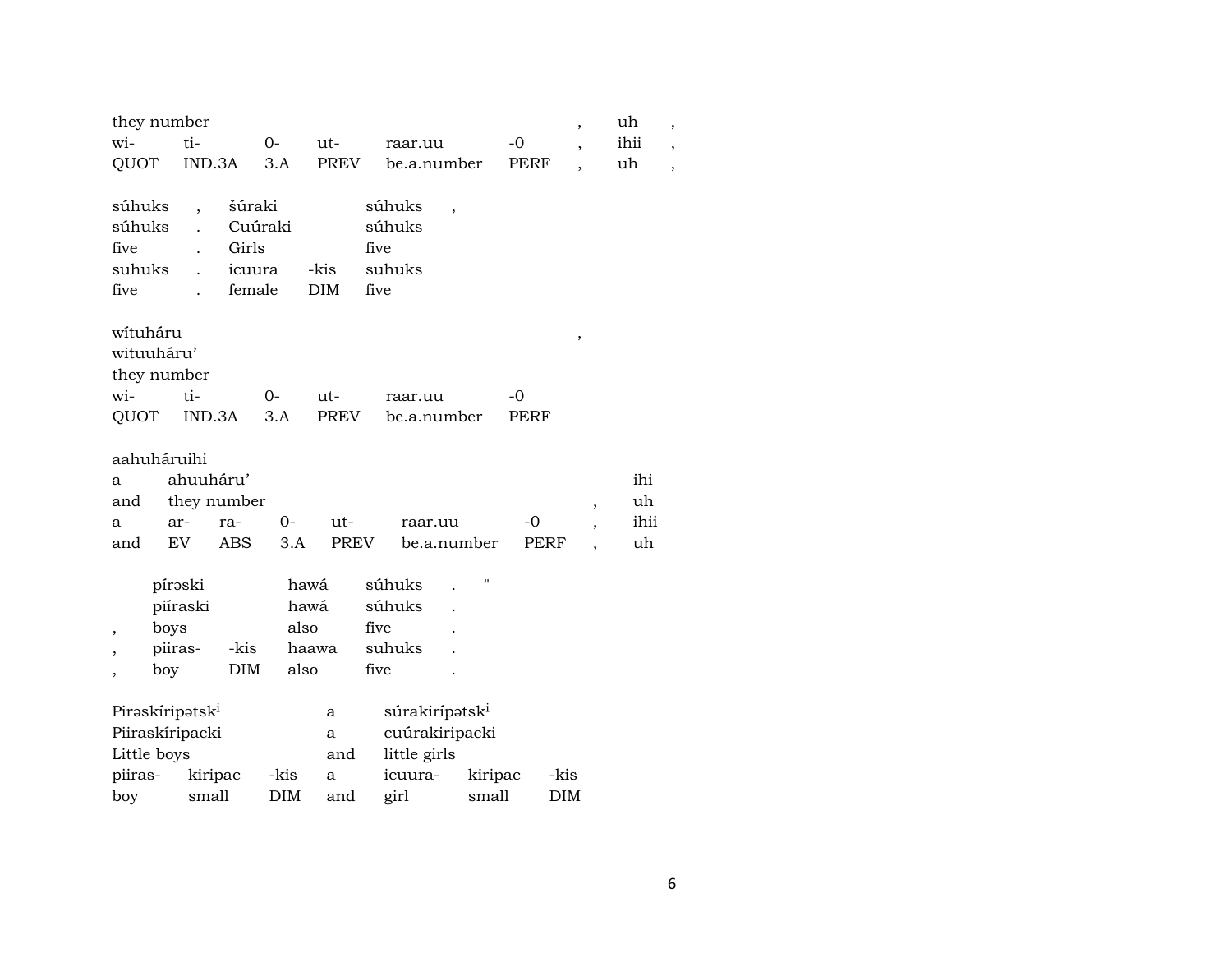| tiráwahət <sup>n</sup><br>Tiráwaahat<br>the Heavens |                                                                              |            |                       |                                                 |                                        |                   |                 |                     |                         |              |                          |
|-----------------------------------------------------|------------------------------------------------------------------------------|------------|-----------------------|-------------------------------------------------|----------------------------------------|-------------------|-----------------|---------------------|-------------------------|--------------|--------------------------|
| tii-                                                | ra-                                                                          | $0-$       | waa-                  | ahak                                            |                                        | $-0$              |                 |                     |                         |              |                          |
| this                                                | <b>ABS</b>                                                                   | 3.A        | <b>DIST</b>           |                                                 | extend.in.a.line                       | SUB.4             |                 |                     |                         |              |                          |
|                                                     | hirurikuwitírət <sup>u</sup>                                                 |            |                       |                                                 |                                        |                   |                 |                     |                         |              |                          |
| hiru                                                | rikuwitiíraktu'                                                              |            |                       |                                                 |                                        |                   |                 |                     |                         |              |                          |
| there                                               | he made them                                                                 |            |                       |                                                 |                                        |                   |                 |                     |                         |              |                          |
| hiruu<br>there                                      | riku-<br>that.is                                                             |            | wi-<br>QUOT           | ti-<br>IND.3A                                   | 0-<br>3.A                              | ir-<br><b>OBV</b> | ak-<br>PL.AN.3P | ra'uk<br>make       | $-0$<br>PERF            |              |                          |
|                                                     | nikurikuruhkítaw <sup>i</sup><br>rikuriikuruhkítawi<br>those being the cause |            |                       |                                                 |                                        |                   |                 |                     |                         |              |                          |
| riku-                                               | ra-                                                                          | $0-$       | a-                    |                                                 | $ir-$                                  | ku-               | ri-             |                     | uur-                    | kita         | -wi                      |
| that.is                                             | INF.A                                                                        |            | 3.A                   | PREV.3A                                         | PL.3A                                  | INF.B             | PHYS.POSS       |                     | <b>PREV</b>             | be.the.cause | SUB.L                    |
| tii-<br>this                                        | tiwitiraširahiwásəsku<br>tiwitiraciraahiwaasasku<br>witi-<br><b>REFL</b>     | ra-<br>ABS | aciir-                | our calling one another by kin terms<br>IN.DU.A | raa.hisaask<br>call.by.one's.kin.terms |                   |                 | -waa<br><b>DIST</b> | -hus<br><b>IMPF.SUB</b> |              |                          |
|                                                     |                                                                              |            |                       |                                                 |                                        |                   |                 |                     |                         |              |                          |
|                                                     | hirurikuwituharúhura <sup>a</sup>                                            |            |                       |                                                 |                                        |                   |                 |                     |                         |              |                          |
| Hiru                                                |                                                                              |            | rikuwituuhaaruúhura'a |                                                 |                                        |                   |                 |                     |                         |              |                          |
| Then                                                |                                                                              |            |                       | that is the origin of the way                   |                                        |                   |                 |                     |                         |              |                          |
| hiruu                                               | riku-                                                                        |            | wi-                   | ti-                                             | 0-                                     | ut-               | raa-            | ruu-                | hurar                   |              | $\overline{\phantom{0}}$ |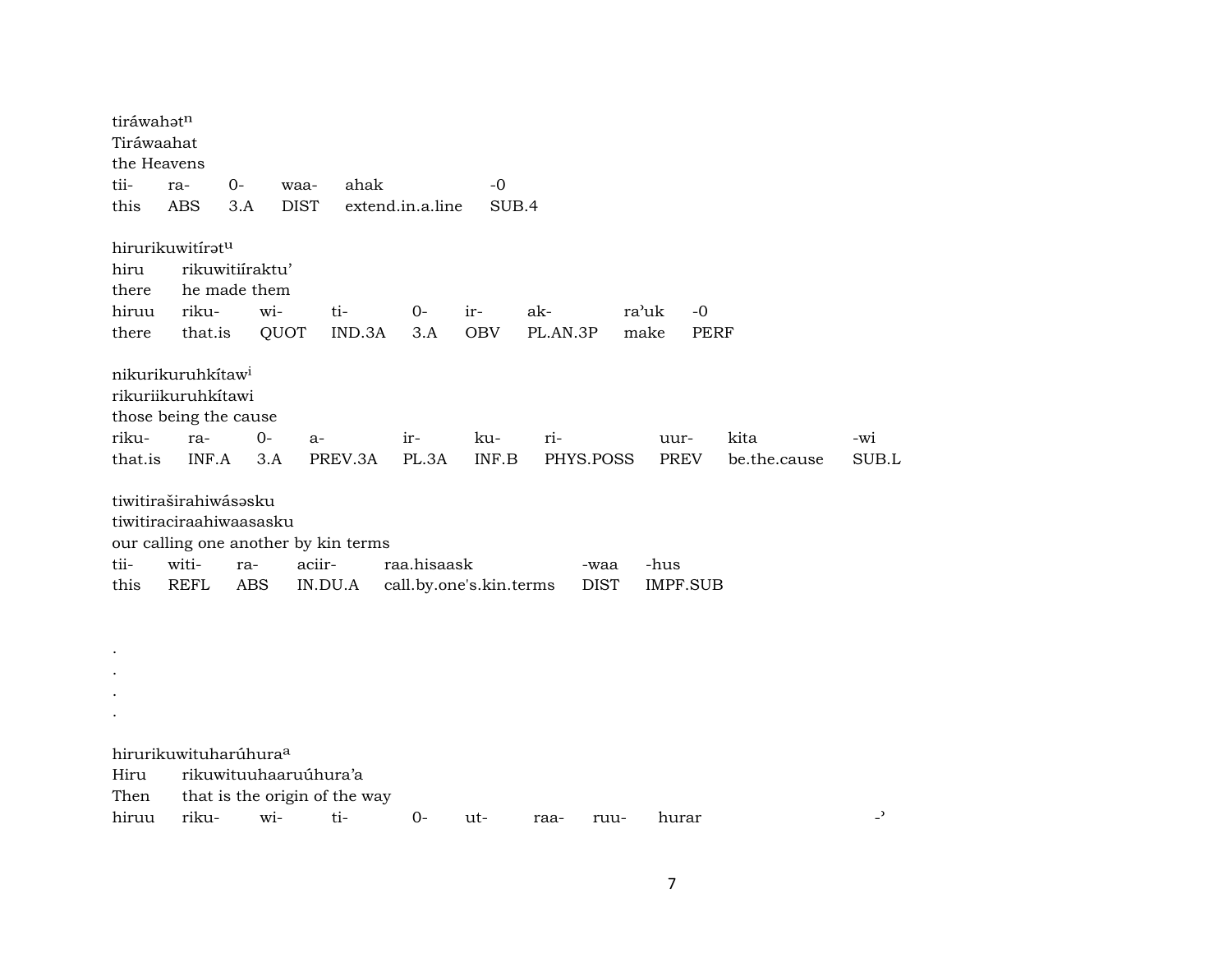| then               | that.is                  |             | QUOT        | IND.3A                   | 3.A              |     | PREV               | way                      |                          | DIST | be.where.one.comes.from  | EX |
|--------------------|--------------------------|-------------|-------------|--------------------------|------------------|-----|--------------------|--------------------------|--------------------------|------|--------------------------|----|
|                    | tiráwahatn               |             |             |                          |                  |     |                    |                          |                          |      |                          |    |
|                    | Tiráwaahat               |             |             |                          |                  |     |                    |                          |                          |      |                          |    |
|                    | (in) the Heavens         |             |             |                          |                  |     |                    |                          |                          |      |                          |    |
| tii-               | ra-                      | $0-$        | waa-        | ahak                     |                  |     | $-0$               |                          |                          |      |                          |    |
| this               | <b>ABS</b>               | 3.A         | <b>DIST</b> |                          | extend.in.a.line |     | SUB.4              |                          |                          |      |                          |    |
|                    | tirawawárik <sup>i</sup> |             |             |                          |                  |     |                    |                          |                          | ihi  |                          |    |
|                    | tirawaawaáriki           |             |             |                          |                  |     |                    |                          |                          | ihi  |                          |    |
|                    | these here and there     |             |             |                          |                  |     |                    | $\overline{\phantom{a}}$ |                          | uh   | $\overline{\phantom{a}}$ |    |
| tii-               | ra-                      | $O -$       | waawa-      |                          | arik             |     | $-i$               | $\overline{\phantom{a}}$ |                          | ihii | $\ddot{\phantom{0}}$     |    |
| this               | <b>ABS</b>               | 3.A         | <b>DIST</b> |                          | be.standing      |     | SUB.2              |                          |                          | uh   | $\overline{\phantom{a}}$ |    |
|                    | tírašihwakahu            |             |             |                          |                  |     |                    |                          |                          | ihi  | $\overline{\phantom{a}}$ |    |
|                    | tiracihwaawaákahu        |             |             |                          |                  |     |                    |                          |                          | ihi  |                          |    |
|                    | these that we call       |             |             |                          |                  |     |                    |                          | $\overline{\phantom{a}}$ | uh   | $\overline{\phantom{a}}$ |    |
| tii-               | ra-                      | aciir-      |             | waa-                     | waaka            |     | -hus               |                          | $\overline{\phantom{a}}$ | ihii | $\overline{\phantom{a}}$ |    |
| this               | <b>ABS</b>               | IN.DU.A     |             | <b>DIST</b>              | say.IMPF         |     | IMPF.SUB           |                          | $\overline{\phantom{a}}$ | uh   | $\overline{\phantom{a}}$ |    |
| $\pmb{\mathsf{H}}$ | Atík <sup>a</sup>        |             |             | $\overline{\phantom{a}}$ | $\blacksquare$   | a   | $\pmb{\mathsf{H}}$ |                          |                          |      |                          |    |
|                    | atíka'                   |             |             |                          |                  | a   |                    |                          |                          |      |                          |    |
|                    | Grandmother              |             |             |                          |                  | and |                    |                          |                          |      |                          |    |
|                    | ati-                     | kaa         |             |                          |                  | a   |                    |                          |                          |      |                          |    |
|                    | 1.POSS                   |             | grandmother |                          |                  | and |                    |                          |                          |      |                          |    |
| atípatn            |                          |             |             | $\blacksquare$           |                  |     |                    |                          |                          |      |                          |    |
| atípat             |                          |             |             |                          |                  |     |                    |                          |                          |      |                          |    |
|                    | Grandfather              |             |             |                          |                  |     |                    |                          |                          |      |                          |    |
| ati-               |                          | paak        |             |                          |                  |     |                    |                          |                          |      |                          |    |
| 1.POSS             |                          | grandfather |             |                          |                  |     |                    |                          |                          |      |                          |    |
|                    | Nikusiwitihírasa         |             |             |                          |                  |     |                    |                          |                          |      |                          |    |
|                    |                          |             |             |                          |                  |     |                    |                          |                          |      |                          |    |

Rikusiwitihírasa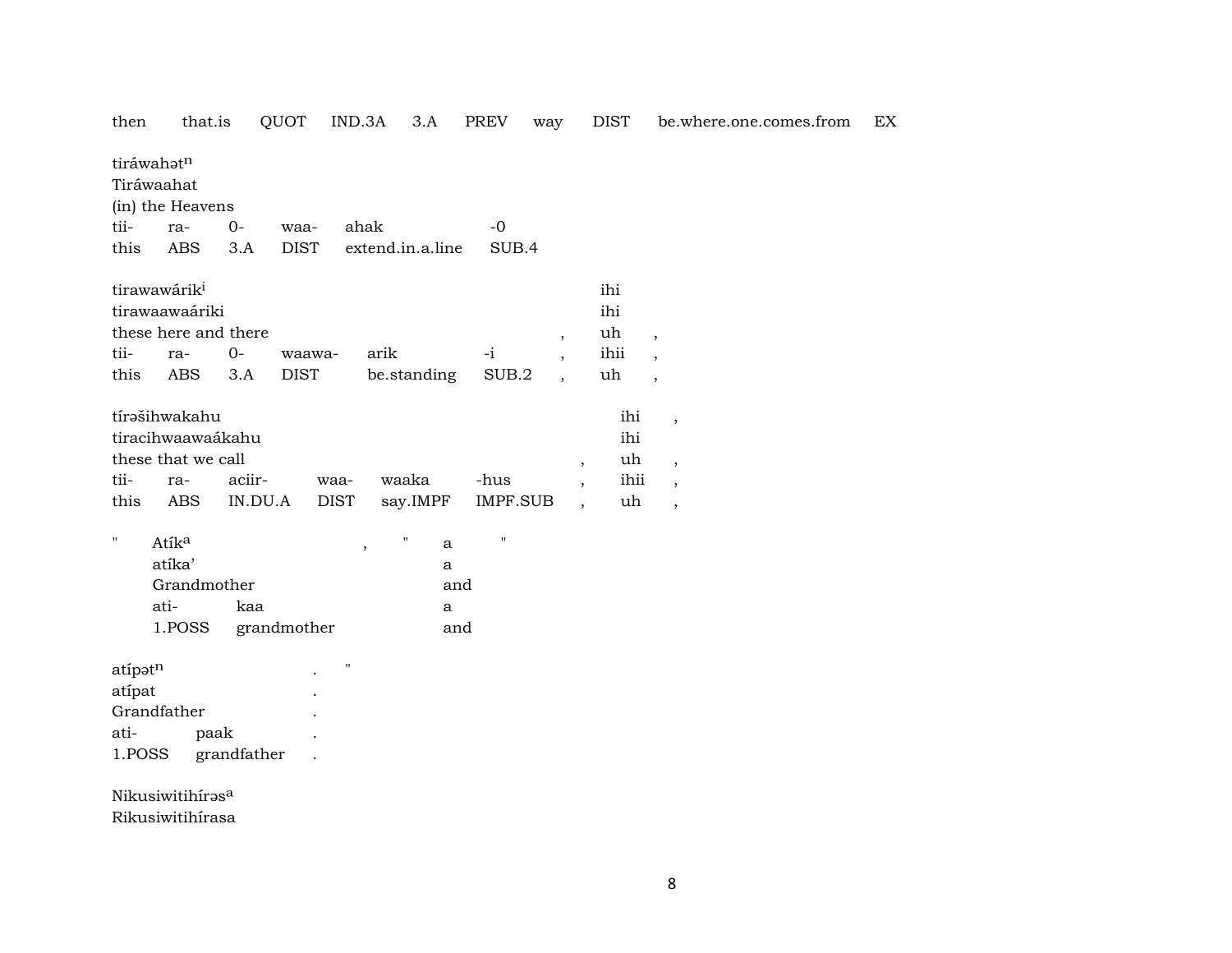|                                                                                                  | Those (du) were in the lead           |                  |             |             |                     |        |               |             |                                    |                |                     |             |                                                       |                          |               |
|--------------------------------------------------------------------------------------------------|---------------------------------------|------------------|-------------|-------------|---------------------|--------|---------------|-------------|------------------------------------|----------------|---------------------|-------------|-------------------------------------------------------|--------------------------|---------------|
| riku-                                                                                            | wi-<br>$si-$<br>ti-<br>$0-$<br>hiras- |                  |             |             |                     |        |               |             |                                    |                |                     | aah         |                                                       | -0                       |               |
| that.is                                                                                          |                                       | DU               | QUOT        |             | $IND.3A$ $3.A$      |        |               |             |                                    |                | in.the.lead         | be          |                                                       | PERF                     |               |
| siahíra <sup>u</sup><br>si'ahira'u<br>when they (du) were made<br>$si-$<br>DU                    | ar-<br>EV                             | ra-              | ABS         | $0-$<br>3.A | ir-                 | 3.INDF | ra'uk<br>make |             |                                    | -0             | SUB.3               |             | Náw <sup>a</sup><br>Ráwa<br><b>Now</b><br>rawa<br>now | $\overline{\phantom{a}}$ |               |
| hirikuruat <sup>n</sup>                                                                          |                                       |                  |             |             |                     |        |               |             |                                    |                | $\,$                |             |                                                       |                          |               |
| hi                                                                                               |                                       | ríkuruu'ut       |             |             |                     |        |               |             |                                    |                |                     |             |                                                       |                          |               |
| and                                                                                              |                                       | that is what was |             |             |                     |        |               |             |                                    |                | $\,$                |             |                                                       |                          |               |
| hi                                                                                               | riku-                                 |                  | ra-         |             | $0-$                | ut-    |               | $\mathbf 0$ |                                    | $\overline{z}$ |                     |             |                                                       |                          |               |
| and that.is                                                                                      |                                       |                  | ABS         |             | 3.A                 | PREV   |               | be          |                                    | EX             |                     |             |                                                       |                          |               |
| irár <sup>i</sup><br>iraári'<br>brother                                                          |                                       |                  |             |             |                     |        |               |             | $\, ,$                             |                | híkiši<br>hi<br>and | kici<br>but |                                                       |                          |               |
| i-                                                                                               |                                       |                  | -raar-      |             |                     | -ri'   |               |             | $\, ,$<br>$\overline{\phantom{a}}$ |                | hi                  | kici        |                                                       |                          |               |
| 3.POSS.A                                                                                         |                                       |                  |             |             | same.sex.sibling    |        | 3.POSS.B      |             |                                    |                | and                 | but         |                                                       |                          |               |
| kuhašákuhukiriwíh <sup>u</sup><br>kuuhacakuuhuukiriwiihu'<br>he changed our ways<br>kuur-<br>DUB |                                       | ra-<br>ABS       | $0-$<br>3.A |             | aca-<br>IN.DU.P     |        | ku-<br>1.P    |             | ut-<br>BEN                         |                | raa-<br>way         |             | ikiriwit                                              | be.different             | ra'uk<br>make |
| tirátpari                                                                                        |                                       |                  |             |             |                     |        |               |             |                                    |                |                     |             |                                                       |                          |               |
| tirátpari                                                                                        |                                       |                  |             |             |                     |        |               |             |                                    |                |                     |             |                                                       |                          |               |
| I who live here<br>tii-                                                                          | ra-                                   |                  | t-          | warii       |                     |        |               |             |                                    | -hus           |                     |             |                                                       |                          |               |
| this                                                                                             | ABS                                   |                  | 1.A         |             | be.going.about.IMPF |        |               |             |                                    |                | <b>IMPF.SUB</b>     |             |                                                       |                          |               |

 $-0$ PERF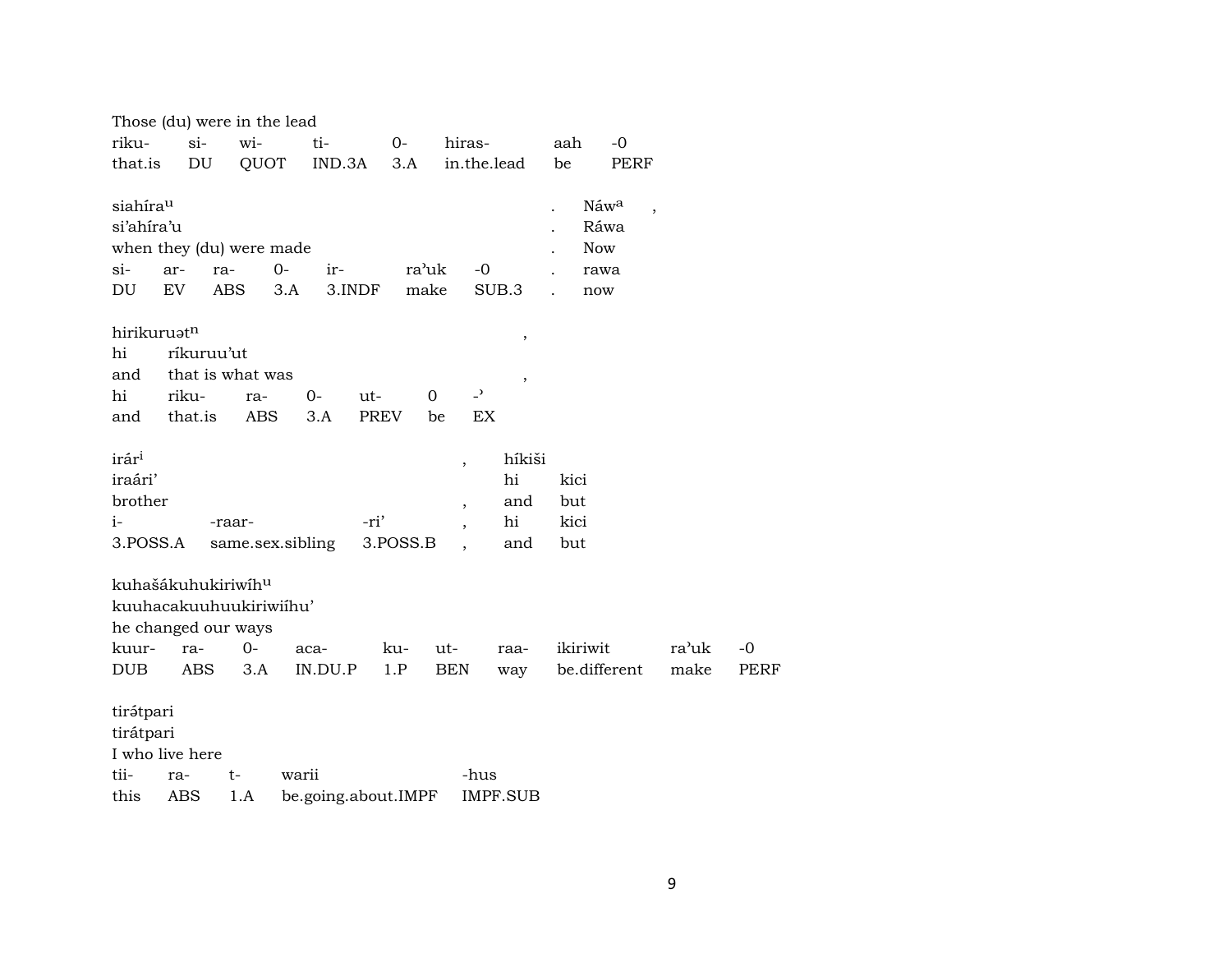| šahiksíšahiks     |           |                    |         |          |       |                    |                     |                        |                          |                    |
|-------------------|-----------|--------------------|---------|----------|-------|--------------------|---------------------|------------------------|--------------------------|--------------------|
| cahiksícahiks     |           |                    |         |          |       |                    |                     |                        |                          |                    |
| Indians           |           |                    |         |          |       |                    |                     |                        |                          |                    |
| icaahiks          |           | icaahiks           |         |          |       |                    |                     |                        |                          |                    |
| person            |           | person             |         |          |       |                    |                     |                        |                          |                    |
| atiráspari        |           |                    |         |          |       |                    |                     |                        |                          |                    |
| a                 | tiráspari |                    |         |          |       |                    |                     |                        |                          |                    |
| and               |           | you who live here  |         |          |       |                    |                     |                        |                          |                    |
| a                 | tii-      | ra-                | $S-$    | warii    |       |                    |                     | -hus                   |                          |                    |
| and               | here      | <b>ABS</b>         | 2.A     |          |       |                    | be.going.about.IMPF | <b>IMPF.SUB</b>        |                          |                    |
| Tirašihwákahu     |           |                    |         |          |       |                    |                     | $\blacksquare$<br>$\,$ |                          |                    |
| tiracihwaákahu    |           |                    |         |          |       |                    |                     |                        |                          |                    |
| this that we call |           |                    |         |          |       |                    |                     |                        |                          |                    |
| tii-              | ra-       | aciir-             |         | waaka    |       | -hus               |                     |                        |                          |                    |
| this              | ABS       | IN.DU.A            |         | say.IMPF |       |                    | <b>IMPF.SUB</b>     |                        |                          |                    |
|                   |           |                    |         |          |       |                    |                     |                        |                          |                    |
| atíra             |           | $^{\prime}$        | a       |          |       | $^{\prime}$        | atíos               |                        |                          | $\pmb{\mathsf{H}}$ |
| atíra'            |           |                    | a       |          |       |                    | atí'as              |                        |                          |                    |
| Mother            |           |                    | and     |          |       |                    | Father              |                        | $\vdots$                 |                    |
| ati-              |           | raa                | a       |          |       |                    | ati-                | as                     | $\overline{\phantom{a}}$ |                    |
| 1.POSS            |           | mother             | and     |          |       |                    | 1.POSS              | father                 | $\overline{\phantom{a}}$ |                    |
|                   |           |                    |         |          |       |                    |                     |                        |                          |                    |
| A                 |           | irəšihwákahu       |         |          |       |                    |                     | ,                      | $\mathbf{H}$             |                    |
| a                 |           | iracihwaákahu      |         |          |       |                    |                     |                        |                          |                    |
| and               |           | that which we call |         |          |       |                    |                     |                        |                          |                    |
| a                 | ii-       | ra-                | aciir-  |          | waaka |                    | -hus                |                        |                          |                    |
| and               | that      | ABS                | IN.DU.A |          |       | say.IMPF           | <b>IMPF.SUB</b>     |                        |                          |                    |
| atípatn           |           |                    | П       | a        |       | $\pmb{\mathsf{H}}$ | atík <sup>a</sup>   |                        |                          |                    |
| atípat            |           |                    |         | a        |       |                    | atíka'              |                        |                          |                    |
| Grandfather       |           |                    |         | and      |       |                    | Grandmother;        |                        |                          |                    |
| ati-              |           | paak               |         | a        |       |                    | ati-                | kaa                    |                          |                    |
|                   |           |                    |         |          |       |                    |                     |                        |                          |                    |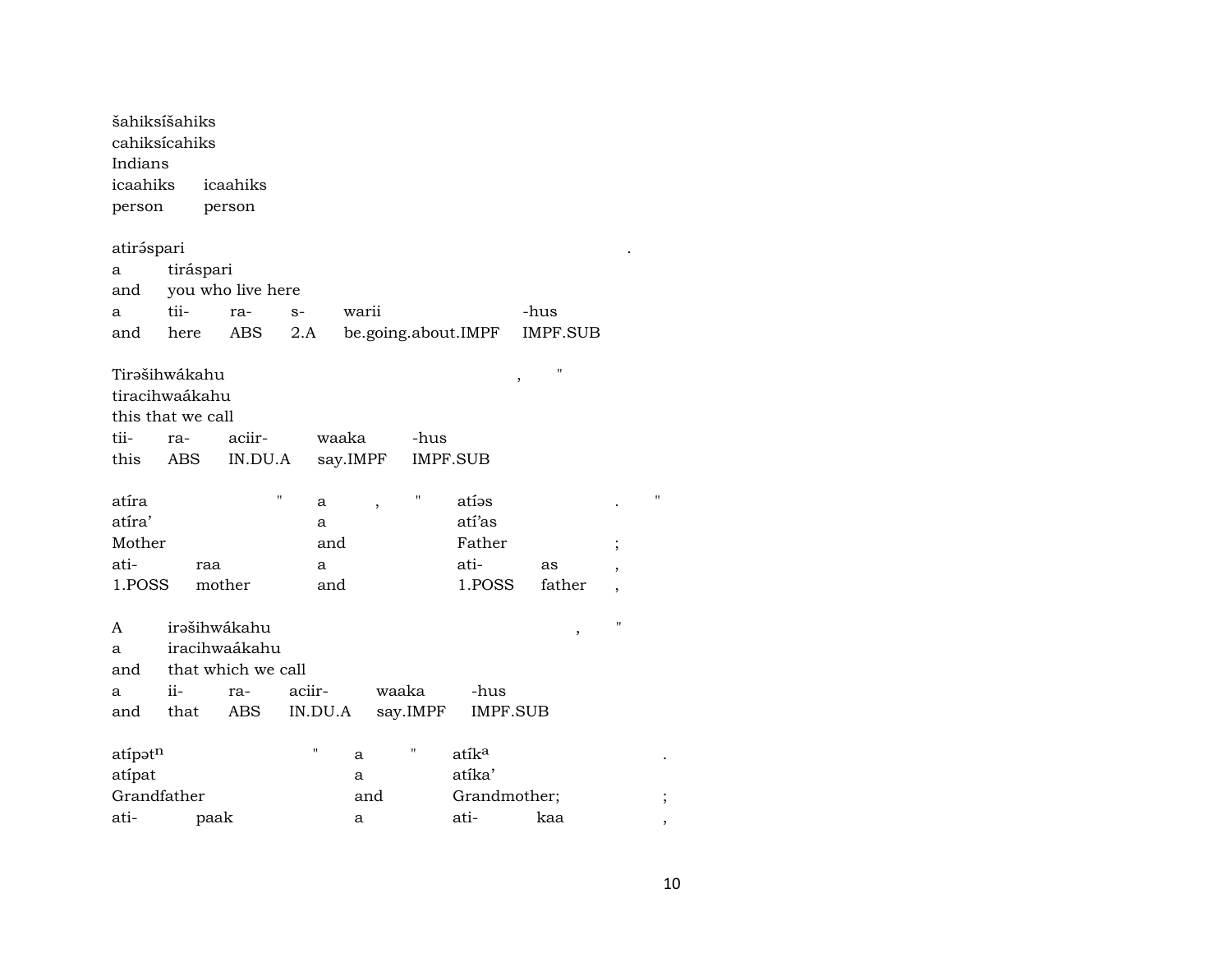| 1.POSS               |               | grandfather   |                                     | and                           |          | 1.POSS                   |                    | grandmother                  | $\overline{\phantom{a}}$ |
|----------------------|---------------|---------------|-------------------------------------|-------------------------------|----------|--------------------------|--------------------|------------------------------|--------------------------|
| 11                   | a<br>and      | airašihwákahu | iracihwaákahu<br>that which we call |                               |          |                          |                    | $\,$                         | н                        |
|                      | a             | ii-           | ra-                                 | aciir-                        | waaka    |                          | -hus               |                              |                          |
|                      | and           | that          | ABS                                 | IN.DU.A                       | say.IMPF |                          |                    | <b>IMPF.SUB</b>              |                          |
| nətik <sup>i</sup> s |               |               | $\pmb{\mathsf{H}}$                  | a<br>$\overline{\phantom{a}}$ | Η        |                          | tíwaširiks         |                              |                          |
| rattiíkis            |               |               |                                     | a                             |          |                          | tíwaciriks         |                              |                          |
|                      | Grandchild    |               |                                     | and                           |          | Uncle                    |                    |                              | $\vdots$                 |
| rak-                 |               | tiikis        |                                     | a                             |          | ati-                     |                    | waciriks                     | $\overline{\phantom{a}}$ |
|                      | grandchild    | sonny         |                                     | and                           |          |                          | 1.POSS             | uncle                        | $\overline{ }$           |
|                      |               |               |                                     |                               |          |                          |                    |                              |                          |
| "                    |               | Airəšihwákahu |                                     |                               |          |                          |                    | $\, ,$                       | $\pmb{\mathsf{H}}$       |
|                      | a             |               | iracihwaákahu                       |                               |          |                          |                    |                              |                          |
|                      | and           |               | that which we call                  |                               |          |                          |                    |                              |                          |
|                      | a             | ii-           | ra-                                 | aciir-                        | waaka    |                          | -hus               |                              |                          |
|                      | and           | that          | ABS                                 | IN.DU.A                       | say.IMPF |                          |                    | <b>IMPF.SUB</b>              |                          |
|                      |               |               |                                     |                               |          |                          |                    |                              |                          |
| itáh <sup>i</sup>    |               |               |                                     | П                             | a        | $\overline{\phantom{a}}$ | $\pmb{\mathsf{H}}$ |                              |                          |
| itaáhi'              |               |               |                                     |                               | a        |                          |                    |                              |                          |
| Sister               |               |               |                                     |                               | and      |                          |                    |                              |                          |
| $i-$                 |               | -taat-        | $-ri$                               |                               | a        |                          |                    |                              |                          |
|                      | 3.POSS.A      | sister        | 3.POSS.B                            |                               | and      |                          |                    |                              |                          |
|                      |               |               |                                     |                               |          |                          |                    |                              |                          |
| tíwatn               |               |               |                                     | Ħ<br>,                        |          |                          |                    |                              |                          |
| tíwaat               |               |               |                                     |                               |          |                          |                    |                              |                          |
| Nephew               |               |               |                                     | $\overline{\phantom{a}}$      |          |                          |                    |                              |                          |
| ati-                 |               | waat          |                                     |                               |          |                          |                    |                              |                          |
| 1.POSS               |               | nephew/neice  |                                     |                               |          |                          |                    |                              |                          |
|                      |               |               |                                     |                               |          |                          |                    |                              |                          |
|                      | airəšihwákahu |               |                                     |                               |          |                          |                    | $\pmb{\mathsf{H}}$<br>$\, ,$ |                          |

iracihwaákahu  $\mathbf{a}$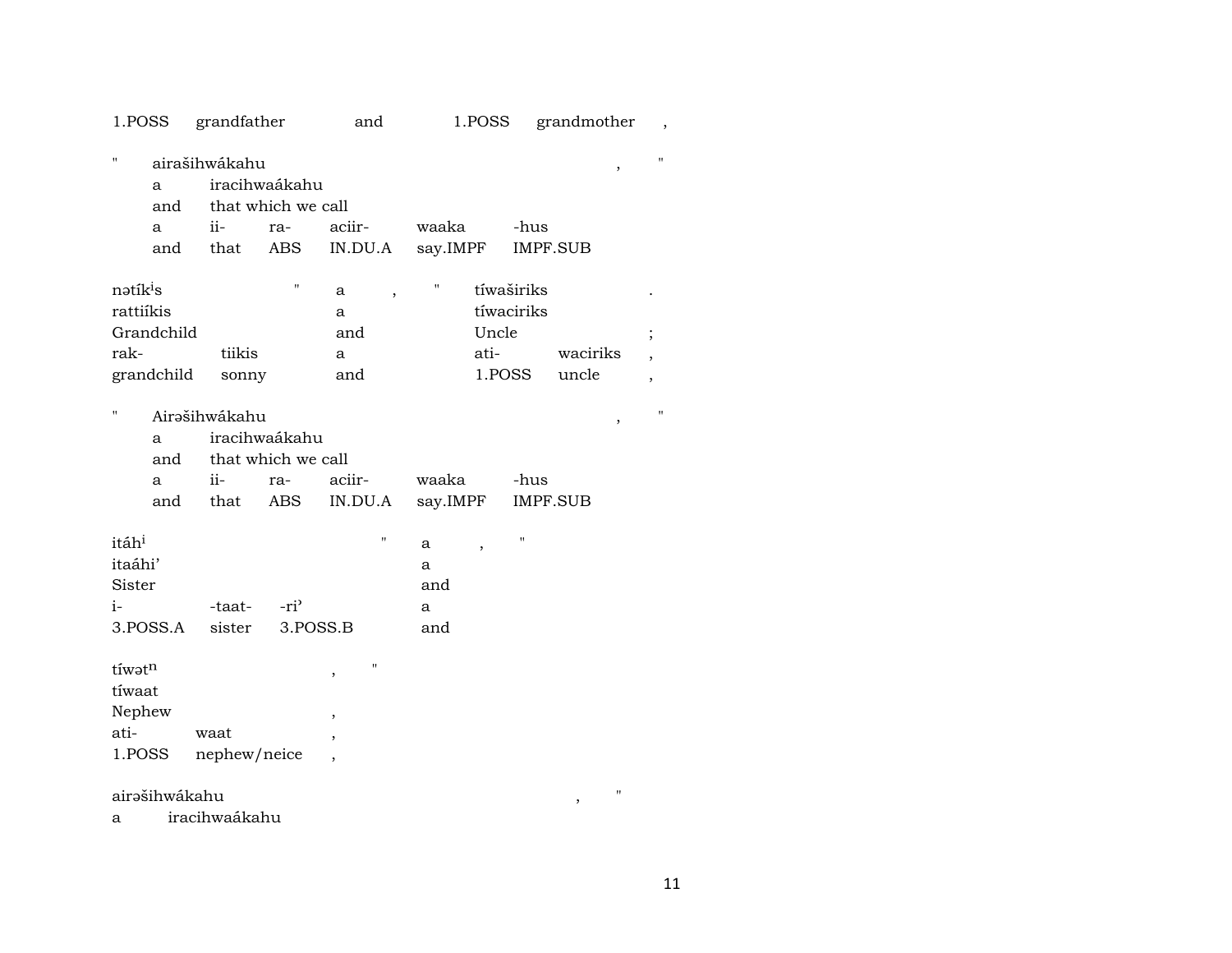| and               |                                   | that which we call       |                    |                                          |              |                    |                   |         |             |                         |                |
|-------------------|-----------------------------------|--------------------------|--------------------|------------------------------------------|--------------|--------------------|-------------------|---------|-------------|-------------------------|----------------|
| $\mathbf{a}$      | ii-                               | ra-                      | aciir-             |                                          | waaka        | -hus               |                   |         |             |                         |                |
| and               | that                              | <b>ABS</b>               | IN.DU.A            |                                          | say.IMPF     | <b>IMPF.SUB</b>    |                   |         |             |                         |                |
| pírau             |                                   | $\overline{\phantom{a}}$ | $\pmb{\mathsf{H}}$ | $\mathbf{a}$<br>$\overline{\phantom{a}}$ | $\mathbf{H}$ |                    |                   |         |             |                         |                |
| piíra'u'          |                                   |                          |                    | a                                        |              |                    |                   |         |             |                         |                |
| Child             |                                   |                          |                    | and                                      |              |                    |                   |         |             |                         |                |
| piira             | $-u^{\prime}$                     |                          |                    | $\mathbf{a}$                             |              |                    |                   |         |             |                         |                |
| child             | $\rm{NOM}$                        |                          |                    | and                                      |              |                    |                   |         |             |                         |                |
| irár <sup>i</sup> |                                   |                          |                    |                                          |              | $\pmb{\mathsf{H}}$ |                   |         |             |                         |                |
| iraári'           |                                   |                          |                    |                                          |              |                    |                   |         |             |                         |                |
| <b>Brother</b>    |                                   |                          |                    |                                          |              |                    |                   |         |             |                         |                |
| $i-$              |                                   | -raar-                   |                    | -ri'                                     |              |                    |                   |         |             |                         |                |
| 3.POSS.A          |                                   | same.sex.sibling         |                    |                                          | 3.POSS.B     |                    |                   |         |             |                         |                |
|                   | Hirutírawarik <sup>i</sup>        |                          |                    |                                          |              |                    |                   |         |             |                         |                |
| Hiru              |                                   | tírawaariki              |                    |                                          |              |                    |                   |         |             |                         |                |
| There             | these                             |                          |                    |                                          |              |                    |                   |         |             |                         |                |
| hiruu             | tii-                              | ra-                      | $0-$               | wa-                                      | arik         |                    | $-i$              |         |             |                         |                |
| there             | this                              | <b>ABS</b>               | 3.A                | <b>DIST</b>                              |              | be.standing        | SUB.2             |         |             |                         |                |
|                   | tahapakiahu                       |                          |                    |                                          |              |                    | šaká <sup>a</sup> | $\cdot$ |             |                         |                |
|                   | tahapaki'aahu'                    |                          |                    |                                          |              |                    | cakaá'a           |         |             |                         |                |
|                   | we always say                     |                          |                    |                                          |              |                    | Pleides           |         |             |                         |                |
| ta-               | $t-$                              |                          | rak-               | waki.a                                   |              | -:hus              | cakaa'a           |         |             |                         |                |
| IND.1/2A          |                                   | 1.A                      | $1/2$ .PL          | say.PL.IMPF                              |              | <b>IMPF</b>        | Pleiades          |         |             |                         |                |
|                   | hirunikuwitíharuhura <sup>a</sup> |                          |                    |                                          |              |                    |                   |         |             |                         |                |
| Hiru              |                                   | rikuwitiihaaruúhura'a    |                    |                                          |              |                    |                   |         |             |                         |                |
| There             |                                   |                          |                    | that was the origin of the way           |              |                    |                   |         |             |                         |                |
| hiruu             | riku-                             | wi-                      |                    | ti-                                      | $O -$        | ir-                | ut-               | raa-    | ruu-        | hurar                   | $\overline{a}$ |
| there             | that.is                           |                          | QUOT               | IND.3A                                   | 3.A          | <b>OBV</b>         | PREV              | way     | <b>DIST</b> | be.where.one.comes.from | EX             |
|                   |                                   |                          |                    |                                          |              |                    |                   |         |             |                         |                |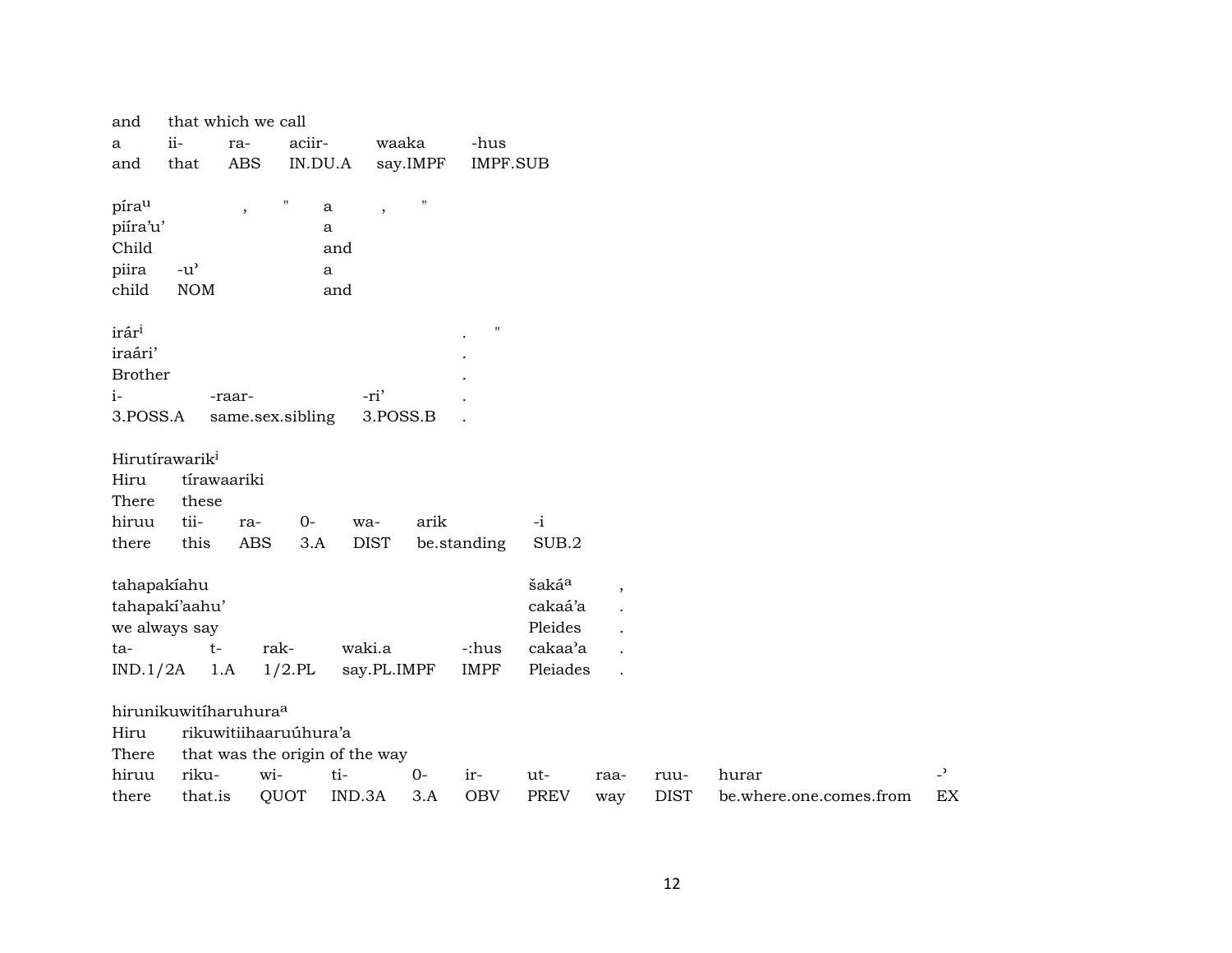|                          | tiwitiratiwásasku                                |                          |                                              |                          |                          |                     |                 |      |            |      |
|--------------------------|--------------------------------------------------|--------------------------|----------------------------------------------|--------------------------|--------------------------|---------------------|-----------------|------|------------|------|
|                          | tiwitiratiwaásasku                               |                          |                                              |                          |                          |                     |                 |      |            |      |
| tii-                     | witi-                                            | ra-                      | our calling one another by kin terms<br>$t-$ | hisaask                  |                          |                     | -hus            |      |            |      |
| this                     | <b>REFL</b>                                      | <b>ABS</b>               | 1.A                                          | call.by.name             |                          | -waa<br><b>DIST</b> | <b>IMPF.SUB</b> |      |            |      |
|                          |                                                  |                          |                                              |                          |                          |                     |                 |      |            |      |
| ákitar <sup>u</sup>      |                                                  | $\, ,$                   | a                                            | $\, ,$                   |                          |                     |                 |      |            |      |
| ákitaaru'                |                                                  |                          | a                                            |                          |                          |                     |                 |      |            |      |
| tribe                    |                                                  |                          | and                                          | $\overline{\phantom{a}}$ |                          |                     |                 |      |            |      |
| akitaar-                 |                                                  | $-u'$                    | a                                            | $\ddot{\phantom{0}}$     |                          |                     |                 |      |            |      |
| tribe                    |                                                  | <b>NOM</b>               | and                                          |                          |                          |                     |                 |      |            |      |
|                          |                                                  |                          |                                              |                          |                          |                     |                 |      |            |      |
| irár <sup>i</sup>        |                                                  |                          |                                              |                          | $\overline{\phantom{a}}$ | škára               |                 |      |            |      |
| iraári'                  |                                                  |                          |                                              |                          |                          | ckára               |                 |      |            |      |
| brother                  |                                                  |                          |                                              |                          | $\overline{\phantom{a}}$ | alone               |                 |      |            |      |
| $i-$                     |                                                  | -raar-                   |                                              | -ri'                     | $\cdot$                  | ckara               |                 |      |            |      |
|                          | 3.POSS.A                                         | same.sex.sibling         |                                              | 3.POSS.B                 | $\overline{\phantom{a}}$ | alone               |                 |      |            |      |
|                          |                                                  |                          |                                              |                          |                          |                     |                 |      |            |      |
|                          | karasírirawak <sup>i</sup><br>karaasiriiraáwaki' |                          |                                              |                          |                          |                     |                 |      |            |      |
|                          |                                                  | you have yours different |                                              |                          |                          |                     |                 |      |            |      |
| ka-                      | ra-                                              | $S-$                     | ir-                                          | ri-                      |                          |                     | uur-            | raa- | awakir     | $-0$ |
| NEG                      | ABS                                              | 2.A                      | PREV.1/2A                                    |                          | PHYS.POSS                |                     | POSS.A          | way  | be.strange | PERF |
|                          |                                                  |                          |                                              |                          |                          |                     |                 |      |            |      |
| $\overline{\phantom{a}}$ |                                                  | hirunikutuháhura         |                                              |                          |                          |                     |                 |      | ,          |      |
|                          | Hiru                                             | rikutuuhaáhura'          |                                              |                          |                          |                     |                 |      |            |      |
|                          | There                                            |                          | that is where it originated                  |                          |                          |                     |                 |      |            |      |
|                          | hiruu                                            | riku-                    | ti-                                          | 0-                       | ut-                      |                     | raa.hurar       | $-0$ |            |      |
|                          | there                                            | that.is                  | IND.3A                                       | 3.A                      | PREV                     |                     | be.the.origin   | PERF |            |      |
|                          |                                                  |                          |                                              |                          |                          |                     |                 |      |            |      |
| irár <sup>i</sup>        |                                                  |                          |                                              |                          | ,                        |                     |                 |      |            |      |
| Iraári'                  |                                                  |                          |                                              |                          |                          |                     |                 |      |            |      |
| <b>Brother</b>           |                                                  |                          |                                              |                          | ,                        |                     |                 |      |            |      |
| $i-$                     |                                                  | -raar-                   |                                              | -ri'                     | $\overline{\phantom{a}}$ |                     |                 |      |            |      |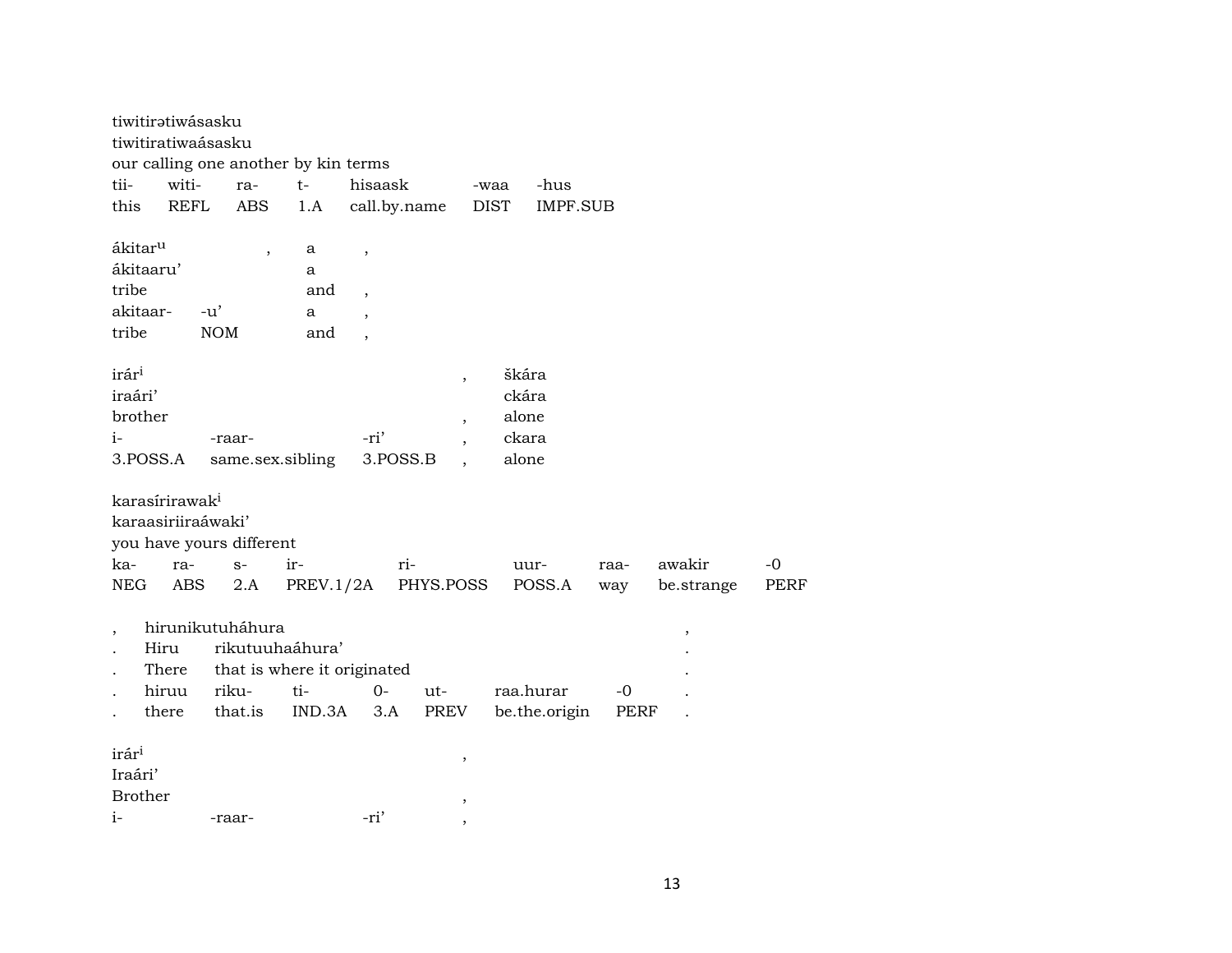| 0.1 000.11                                                  |                                |                                         | banic.ocorg                                        |                     | $0.1$ ONN.D |      |                  |        |             |                 |
|-------------------------------------------------------------|--------------------------------|-----------------------------------------|----------------------------------------------------|---------------------|-------------|------|------------------|--------|-------------|-----------------|
| hiru<br>there                                               | hirunikutuháhura               |                                         | rikutuuhaáhura'<br>that is where it all originated |                     |             |      |                  |        |             |                 |
| hiruu                                                       | riku-                          |                                         | ti-                                                | $O -$               | ut-         |      | raa.hurar        |        | $-0$        |                 |
| there                                                       | that.is                        |                                         | IND.3A                                             | 3.A                 |             | PREV | be.the.origin    |        |             | PERF            |
| hiru<br>there<br>hiruu<br>there                             | hirutiráwahatn<br>tii-<br>this | Tiráwaahat<br>the Heavens<br>ra-<br>ABS | $O -$<br>3.A                                       | waa-<br><b>DIST</b> |             | ahak | extend.in.a.line |        | -0<br>SUB.4 | $\,$            |
|                                                             |                                |                                         |                                                    |                     |             |      |                  |        |             |                 |
| tiráspari<br>tiráspari<br>tii-                              | you who live here              |                                         |                                                    |                     |             |      |                  |        |             | hi<br>Hi<br>And |
|                                                             | ra-                            | $S-$                                    | warii                                              |                     |             |      | -hus             |        |             | hi              |
| this                                                        | ABS                            | 2.A                                     |                                                    | be.going.about.IMPF |             |      | IMPF.SUB         |        |             | and             |
| irár <sup>i</sup><br>iraári'<br>brother<br>$i-$<br>3.POSS.A |                                | -raar-                                  | same.sex.sibling                                   | -ri'                | 3.POSS.B    |      | $\,$<br>,        |        |             |                 |
|                                                             |                                |                                         |                                                    |                     |             |      |                  |        |             |                 |
| hisíahirau                                                  |                                |                                         |                                                    |                     |             |      |                  |        |             |                 |
| hi                                                          | si'ahíra'u'                    |                                         |                                                    |                     |             |      |                  |        |             |                 |
| and                                                         |                                |                                         | when they (du) were made                           |                     |             |      |                  |        |             |                 |
| hi                                                          | $\sin$                         | ar-                                     | ra-                                                | 0-                  | ir-         |      | ra'uk            | -0     |             |                 |
| and                                                         | DU                             | EV                                      | ABS                                                | 3.A                 | 3.INDF      |      | make             | SUB.3  |             |                 |
|                                                             | tirašihwákahu                  |                                         |                                                    |                     |             |      |                  | atíra  |             |                 |
|                                                             | tiracihwaákahu                 |                                         |                                                    |                     |             |      |                  | atíra' |             |                 |

| tirəspari |                   |      |                                      |      |           | hi  |  |
|-----------|-------------------|------|--------------------------------------|------|-----------|-----|--|
| tiráspari |                   |      |                                      |      |           | Hi  |  |
|           | you who live here |      |                                      |      | $\bullet$ | And |  |
| tii-      | ra-               | $S-$ | warii                                | -hus |           | hi  |  |
| this      |                   |      | ABS 2.A be.going.about.IMPF IMPF.SUB |      |           | and |  |
|           |                   |      |                                      |      |           |     |  |

14

 $\overline{\phantom{a}}$ 

3. POSS.A same.sex.sibling 3. POSS.B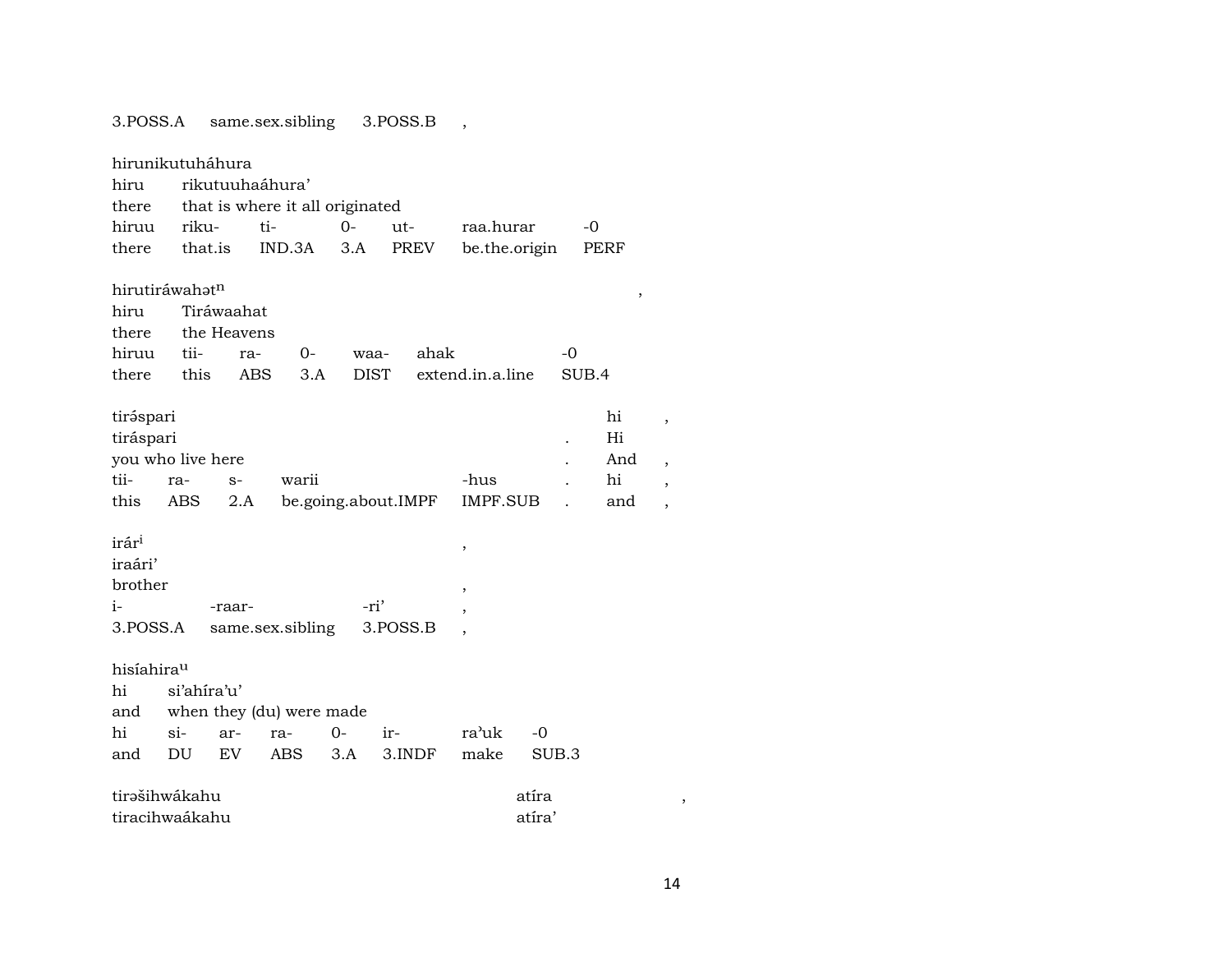|                 | this that we call |                          |          |          |              | Mother          |        | $\overline{\phantom{a}}$ |
|-----------------|-------------------|--------------------------|----------|----------|--------------|-----------------|--------|--------------------------|
| tii-            | ra-               | aciir-                   | waaka    |          | -hus         | ati-            | raa    |                          |
| this            | <b>ABS</b>        | IN.DU.A                  | say.IMPF |          | IMPF.SUB     | 1.POSS          | mother | $\overline{\phantom{a}}$ |
|                 |                   |                          |          |          |              |                 |        |                          |
| a               |                   | tirašihwákahu            |          |          |              |                 |        |                          |
| a               |                   | tiracihwaákahu           |          |          |              |                 |        |                          |
| and             |                   | this that we call        |          |          |              |                 |        |                          |
| a               | tii-              | ra-                      | aciir-   | waaka    | -hus         |                 |        |                          |
| and             | this              | ABS                      | IN.DU.A  | say.IMPF |              | <b>IMPF.SUB</b> |        |                          |
|                 |                   |                          |          |          |              |                 |        |                          |
| atías<br>atí'as |                   | ,                        |          |          |              |                 |        |                          |
| Father          |                   |                          |          |          |              |                 |        |                          |
| ati-            | as                | $\, ,$                   |          |          |              |                 |        |                          |
| 1.POSS          |                   | $\overline{ }$<br>father |          |          |              |                 |        |                          |
|                 |                   |                          |          |          |              |                 |        |                          |
|                 | hihirurikuaharáru |                          |          |          |              |                 |        |                          |
| hi              | hiru              | riku'aharaáru'           |          |          |              |                 |        |                          |
| and             | there             | that is how He made it   |          |          |              |                 |        |                          |
| hi              | hiruu             | riku-                    | ar-      | ra-      | $0-$<br>raa- | ra'uk           | $-0$   |                          |
| and             | there             | that.is                  | EV       | ABS      | 3.A          | make<br>way     | PERF   |                          |
|                 |                   |                          |          |          |              |                 |        |                          |
| šápatn          |                   | nákuruku                 |          |          |              |                 | $\,$   |                          |
| cápaat          |                   | rákuruku                 |          |          |              |                 |        |                          |
| woman           |                   | to be making             |          |          |              |                 |        |                          |
| icapaak         |                   | ra-                      | $O -$    | ku-      | ra'uk        | -hus            |        |                          |
| woman           |                   | INF.A                    | 3.A      | INF.B    | make         | IMPF.SUB        |        |                          |
|                 |                   |                          |          |          |              |                 |        |                          |
| hariru          |                   |                          |          |          |              |                 |        |                          |
| Ha              |                   | riíru'                   |          |          |              |                 |        |                          |
| See             |                   | she made it              |          |          |              |                 |        |                          |
| ha              | rii-              | $0-$                     | ra'uk    | -0       |              |                 |        |                          |
| see             |                   | ASSR<br>3.A              | make     |          | PERF         |                 |        |                          |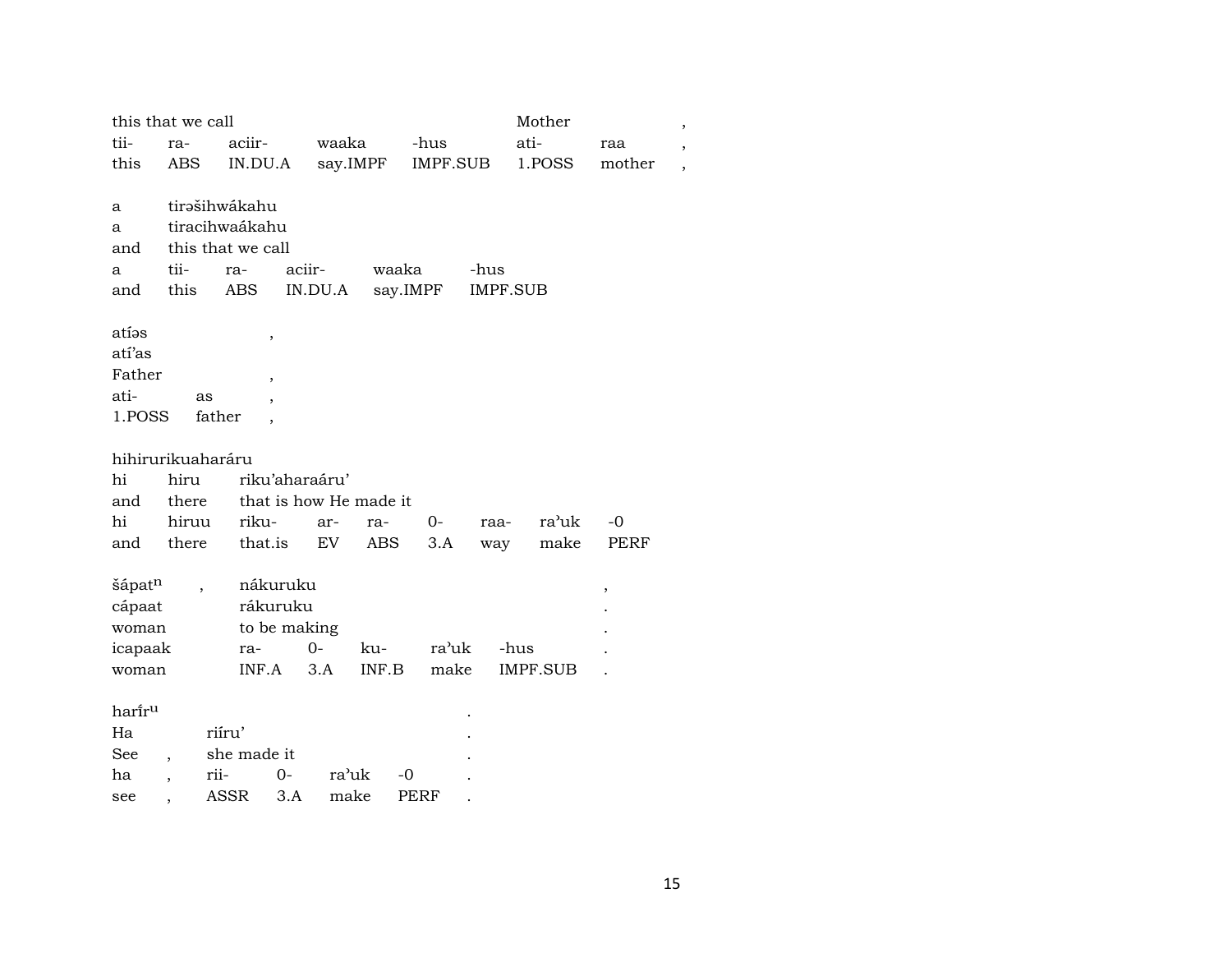A atíos A atí'as And Father a ati- as and 1.POSS father ahášakur<sup>u</sup> ahácakuru' He made us ar- ra- 0- aca- ku- ra"uk -0 EV ABS 3.A IN.DU.P 1.P make PERF hihiruirikuharáru hi hiru irikuuháraaru' and there that is how He made it hi hiruu irii- kuur- ra- 0- raa- ra"uk -0 and there that DUB ABS 3.A way make PERF atíes atí'as my father ati- as 1.POSS father siwitírakuktakúksar<sup>a</sup> siwitirakuktakúksaara when they (du) would take each other in marriage si- witi- ra- 0- a- ku- aktakuk.his.aar -a DU REFL INF.A 3.A PREV.3A INF.B marry.a.female SUB.1

,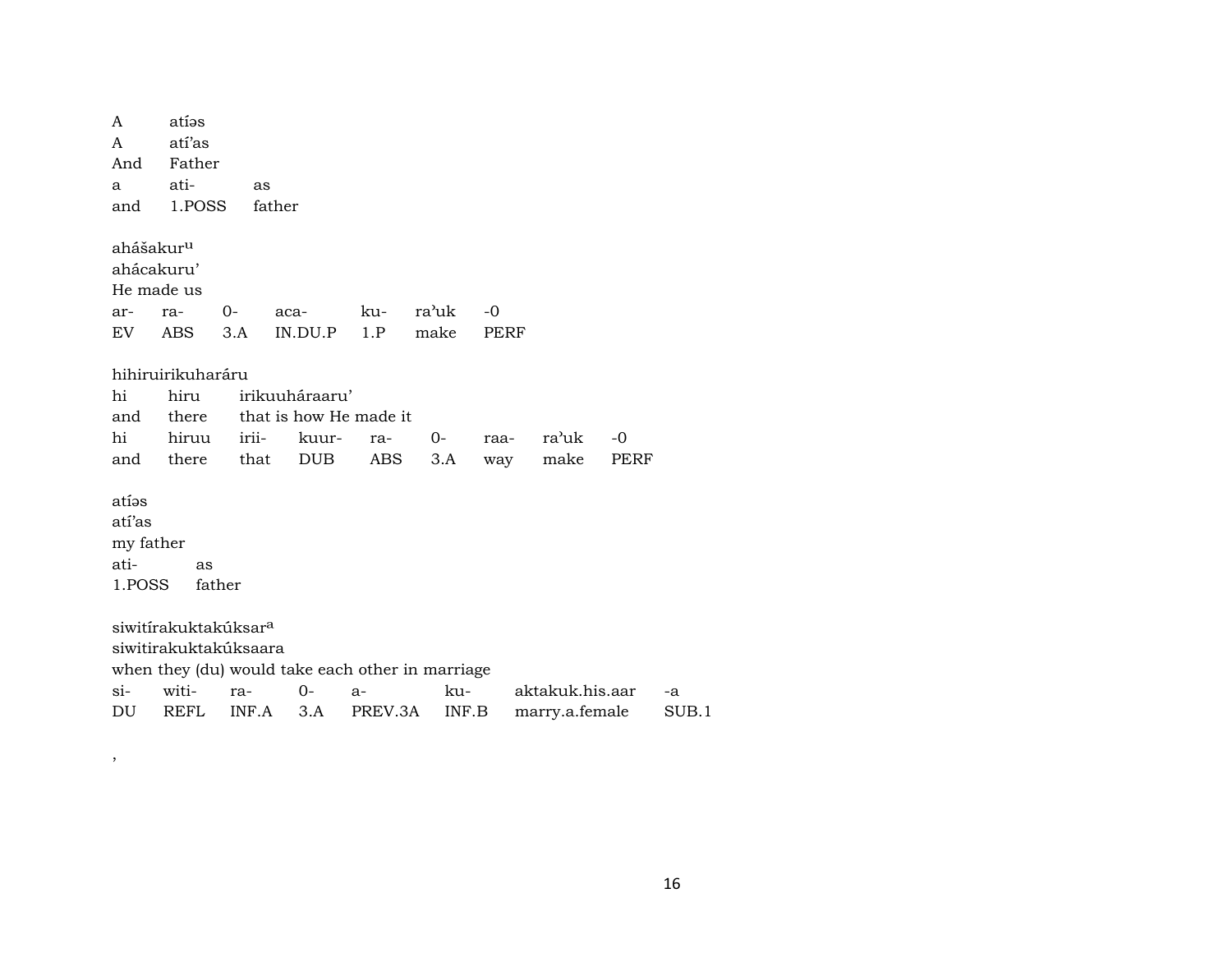| sirakuksawáhšari<br>sirakuksawáhcari |             | even if they (du) were                                                                               |               |              |                       |            |                                   |                    |       |
|--------------------------------------|-------------|------------------------------------------------------------------------------------------------------|---------------|--------------|-----------------------|------------|-----------------------------------|--------------------|-------|
| $\sin$                               | ra-         | $0-$                                                                                                 | ku-           | uks-         | awahc-                | aar        | $-i$                              |                    |       |
| DU                                   | INF.A       | 3.A                                                                                                  | INF.B         | <b>JUSS</b>  | even.if               | become     |                                   | <b>IMPF.SUB</b>    |       |
| híast <sup>i</sup>                   |             |                                                                                                      |               |              | aisást <sup>i</sup> , |            |                                   |                    |       |
| hi'aásti'                            |             |                                                                                                      |               | a            | isaásti'              |            |                                   |                    |       |
| his father                           |             |                                                                                                      |               | and          |                       | his mother |                                   |                    |       |
| $i-$                                 |             | as                                                                                                   | $-ri^2$       | a            | $i-$                  |            | saas                              | -ri <sup>3</sup>   |       |
| 3.POSS.A                             |             | father                                                                                               | 3.POSS.B      | and          |                       | 3.POSS.A   | mother                            | 3.POSS.B           |       |
| hi<br>and<br>hi<br>and               | $si-$<br>DU | hisiwítititaktákuksa<br>siwititaaktákuksa<br>they would take each other in marriage<br>witi-<br>REFL | ti-<br>IND.3A | $0 -$<br>3.A | $a-$<br>PREV.3A       |            | aktakuk.his.aar<br>marry.a.female | $-0$<br>PERF       |       |
|                                      |             |                                                                                                      |               |              |                       |            |                                   |                    |       |
|                                      |             | Asirakuksawaš kitu <sup>u</sup>                                                                      |               |              |                       |            |                                   |                    |       |
| A                                    |             | sirakuksawackituu'u                                                                                  |               |              |                       |            |                                   |                    |       |
| And                                  |             | even if they (du) were related                                                                       |               |              |                       |            |                                   |                    |       |
| a                                    | $si-$       | ra-                                                                                                  | $O -$         | ku-          | uks-                  | awahc-     | kituu                             |                    | -u    |
| and                                  | DU          | INF.A                                                                                                | 3.A           | INF.B        | JUSS                  | even.if    |                                   | be.closely.related | SUB.D |
|                                      |             |                                                                                                      |               |              |                       |            |                                   |                    |       |
| itáh <sup>i</sup>                    |             |                                                                                                      |               | ,            | а                     | ,          |                                   |                    |       |
| itaáhi'                              |             |                                                                                                      |               |              | а                     |            |                                   |                    |       |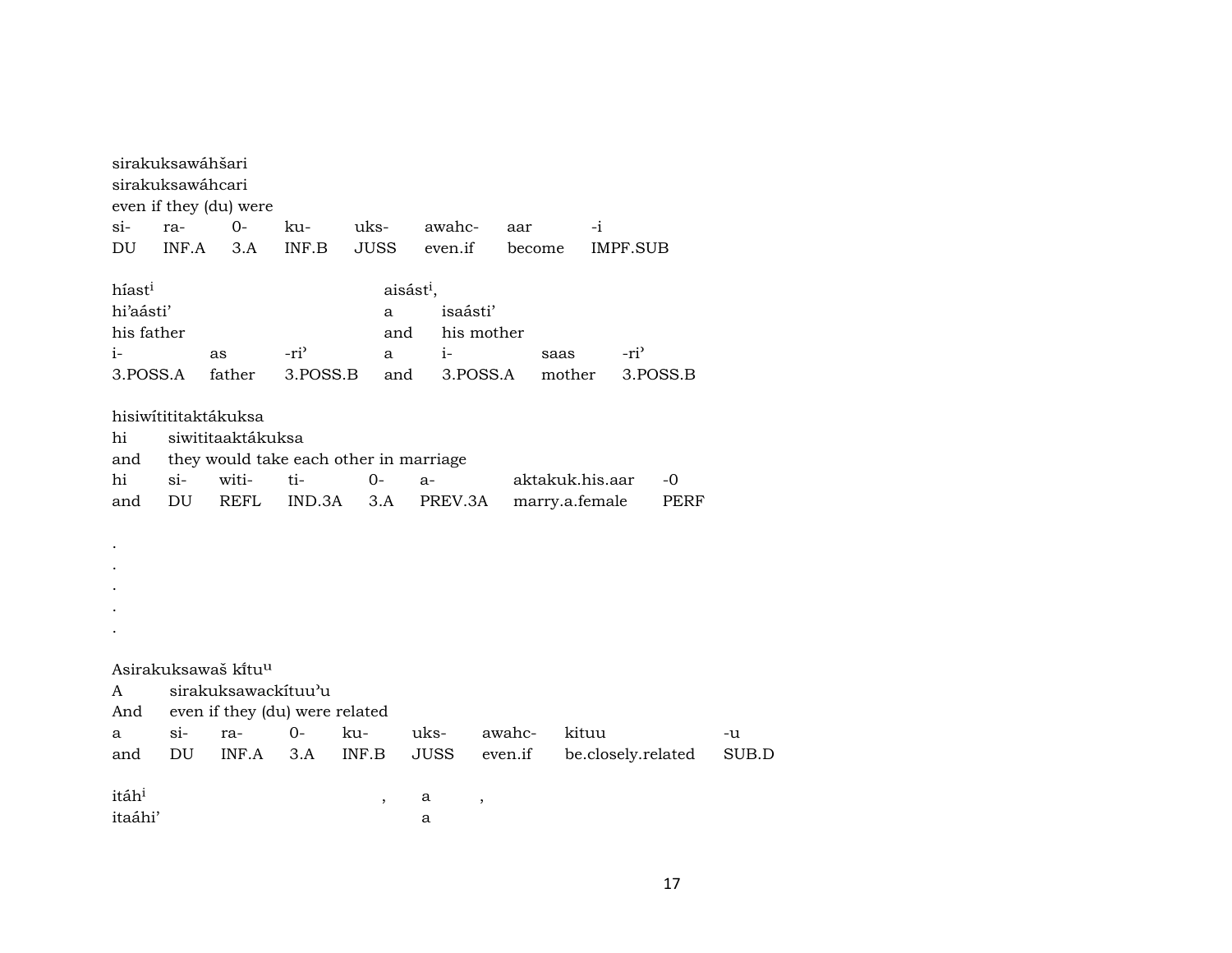| his sister<br>$i-$                                                |       | -taat-                                       | $-ri$                                   |               | and<br>a                     |                 |                    |         |                      |
|-------------------------------------------------------------------|-------|----------------------------------------------|-----------------------------------------|---------------|------------------------------|-----------------|--------------------|---------|----------------------|
| 3.POSS.A                                                          |       | sister                                       | 3.POSS.B                                |               | and                          |                 |                    |         |                      |
| irášt <sup>i</sup><br>iraácti'<br>her brother<br>$i-$<br>3.POSS.A |       | raac<br>brother                              | -ri <sup>3</sup>                        | 3.POSS.B      | hi<br>hi<br>and<br>hi<br>and |                 |                    |         |                      |
| siwititaktakúksa<br>siwititaaktakúksa                             |       |                                              | they would take one another in marriage |               |                              |                 |                    |         |                      |
| si-                                                               | witi- | ti-                                          | $0-$                                    | $a-$          |                              | aktakuk.his.aar |                    | $-0$    |                      |
| DU                                                                | REFL  |                                              | IND.3A<br>3.A                           |               | PREV.3A                      | marry.a.female  |                    | PERF    |                      |
| Hirurikuwitiitn<br>Hiru<br>There<br>hiruu<br>there                | riku- | rikuwitií'it<br>they are the ones<br>that.is | wi-<br>QUOT                             | ti-<br>IND.3A | $0-$<br>3.A                  | ir-<br>PL.3A    | ut-<br><b>PREV</b> | 0<br>be | $\overline{a}$<br>EX |
|                                                                   |       |                                              |                                         |               |                              |                 |                    |         |                      |
|                                                                   |       |                                              |                                         |               |                              |                 |                    |         |                      |
|                                                                   |       |                                              |                                         |               |                              |                 |                    |         |                      |
|                                                                   |       |                                              |                                         |               |                              |                 |                    |         |                      |
| tirawáriki<br>Tírawaariki<br>These                                |       |                                              |                                         |               |                              |                 |                    |         |                      |
| tii-                                                              | ra-   | 0-                                           | wa-                                     | arik          |                              | -i              |                    |         |                      |
| this                                                              | ABS   | 3.A                                          | <b>DIST</b>                             |               | be.standing                  | SUB.2           |                    |         |                      |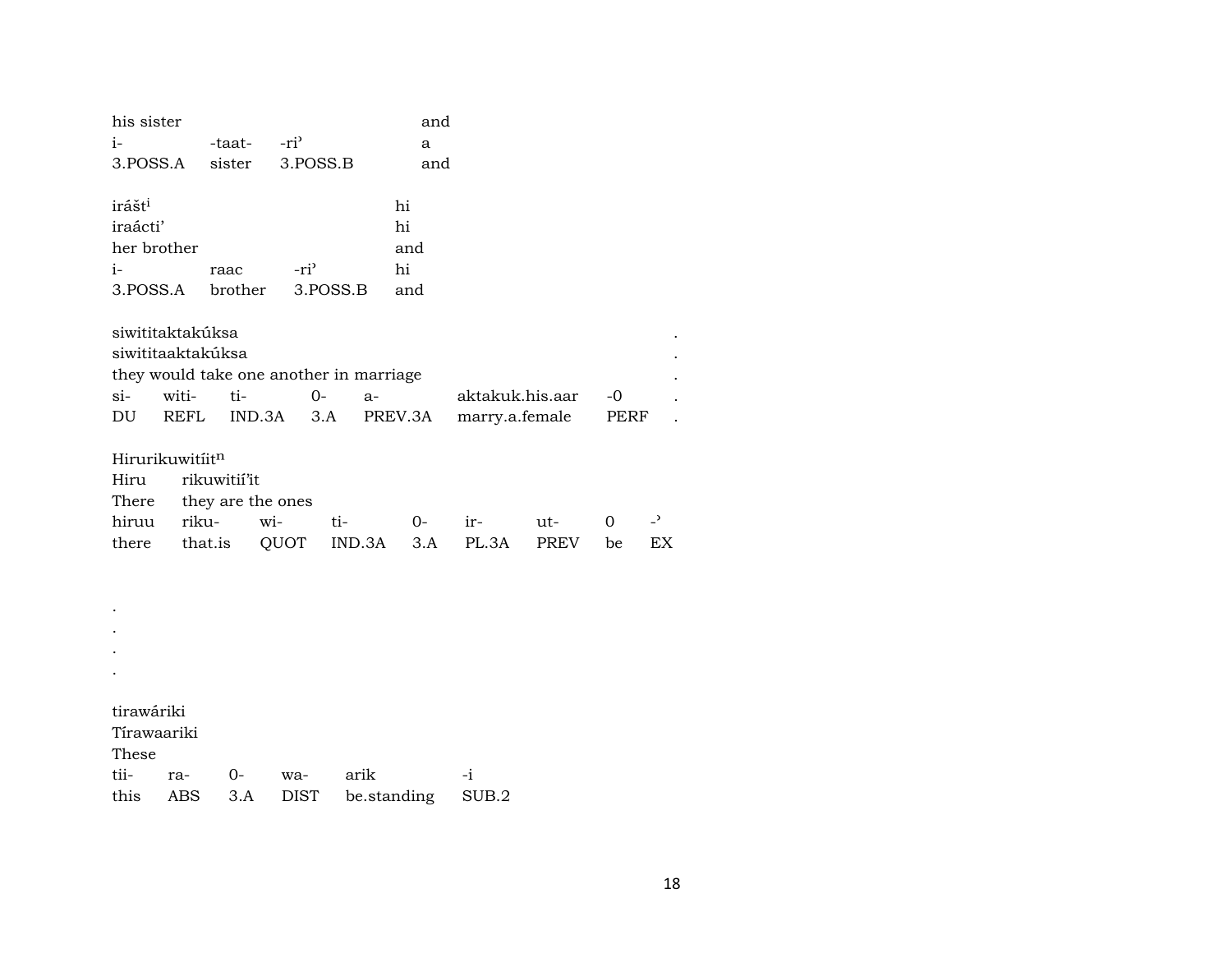| nikúwitita                                        |                                                            |                      |                                                |                              |                         |      |            |     |                 |          |
|---------------------------------------------------|------------------------------------------------------------|----------------------|------------------------------------------------|------------------------------|-------------------------|------|------------|-----|-----------------|----------|
| rikúwitiita                                       |                                                            |                      |                                                |                              |                         |      |            |     |                 |          |
|                                                   | that is what they did                                      |                      |                                                |                              |                         |      |            |     |                 |          |
| riku-                                             | wi-                                                        | ti-                  |                                                | $0-$<br>ir-                  |                         | ut-  |            | aar | -0              |          |
| that.is                                           | QUOT                                                       |                      | IND.3A<br>3.A                                  |                              | PL.3A                   | PREV |            | do  | PERF            |          |
| Nikúwitira<br>Rikuwitíra'<br>riku-<br>that.is     | That is the reason<br>wi-<br>QUOT                          | ti-                  | $0-$<br>IND.3A<br>3.A                          | raa-<br>way                  | 0                       | be   | -0<br>PERF |     |                 |          |
| tii-                                              | tiwitiraširahiwásasku<br>tiwitiraciraahiwaásasku<br>witi-  |                      | our calling one another by kin terms<br>aciir- |                              | raa.hisaask             |      |            |     |                 |          |
|                                                   |                                                            | ra-                  |                                                |                              |                         |      |            |     | -waa            | -hus     |
| this                                              | REFL                                                       | ABS                  | IN.DU.A                                        |                              | call.by.one's.kin.terms |      |            |     | DIST            | IMPF.SUB |
| iwâhi<br>iwaáhi'<br>his niece<br>$i-$<br>3.POSS.A |                                                            | waat<br>nephew/neice |                                                | -ri <sup>3</sup><br>3.POSS.B |                         |      |            |     |                 |          |
|                                                   | nakuksáwahš <sup>u</sup><br>rakuksáwahcu<br>his even being |                      |                                                |                              |                         |      |            |     |                 |          |
| ra-                                               | $0-$                                                       | ku-                  | uks-                                           | awahc-                       |                         | 0    | -u         |     |                 |          |
| INF.A                                             | 3.A                                                        | INF.B                | <b>JUSS</b>                                    | even                         |                         | be   | SUB.D      |     |                 |          |
| hi<br>and                                         | hisiwititəktakúksa<br>siwititaaktakúksa                    |                      | they (du) take one another in marriage         |                              |                         |      |            |     |                 |          |
| hi                                                | $si-$                                                      | witi-                | ti-                                            | 0-                           | $a-$                    |      |            |     | aktakuk.his.aar | -0       |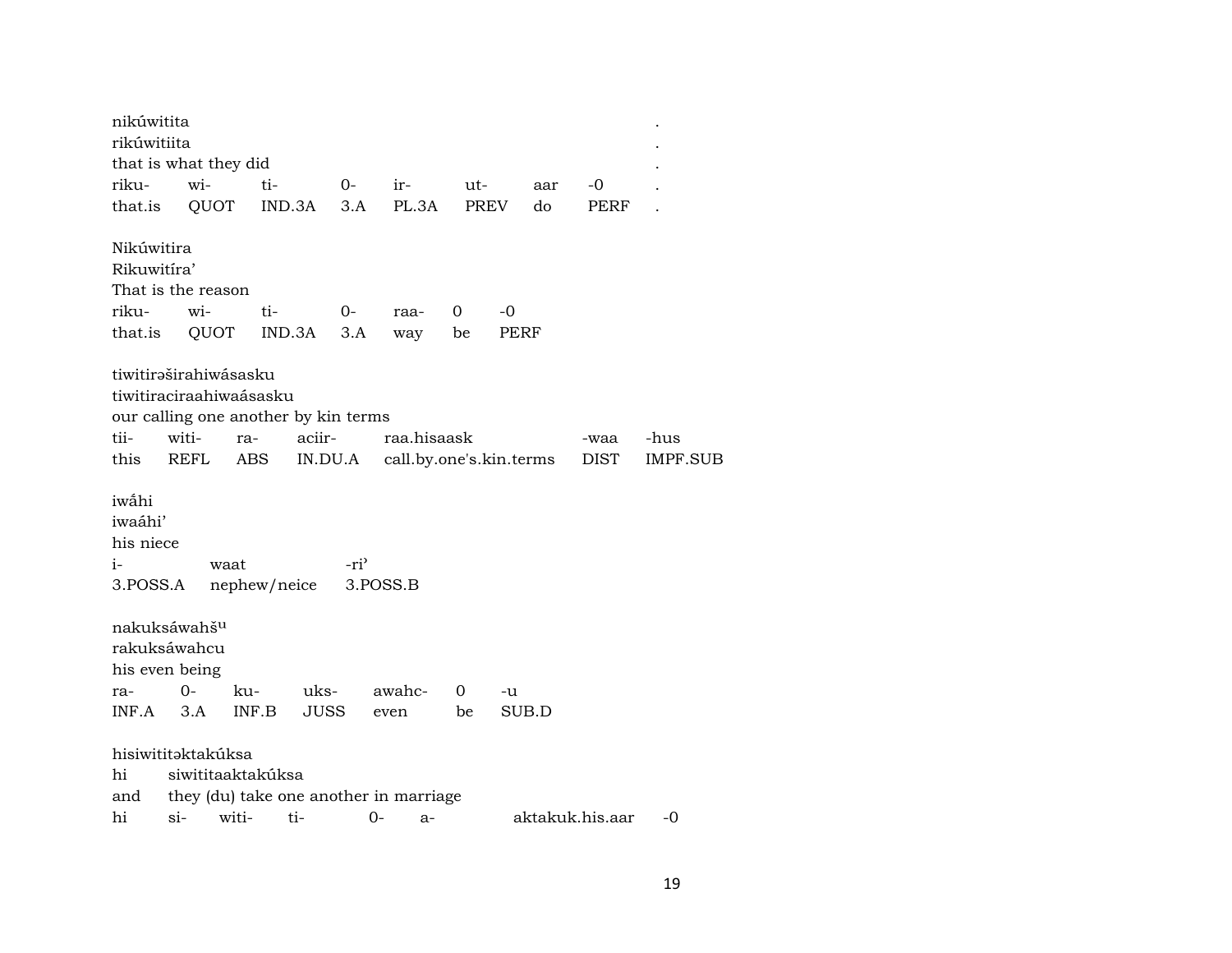and DU REFL IND.3A 3.A PREV.3A marry.a.female PERF a rakuksáwahš<sup>u</sup> a rakuksáwahcu , and its even being , a ra- 0- ku- uks- awahc- 0 -u , and INF.A 3.A INF.B JUSS even be SUB.D nəktík<sup>i</sup> raktiíki a grandchild rak- tiikis grandchild sonny hisiwititaktakuksa hi siwititaaktakúksa and they (du) take one another in marriage hi si- witi- ti- 0- a- aktakuk.his.aar -0 and DU REFL IND.3A 3.A PREV.3A marry.a.female PERF . . . . . Kurakuksawáhša<sup>u</sup> Kuraakuksawáhcaa'u Even if it was your child ku- ra- 0- a- ku- uks- awahc- haa -u INDF INF.A 3.A POSS.3A INF.B JUSS even.if be.one's.child SUB.D pirau piíra'u'

20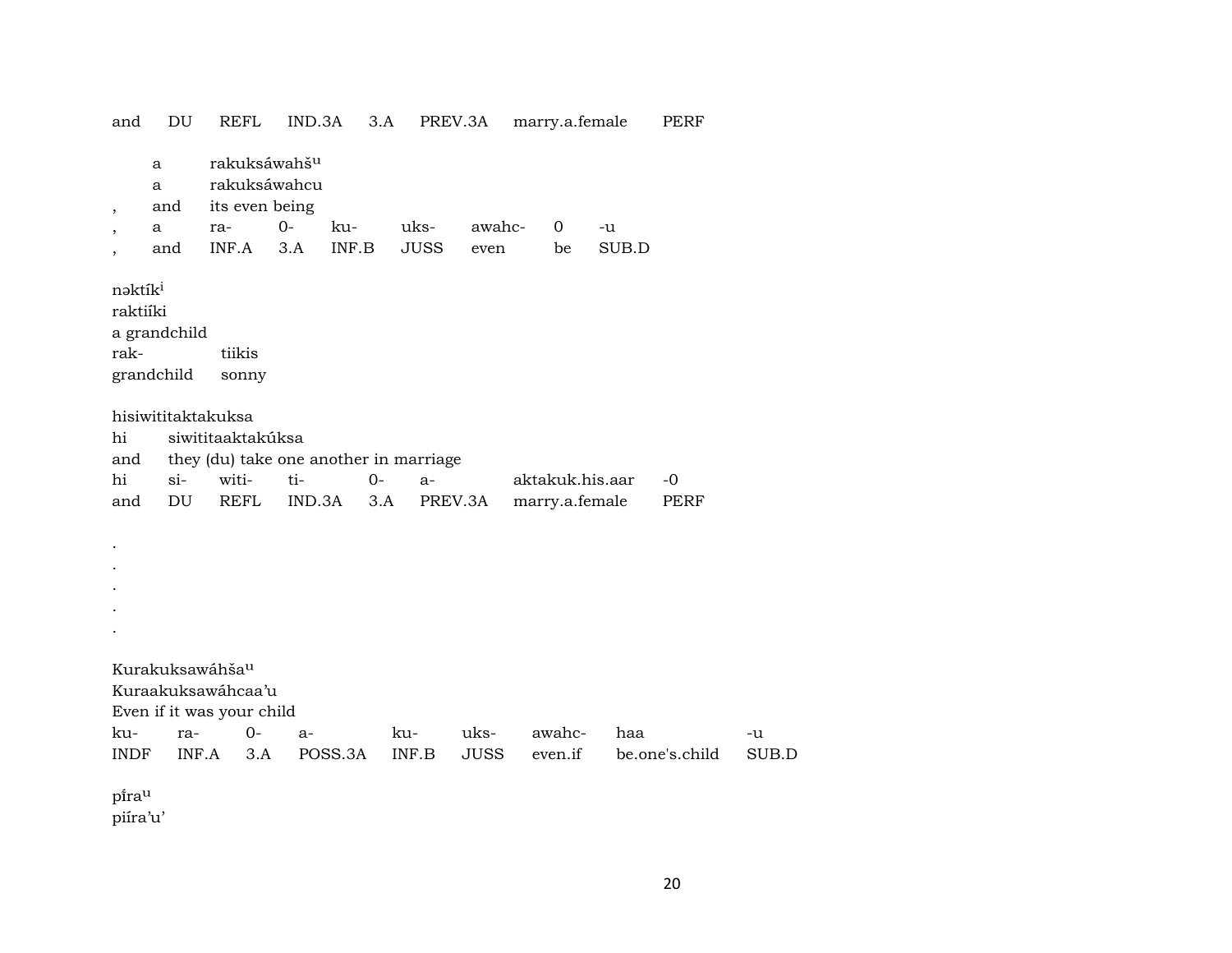| child<br>piira<br>child                                | $-u$ <sup><math>\prime</math></sup><br><b>NOM</b> |                                                                        |                                                                                           |                                               |                    |              |                    |                 |                      |                                       |
|--------------------------------------------------------|---------------------------------------------------|------------------------------------------------------------------------|-------------------------------------------------------------------------------------------|-----------------------------------------------|--------------------|--------------|--------------------|-----------------|----------------------|---------------------------------------|
| hisiwititaktakuksa<br>hi<br>and<br>hi                  | $si-$                                             | siwititaaktakúksa<br>witi-                                             | they (du) take one another in marriage<br>ti-                                             | $O -$                                         | $a-$               |              |                    | aktakuk.his.aar |                      | -0                                    |
| and                                                    | DU                                                | <b>REFL</b>                                                            | IND.3A                                                                                    | 3.A                                           | PREV.3A            |              |                    | marry.a.female  |                      | PERF                                  |
|                                                        | Hiru<br>There<br>hiruu<br>there                   | Hirurikuwitúatn<br>rikuwituú'ut<br>it was that way<br>riku-<br>that.is | wi-<br>QUOT                                                                               | ti-<br>IND.3A                                 | $0-$<br>3.A        |              | ut-<br><b>PREV</b> | $\Omega$<br>be  | $\overline{a}$<br>EX |                                       |
| tírawarik <sup>i</sup><br>tírawaariki<br>these<br>tii- | ra-                                               | 0-                                                                     | wa-                                                                                       | arik                                          |                    | -i           |                    |                 |                      |                                       |
| this<br>Náwa<br>Ráwa<br><b>Now</b><br>rawa<br>now      | ABS<br>$\overline{\phantom{a}}$                   | 3.A<br>$\mathbf{i}$<br>i<br>and<br>$\mathbf{i}$<br>and                 | DIST<br>irár <sup>i</sup><br>$\overline{\phantom{a}}$<br>$i-$<br>$\overline{\phantom{a}}$ | be.standing<br>iraári'<br>brother<br>3.POSS.A | -raar-             | SUB.2        | same.sex.sibling   | -ri'            | 3.POSS.B             | ,<br>$\,$<br>$\overline{\phantom{a}}$ |
| tirəsuhawiriku<br>tirasuuhaawiíriku<br>tii-<br>this    | ra-<br><b>ABS</b>                                 | these things that you see<br>$S-$<br>2.A                               | ut-<br><b>PREV</b>                                                                        | raa-<br>way                                   | wa-<br><b>DIST</b> | iirik<br>see | -hus               | IMPF.SUB        |                      |                                       |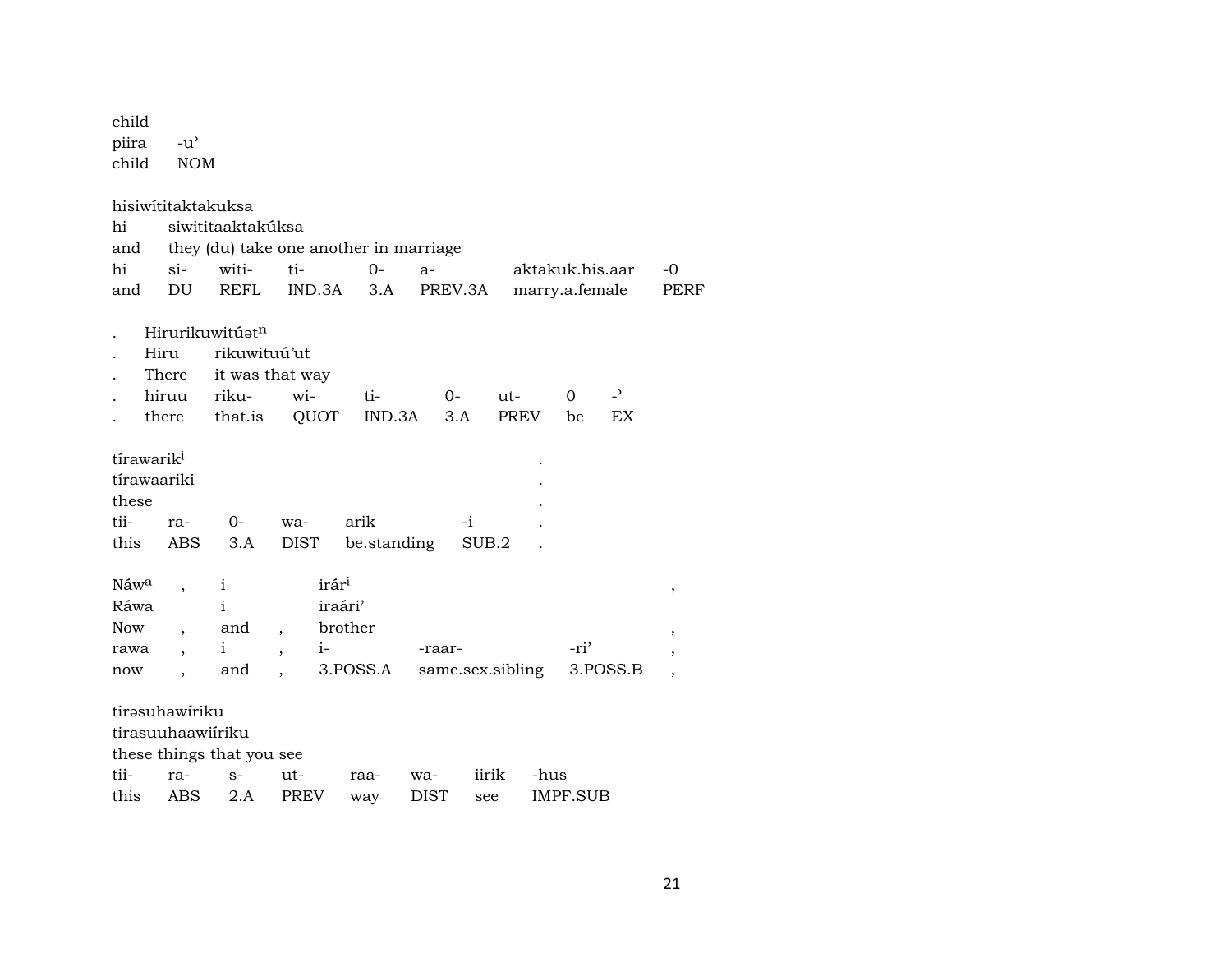| tiráwahatn       |                   |                          |                        |        |                     |       |                 |      |
|------------------|-------------------|--------------------------|------------------------|--------|---------------------|-------|-----------------|------|
| Tiráwaahat       |                   |                          |                        |        |                     |       |                 |      |
| the Heavens      |                   |                          |                        |        |                     |       |                 |      |
| tii-             | ra-               | $0-$                     | waa-                   | ahak   |                     |       | -0              |      |
| this             | <b>ABS</b>        | 3.A                      | <b>DIST</b>            |        | extend.in.a.line    |       | SUB.4           |      |
|                  |                   |                          |                        |        |                     |       |                 |      |
|                  | hirúirihituháhura |                          |                        |        |                     |       |                 |      |
| hiru             |                   | irihiituuhaáhura'        |                        |        |                     |       |                 |      |
| there            |                   |                          | that one is the source |        |                     |       |                 |      |
| hiruu            | irii-             | hii-                     | ti-                    |        | 0-                  | ut-   | raa.hurar       | -0   |
| there            | that              | other                    |                        | IND.3A | 3.A                 | PREV  | be.the.origin   | PERF |
|                  |                   |                          |                        |        |                     |       |                 |      |
|                  |                   |                          |                        |        |                     |       |                 |      |
|                  |                   |                          |                        |        |                     |       |                 |      |
|                  |                   |                          |                        |        |                     |       |                 |      |
|                  |                   |                          |                        |        |                     |       |                 |      |
|                  |                   |                          |                        |        |                     |       |                 |      |
|                  | hirúirihituháhura |                          |                        |        |                     |       |                 |      |
| Hiru             |                   | irihiituuhaáhura'        |                        |        |                     |       |                 |      |
| There            |                   |                          | that one is the source |        |                     |       |                 |      |
| hiruu            | irii-             | hii-                     | ti-                    |        | $0-$                | $ut-$ | raa.hurar       | -0   |
| there            | that              | other                    | IND.3A                 |        | 3.A                 | PREV  | be.the.origin   | PERF |
|                  |                   |                          |                        |        |                     |       |                 |      |
| tirašíhwari      |                   |                          |                        |        |                     |       |                 |      |
| tiracíhwari      |                   |                          |                        |        |                     |       |                 |      |
|                  | our living here   |                          |                        |        |                     |       |                 |      |
| tii-             | ra-               | aciir-                   | warii                  |        |                     |       | -hus            |      |
| this             | ABS               | IN.DU.A                  |                        |        | be.going.about.IMPF |       | <b>IMPF.SUB</b> |      |
|                  |                   |                          |                        |        |                     |       |                 |      |
| Náw <sup>a</sup> | i                 | $\overline{\phantom{a}}$ | irár <sup>i</sup>      |        |                     |       |                 | ,    |
| Ráwa             | $\mathbf{i}$      |                          | iraári'                |        |                     |       |                 |      |
| <b>Now</b>       | and               |                          | brother                |        |                     |       |                 | ,    |
| rawa             | i                 | $\overline{\phantom{a}}$ | $i-$                   |        | -raar-              |       | -ri'            | ,    |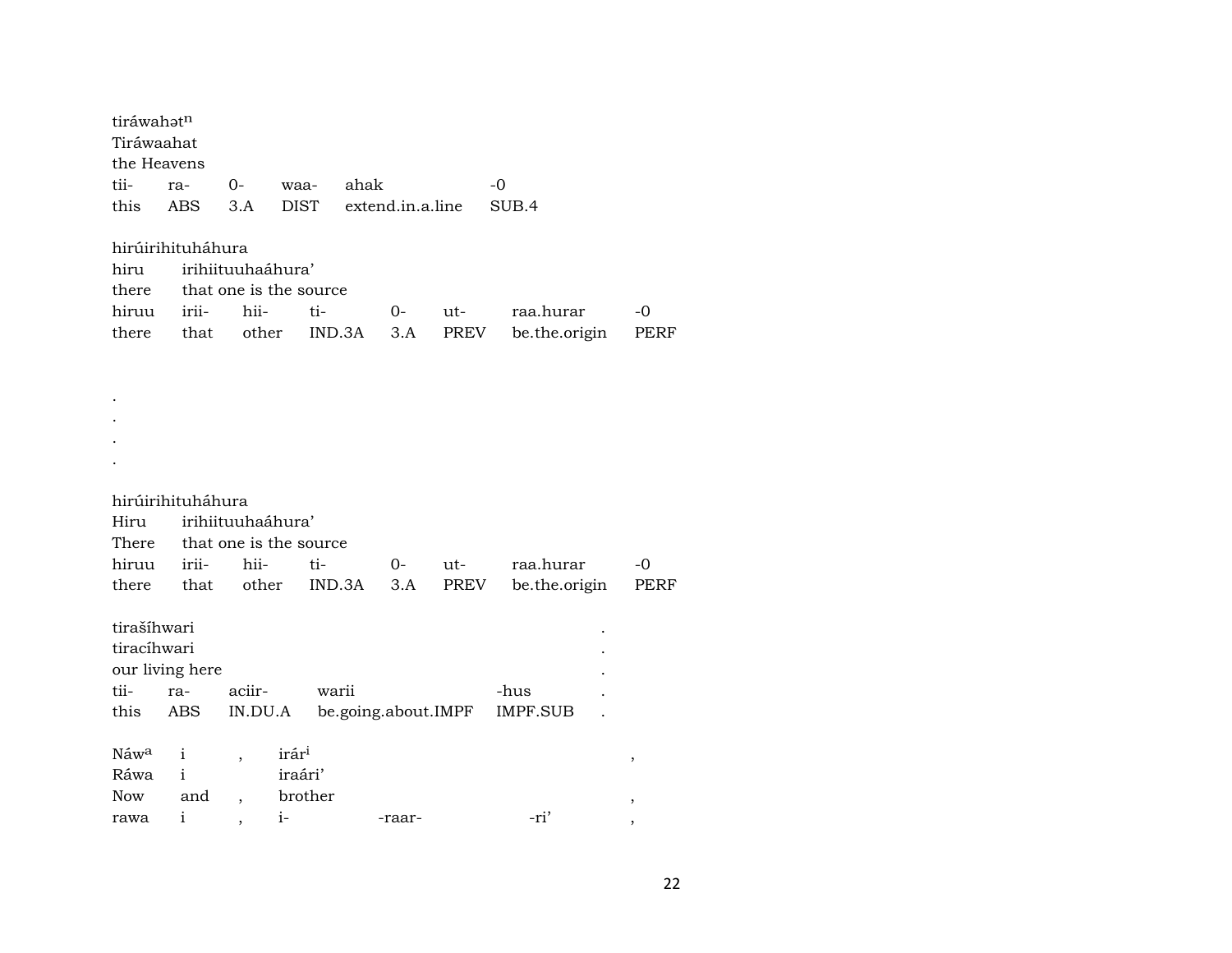| now                   | and                               | $\overline{\phantom{a}}$ | 3.POSS.A          |             | same.sex.sibling |      | 3.POSS.B |          |             |            |       |
|-----------------------|-----------------------------------|--------------------------|-------------------|-------------|------------------|------|----------|----------|-------------|------------|-------|
|                       | tiwirəskutíšis<br>tiwiraskuutícis |                          |                   |             |                  |      |          |          |             |            |       |
|                       | now you realize me                |                          |                   |             |                  |      |          |          |             |            |       |
| tii-                  | wii-                              | ra-                      | $S-$              | ku-         | ut-              | icis | $-0$     |          |             |            |       |
| here                  | now                               | <b>ABS</b>               | 2.A               | 1.P         | <b>PREV</b>      | know | PERF     |          |             |            |       |
| ákitar <sup>u</sup>   |                                   | $\overline{\phantom{a}}$ | irar <sup>i</sup> |             |                  |      |          |          | ,           |            |       |
| ákitaaru'             |                                   |                          | iraári'           |             |                  |      |          |          |             |            |       |
| tribe                 |                                   | $\overline{\phantom{a}}$ | brother           |             |                  |      |          |          |             |            |       |
| akitaar-              | $-u'$                             |                          | $i-$              |             | -raar-           |      | -ri'     |          |             |            |       |
| tribe                 |                                   | <b>NOM</b>               | 3.POSS.A          |             | same.sex.sibling |      |          | 3.POSS.B |             |            |       |
|                       |                                   |                          |                   |             |                  |      |          |          |             |            |       |
| nikútira<br>rikútira' |                                   |                          |                   |             |                  | ,    |          |          |             |            |       |
|                       | that is how it is                 |                          |                   |             |                  |      |          |          |             |            |       |
| riku-                 | ti-                               |                          | $0-$<br>raa-      | $\mathbf 0$ | $-0$             |      |          |          |             |            |       |
| that.is               | IND.3A                            |                          | 3.A<br>way        | be          | <b>PERF</b>      |      |          |          |             |            |       |
|                       | tiratirurákak <sup>u</sup>        |                          |                   |             |                  |      |          |          |             |            |       |
|                       | tiratiruurákaaku                  |                          |                   |             |                  |      |          |          |             |            |       |
|                       | these I have in my lodge          |                          |                   |             |                  |      |          |          |             |            |       |
| tii-                  | ra-                               | $t-$                     | ir-               |             | ri-              |      | uur-     | akaa-    | kus         |            | $-0$  |
| this                  | ABS                               | 1.A                      | POSS.1/2A         |             | PHYS.POSS        |      | POSS.A   | dwelling |             | be.sitting | SUB.4 |
|                       |                                   |                          |                   |             |                  |      |          |          |             |            |       |
|                       | natiruratapírihuru                |                          |                   |             |                  |      |          |          |             |            |       |
|                       | ratiruurattaapírihuuru            |                          |                   |             |                  |      |          |          |             |            |       |
|                       | my having love for them           |                          |                   |             |                  |      |          |          |             |            |       |
| ra-                   | $t-$                              | ir-                      | ri-               |             |                  | uur- | ak-      |          | raapi.rihur | -u         |       |
| ABS                   | 1.A                               | PREV.1/2A                |                   | PHYS.POSS   |                  | PREV | PL.AN.3P | value    |             | SUB.D      |       |
|                       | tirákarušpaw <sup>i</sup>         |                          |                   |             |                  |      |          |          |             |            |       |
|                       | tirákarucpaawi                    |                          |                   |             |                  |      |          | $\, ,$   |             |            |       |
|                       |                                   |                          |                   |             |                  |      |          |          |             |            |       |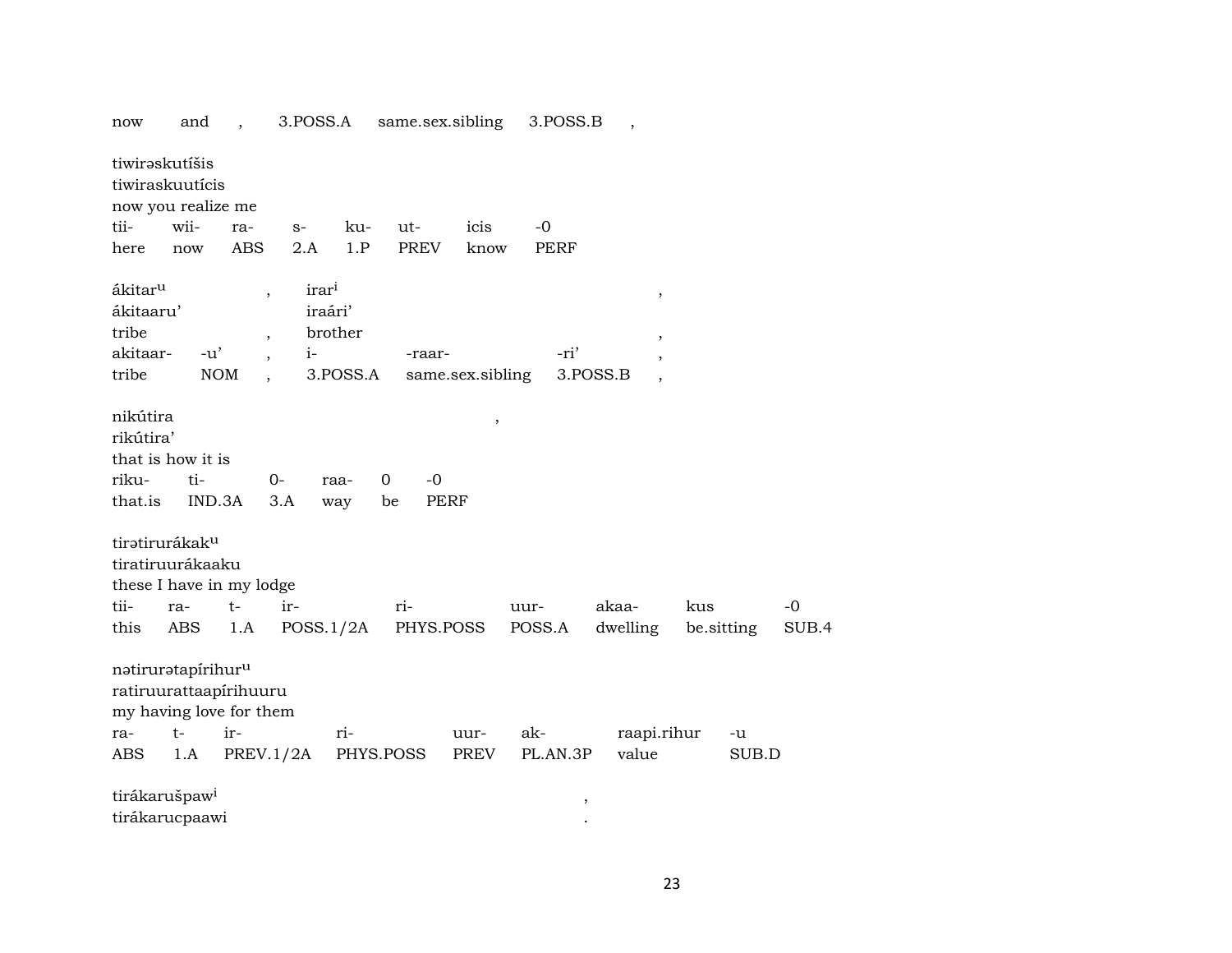| tii-<br>this                                            | these that are placed in it<br>ra-<br>ABS                                                          | $0 -$<br>3.A | ka-<br>in                                                  | ra.uc<br>be.lying.PL                                         |                      | -waa<br><b>DIST</b> | -wi<br>SUB.L    |               |                     |             |
|---------------------------------------------------------|----------------------------------------------------------------------------------------------------|--------------|------------------------------------------------------------|--------------------------------------------------------------|----------------------|---------------------|-----------------|---------------|---------------------|-------------|
| nikutiruhú <sup>u</sup><br>riku-<br>that.is             | Rikutiruuhú'u<br>ti-<br>IND.3A                                                                     |              | $O -$<br>3.A                                               | That is the way it is supposed to be<br>ruuhur<br>be.the.way | $\overline{a}$<br>EX |                     |                 |               |                     |             |
| ra-<br>ABS                                              | natiruratapírihur <sup>u</sup><br>ratiruurattaapírihuuru<br>my having love for them<br>$t-$<br>1.A | ir-          | PREV.1/2A                                                  | ri-<br>PHYS.POSS                                             |                      | uur-<br>PREV        | ak-<br>PL.AN.3P | value         | raapi.rihur         | -u<br>SUB.D |
|                                                         |                                                                                                    |              |                                                            |                                                              |                      |                     |                 |               |                     |             |
| Hiru<br>There<br>hiruu<br>there                         | Hirurikuwituháhura<br>riku-<br>that.is                                                             |              | rikuwituuhaáhura'<br>that one is the source<br>wi-<br>QUOT | ti-<br>IND.3A                                                | $0-$<br>3.A          | $ut-$<br>PREV       | raa.hurar       | be.the.origin | $-0$<br><b>PERF</b> |             |
| tiráwahatn<br>Tiráwaahat<br>the Heavens<br>tii-<br>this | ra-<br><b>ABS</b>                                                                                  | $0-$<br>3.A  | waa-<br><b>DIST</b>                                        | ahak<br>extend.in.a.line                                     |                      | -0                  | $\, ,$<br>SUB.4 |               |                     |             |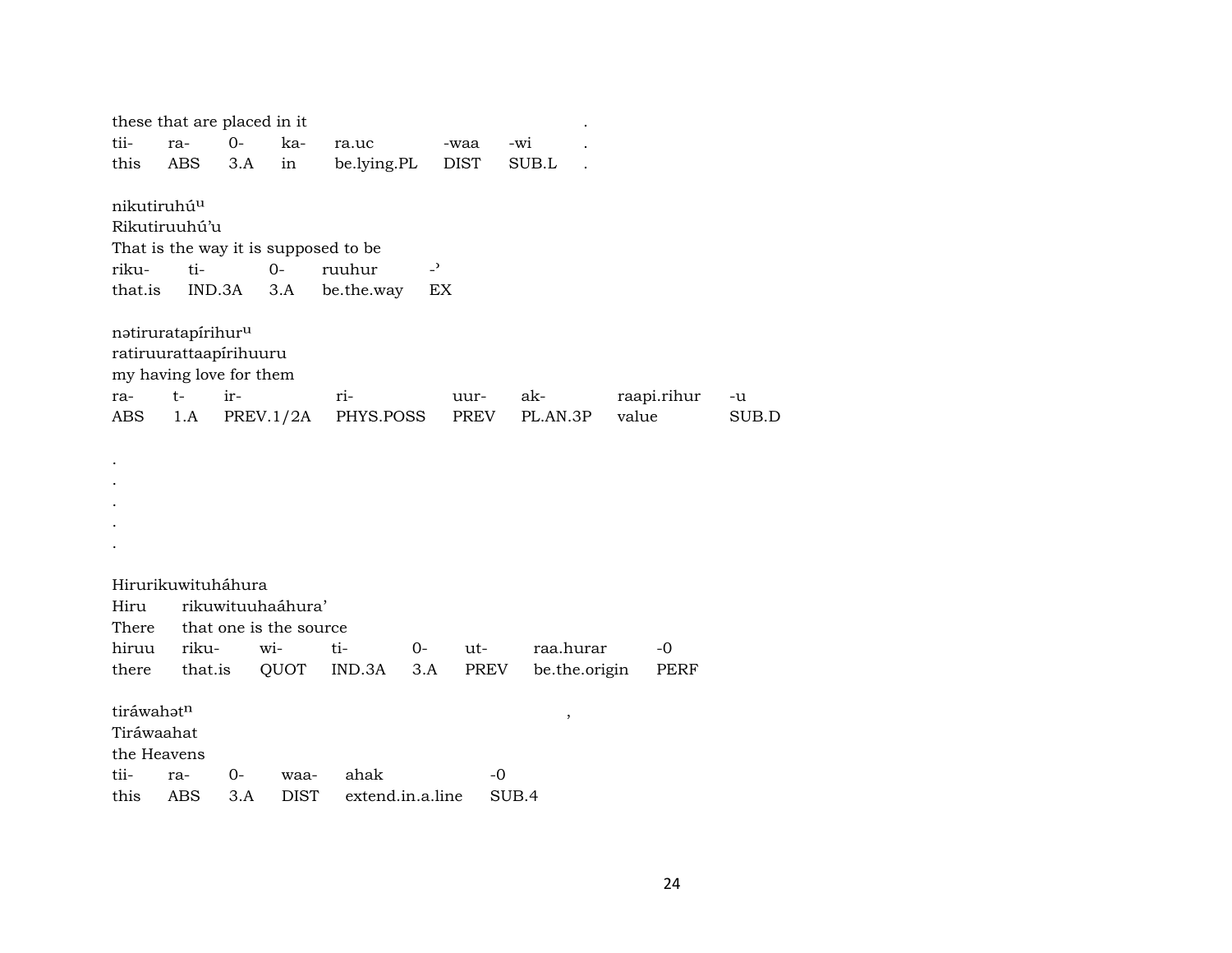|         | tirawawárik <sup>i</sup>       |      |                        |        |             |             |                          |               |                   |      |
|---------|--------------------------------|------|------------------------|--------|-------------|-------------|--------------------------|---------------|-------------------|------|
|         | tirawaawaáriki                 |      |                        |        |             |             |                          |               |                   |      |
|         | these here and there           |      |                        |        |             |             |                          |               |                   |      |
| tii-    | ra-                            | $0-$ | waawa-                 | arik   |             |             | -i                       |               |                   |      |
| this    | ABS                            | 3.A  | <b>DIST</b>            |        | be.standing |             | SUB.2                    |               |                   |      |
|         | tirahápakihu                   |      |                        |        |             |             |                          |               | šaká <sup>a</sup> |      |
|         | tirahápakihu                   |      |                        |        |             |             |                          |               | cakaá'a           |      |
|         | these that we call             |      |                        |        |             |             |                          |               | Pleides           |      |
| tii-    | ra-                            | $t-$ | rak-                   |        | waki.a      |             | -hus                     |               | cakaa'a           |      |
| this    | ABS                            | 1.A  | $1/2$ .PL              |        | say.PL.IMPF |             | IMPF.SUB                 |               | Pleiades          |      |
|         | Tiiriwirəskurətka <sup>u</sup> |      |                        |        |             |             |                          |               |                   |      |
|         | Ti'iriiwiraskuúratka'u         |      |                        |        |             |             |                          |               |                   |      |
|         | This that you now hear from me |      |                        |        |             |             |                          |               |                   |      |
| tii-    | irii-                          | wii- | ra-                    | $S-$   | ku-         | uur-        |                          | atka'uk       | -0                |      |
| this    | that                           | now  | <b>ABS</b>             | 2.A    | 1.P         | <b>PREV</b> |                          | hear          | SUB.3             |      |
|         | nikuwitúat <sup>n</sup>        |      |                        |        |             |             |                          | $\, ,$        |                   |      |
|         | rikuwituú'ut                   |      |                        |        |             |             |                          |               |                   |      |
|         | that is how it is              |      |                        |        |             |             |                          |               |                   |      |
| riku-   | wi-                            |      | ti-                    | 0-     | ut-         | 0           | $\overline{\phantom{0}}$ |               |                   |      |
| that.is | QUOT                           |      | IND.3A                 | 3.A    | PREV        | be          | EX                       |               |                   |      |
|         | hirurikuwituháhura             |      |                        |        |             |             |                          |               |                   |      |
| Hiru    |                                |      | rikuwituuhaáhura'      |        |             |             |                          |               |                   |      |
| There   |                                |      | that one is the source |        |             |             |                          |               |                   |      |
| hiruu   | riku-                          |      | wi-                    | ti-    | 0-          | ut-         |                          | raa.hurar     |                   | $-0$ |
| there   | that.is                        |      | QUOT                   | IND.3A | 3.A         |             | PREV                     | be.the.origin |                   | PERF |
|         | I háwirisuhišis                |      |                        |        |             |             |                          |               |                   |      |
|         | Ihaawirisuúhiicis              |      |                        |        |             |             |                          |               |                   |      |
|         | Now you do know this           |      |                        |        |             |             |                          |               |                   |      |
| ii-     |                                | haa- | wii-                   | rii-   | $S-$        | ut-         |                          | riicis        | -0                |      |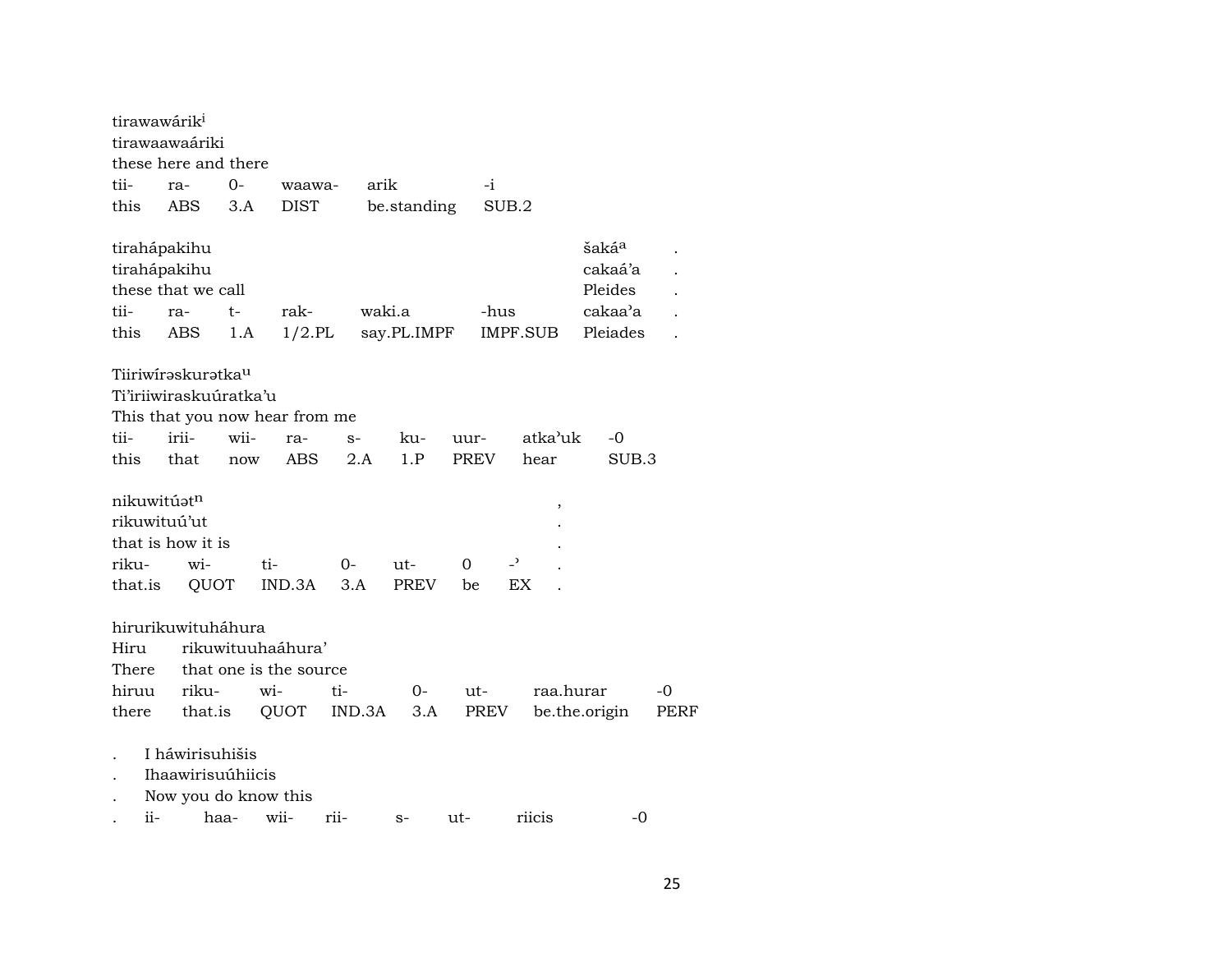|                                                      | that                                                                                         | here          | now                        | <b>ASSR</b>                      | 2.A  | <b>PREV</b>              | learn.about      |             | <b>PERF</b> |                      |                          |
|------------------------------------------------------|----------------------------------------------------------------------------------------------|---------------|----------------------------|----------------------------------|------|--------------------------|------------------|-------------|-------------|----------------------|--------------------------|
| $\overline{\phantom{a}}$<br>$\overline{\phantom{a}}$ | irári<br>iraári'<br>brother                                                                  |               |                            |                                  |      |                          | $\, ,$<br>$\, ,$ |             |             |                      |                          |
| $\,$                                                 | $i-$                                                                                         |               | -raar-                     |                                  | -ri' |                          |                  |             |             |                      |                          |
| $\overline{\phantom{a}}$                             |                                                                                              | 3.POSS.A      |                            | same.sex.sibling                 |      | 3.POSS.B                 |                  |             |             |                      |                          |
|                                                      | kurariráwiruhu <sup>u</sup>                                                                  |               |                            |                                  |      |                          |                  |             |             |                      |                          |
|                                                      | karariiraáwiruuhu'u                                                                          |               |                            |                                  |      |                          |                  |             |             |                      |                          |
|                                                      |                                                                                              |               | it is solid (ie permanent) |                                  |      |                          |                  |             |             |                      |                          |
| kara-                                                |                                                                                              | rii-          | $O -$                      | raa.awi.ruuhur                   |      | $\overline{\phantom{a}}$ |                  |             |             |                      |                          |
| ${\rm NEG}$                                          |                                                                                              | ASSR          | 3.A                        | be.solid                         |      | EX                       |                  |             |             |                      |                          |
| tii-<br>this                                         | Tirasašiksúhkas <sup>a</sup><br>Tiraasaciksúhkasa<br>This mind of yours<br>ra-<br><b>ABS</b> |               | $S-$<br>2.A                | aciks.uur.ka.sa<br>be.one's.mind |      | $-0$<br>SUB.3            | $\, ,$           |             |             |                      |                          |
|                                                      | siruruksaktapírihu <sup>u</sup>                                                              |               |                            |                                  |      |                          |                  |             |             |                      |                          |
|                                                      |                                                                                              |               | siruuruksaktaapirihu'u     |                                  |      |                          |                  |             |             |                      |                          |
| $i-$                                                 | you esteem them                                                                              |               | $S-$                       |                                  |      |                          |                  | uks-        | ak-         |                      | $\overline{\phantom{a}}$ |
|                                                      | CONT.1/2A                                                                                    |               | 2.A                        | ir-<br>PREV.1/2A                 | ir-  | PHYS.POSS                | uur-<br>PREV     | <b>JUSS</b> | PL.AN.3P    | raapi.rihur<br>value | EX                       |
|                                                      |                                                                                              |               |                            |                                  |      |                          |                  |             |             |                      |                          |
| atíra<br>Atíra'<br>ati-                              | Mothers<br>1.POSS                                                                            | raa<br>mother | $\overline{\phantom{a}}$   |                                  |      |                          |                  |             |             |                      |                          |
|                                                      | kuratiraru                                                                                   |               |                            |                                  |      |                          |                  |             |             |                      |                          |

kurátiraaru

 $\sim 10^{-10}$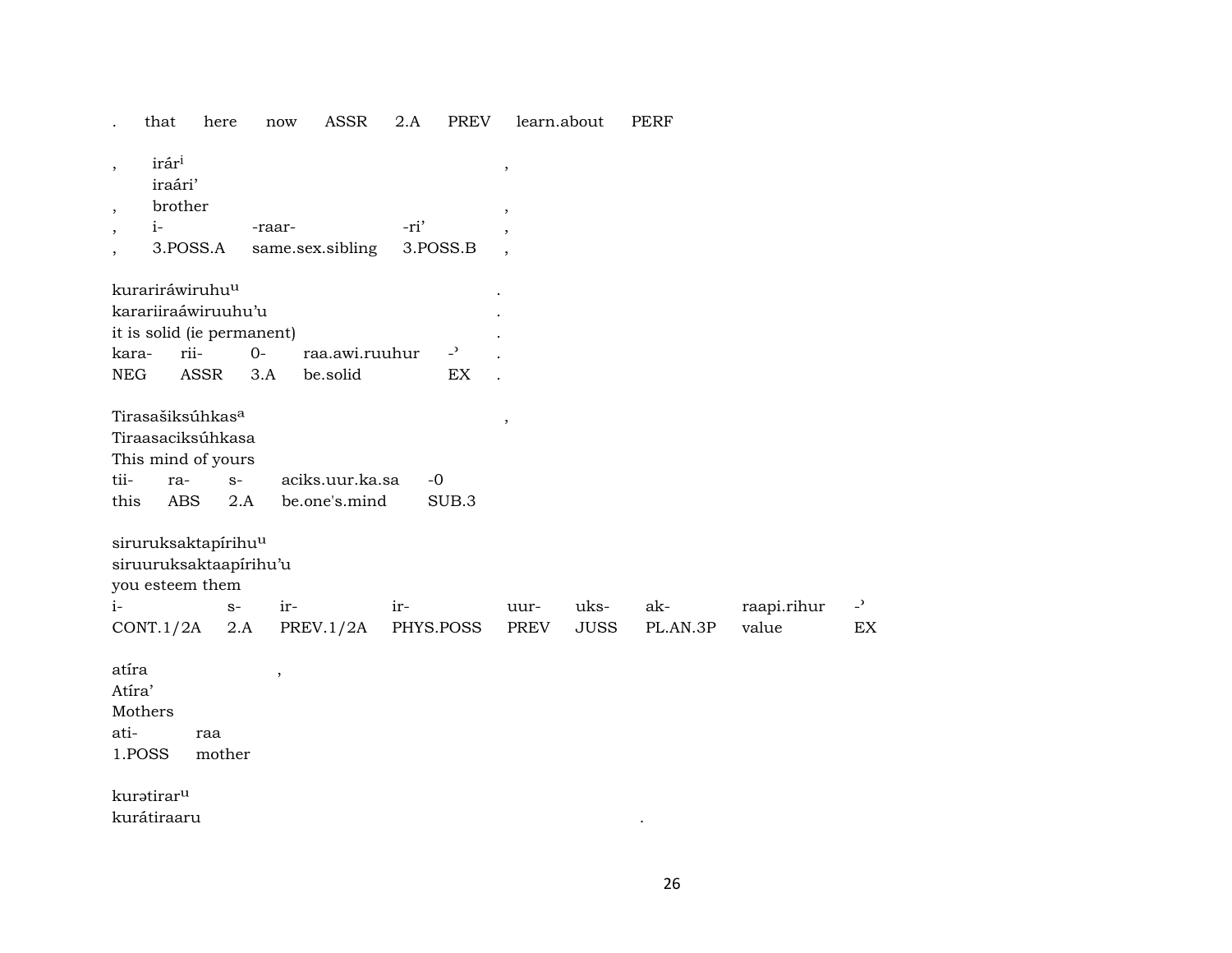| mine (pl)                              |         |               |              |      |                     |             |                          |          |                         |                          |
|----------------------------------------|---------|---------------|--------------|------|---------------------|-------------|--------------------------|----------|-------------------------|--------------------------|
| ku-                                    | ra-     | $t-$          | ir-          |      | raar-               | 0           |                          | -u       |                         |                          |
| <b>INDF</b>                            | ABS     | 1.A           | POSS.1/2A    |      | 3PL.INAN.P          | be          |                          | SUB.D    |                         |                          |
|                                        |         |               |              |      |                     |             |                          |          |                         |                          |
| hawárikutatuatn                        |         |               |              |      |                     |             |                          |          |                         |                          |
| Hawá                                   |         | rikutátuu'ut  |              |      |                     |             |                          |          |                         |                          |
| Also                                   |         | I am that way |              |      |                     |             |                          |          |                         |                          |
| haawa                                  | riku-   | ta-           |              | $t-$ | ut-                 | 0           | $\overline{\phantom{0}}$ |          |                         |                          |
| also                                   | that.is |               | IND.1/2A     | 1.A  | PREV                | be          | EX                       |          |                         |                          |
|                                        |         |               |              |      |                     |             |                          |          |                         |                          |
| átiratírarušpaw <sup>i</sup><br>Átira' |         |               | tírarucpaawi |      |                     |             |                          |          |                         |                          |
| Mothers                                |         |               | these        |      |                     |             |                          |          |                         |                          |
| ati-                                   | raa     |               | tii-<br>ra-  |      | 0-<br>ra.uc         |             |                          | -waa     | -wi                     |                          |
| 1.POSS                                 | mother  |               | this         | ABS  | 3.A                 | be.lying.PL |                          | DIST     | SUB.L                   |                          |
|                                        |         |               |              |      |                     |             |                          |          |                         |                          |
| tatiruratapírihu <sup>u</sup>          |         |               |              |      |                     |             |                          |          |                         |                          |
| tatiruurattaapirihu'u                  |         |               |              |      |                     |             |                          |          |                         |                          |
| I love them                            |         |               |              |      |                     |             |                          |          |                         |                          |
| ta-                                    | $t-$    | ir-           |              | ri-  |                     | uur-        |                          | ak-      | raapi.rihur             | $-$ <sup>2</sup>         |
| IND.1/2A                               | 1.A     |               |              |      | PREV.1/2A PHYS.POSS | PREV        |                          | PL.AN.3P | value                   | EX                       |
|                                        |         |               |              |      |                     |             |                          |          |                         |                          |
| akíhi                                  |         |               |              |      |                     |             |                          |          |                         |                          |
| aki                                    |         | hi            |              |      |                     |             |                          |          |                         |                          |
| and here                               |         | and           |              |      |                     |             |                          |          |                         |                          |
| a-                                     | ki      | hi            |              |      |                     |             |                          |          |                         |                          |
| and                                    | there   | and           |              |      |                     |             |                          |          |                         |                          |
| nikuahúharuhura <sup>a</sup>           |         |               |              |      |                     |             |                          |          |                         |                          |
| riku'ahuúhaaruuhura'a                  |         |               |              |      |                     |             |                          |          |                         |                          |
| that is the source of them             |         |               |              |      |                     |             |                          |          |                         |                          |
| riku-                                  | ar-     | ra-           | 0-           | ut-  | raa-                | ruu-        |                          | hurar    |                         | $\overline{\phantom{0}}$ |
| that.is                                | EV      | ABS           | 3.A          | PREV | way                 | <b>DIST</b> |                          |          | be.where.one.comes.from | ЕX                       |
|                                        |         |               |              |      |                     |             |                          |          |                         |                          |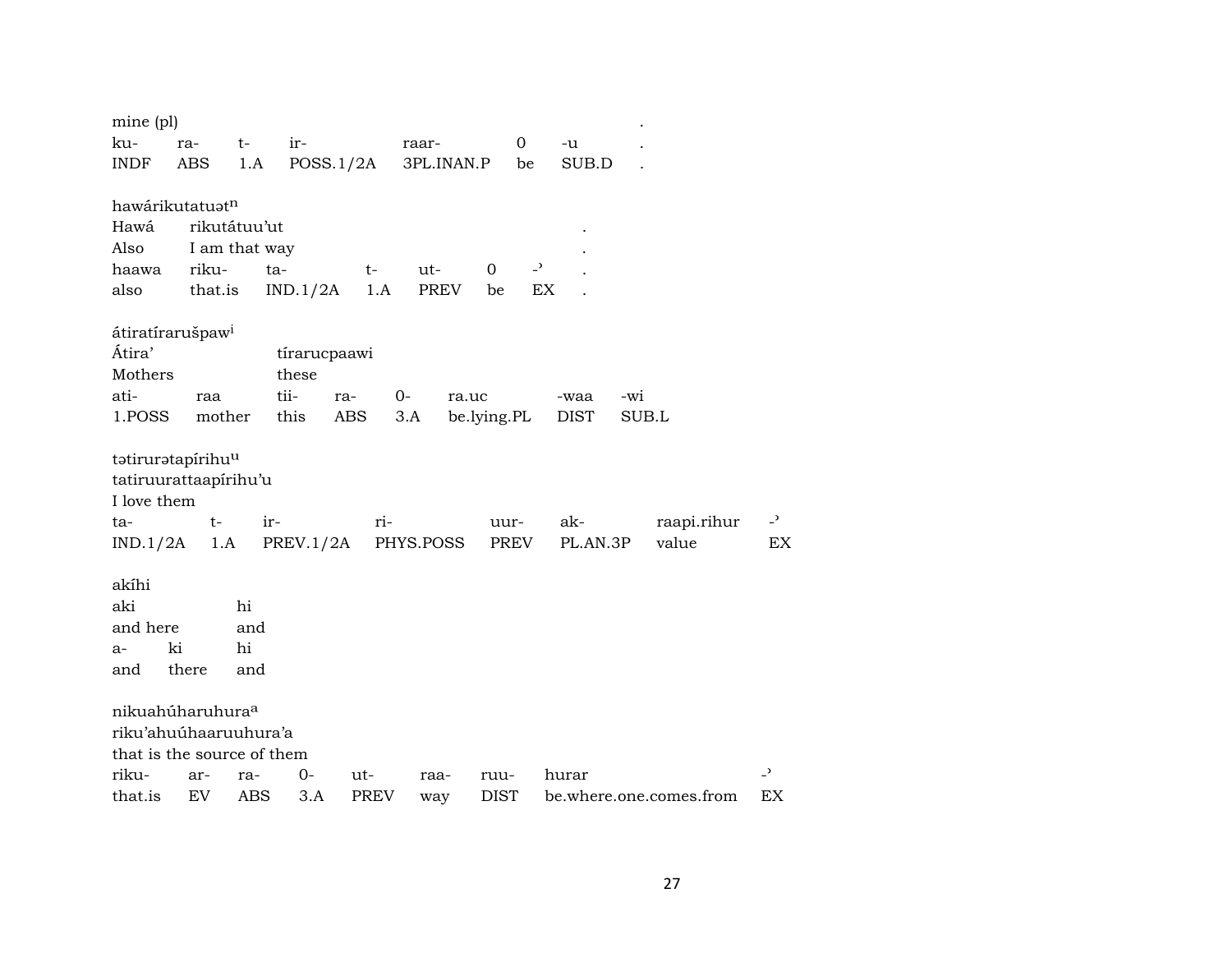| hirútirawárik <sup>i</sup>    |       |                   |             |        |                     |                             |             |                 |        |             |
|-------------------------------|-------|-------------------|-------------|--------|---------------------|-----------------------------|-------------|-----------------|--------|-------------|
| hiru                          |       | tirawaáriki       |             |        |                     |                             |             |                 |        |             |
| there                         | these |                   |             |        |                     |                             |             |                 |        |             |
| hiruu                         | tii-  | ra-               | $0-$        |        | wa-                 | arik                        |             | -i              |        |             |
| there                         | this  | <b>ABS</b>        |             | 3.A    | <b>DIST</b>         |                             | be.standing | SUB.2           |        |             |
| Náw <sup>a</sup>              |       | irár <sup>i</sup> |             |        |                     |                             |             |                 | $\, ,$ |             |
| Ráwa                          |       | iraári'           |             |        |                     |                             |             |                 |        |             |
| Now                           |       | brother           |             |        |                     |                             |             |                 | ,      |             |
| rawa                          |       | $i$ -             |             | -raar- |                     |                             | -ri'        |                 |        |             |
| now                           |       | 3.POSS.A          |             |        | same.sex.sibling    |                             | 3.POSS.B    |                 |        |             |
| kakuášira                     |       |                   |             |        |                     |                             |             |                 |        |             |
| kaaku'aácira'                 |       |                   |             |        |                     |                             |             |                 |        |             |
| it is not ours                |       |                   |             |        |                     |                             |             |                 |        |             |
| kaaku-                        |       | aa-               |             |        | aciir-              | raar-                       |             | 0               | -0     |             |
| NEG.POSS                      |       |                   |             |        | $SUBJ.1/2A$ IN.DU.A |                             | 3PL.INAN.P  | be              | PERF   |             |
| tirašíhwari                   |       |                   |             |        |                     |                             |             |                 | ,      |             |
| tiracíhwari                   |       |                   |             |        |                     |                             |             |                 |        |             |
| these of us                   |       |                   |             |        |                     |                             |             |                 |        |             |
| tii-                          | ra-   | aciir-            |             | warii  |                     |                             | -hus        |                 |        |             |
| this                          | ABS   |                   |             |        |                     | IN.DU.A be.going.about.IMPF |             | <b>IMPF.SUB</b> |        |             |
| atíəs                         |       |                   | nikutíhuta  |        |                     |                             |             |                 |        |             |
| Atí'as                        |       |                   | rikutíhuuta |        |                     |                             |             |                 |        |             |
| our Father                    |       |                   | He did that |        |                     |                             |             |                 |        |             |
| ati-                          | as    |                   | riku-       |        | tiir-               | ra-                         | 0-          | ut-             | aar    | -0          |
| 1.POSS                        |       | father            | that.is     |        | <b>INFR</b>         | <b>ABS</b>                  | 3.A         | PREV            | do     | <b>PERF</b> |
| ahawawauriríkihk <sup>a</sup> |       |                   |             |        |                     |                             |             |                 |        |             |
| ahawaawa'uuriiríkihka         |       |                   |             |        |                     |                             |             |                 |        |             |
| when He placed them there     |       |                   |             |        |                     |                             |             |                 |        |             |
| ra-<br>ar-                    |       | 0-                | waawa-      |        |                     | uuri.arik.ihk               |             | -a              |        |             |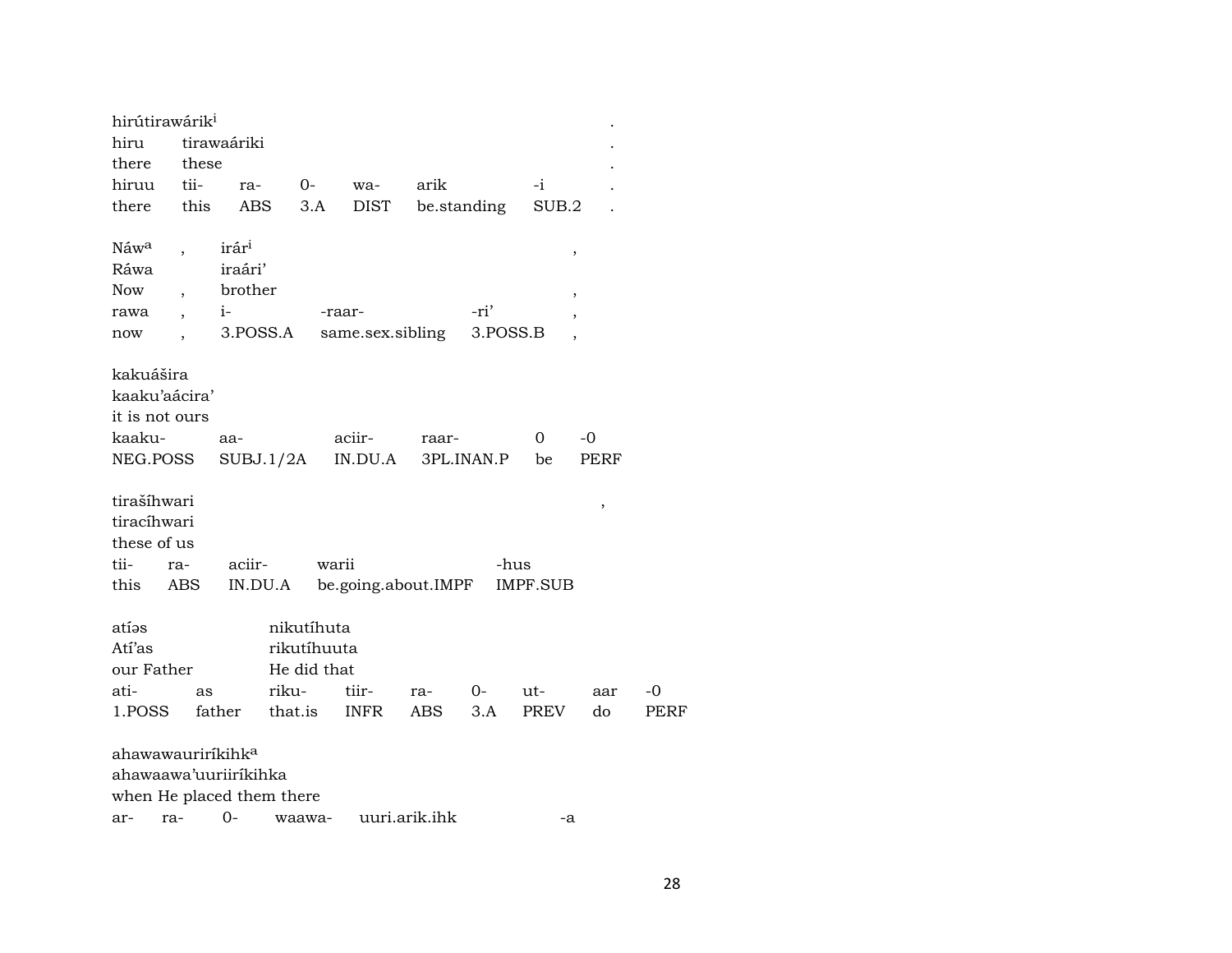| EV                                                                 | ABS                                                                        | 3.A               | DIST              |                    |                  | cause.to.stand.upright                                         | SUB.1                                                                                            |           |
|--------------------------------------------------------------------|----------------------------------------------------------------------------|-------------------|-------------------|--------------------|------------------|----------------------------------------------------------------|--------------------------------------------------------------------------------------------------|-----------|
|                                                                    | tiráwahatn<br>Tiráwaahat<br>the Heavens                                    |                   |                   |                    |                  |                                                                | $\, ,$                                                                                           |           |
| tii-                                                               | ra-                                                                        | $0-$              | waa-              | ahak               |                  | $-0$                                                           |                                                                                                  |           |
| this                                                               | ABS                                                                        | 3.A               | <b>DIST</b>       |                    | extend.in.a.line | SUB.4                                                          |                                                                                                  |           |
| irár <sup>i</sup><br>Iraári'<br><b>Brother</b><br>$i-$<br>3.POSS.A |                                                                            | -raar-            | same.sex.sibling  | -ri'               | 3.POSS.B         | $\, ,$<br>$\overline{\phantom{a}}$<br>$\overline{\phantom{a}}$ |                                                                                                  |           |
| tii-<br>this                                                       | tiwirásuhšis<br>tiwirásuuhiicis<br>you now know this<br>wii-<br>now        | ra-<br><b>ABS</b> | $S-$<br>2.A       | ut-<br><b>PREV</b> | riicis           | -0<br>learn.about                                              | $\,$<br>$\overline{\phantom{a}}$<br>$\overline{\phantom{a}}$<br>PERF<br>$\overline{\phantom{a}}$ |           |
| tii-<br>this                                                       | tihawirásuhišis<br>tihaawirásuuhiicis<br>this now you know<br>haa-<br>here | wii-<br>now       | ra-<br><b>ABS</b> | $S-$<br>2.A        | ut-<br>PREV      | riicis<br>learn.about                                          | -0<br>PERF                                                                                       |           |
| ar-<br>EV.                                                         | ahíkuritára<br>ahíkuriitaára<br>what He did for me<br>ri-<br>CONT.3A       | 0-<br>3.A         | $a-$              | PREV.3A            | ku-<br>1.P       | ri-<br>PHYS.POSS                                               | ut-<br><b>PREV</b>                                                                               | aar<br>do |
| tiráwah                                                            | Tiráwaahat                                                                 |                   |                   |                    |                  |                                                                |                                                                                                  |           |

- $a$  $SUB.1$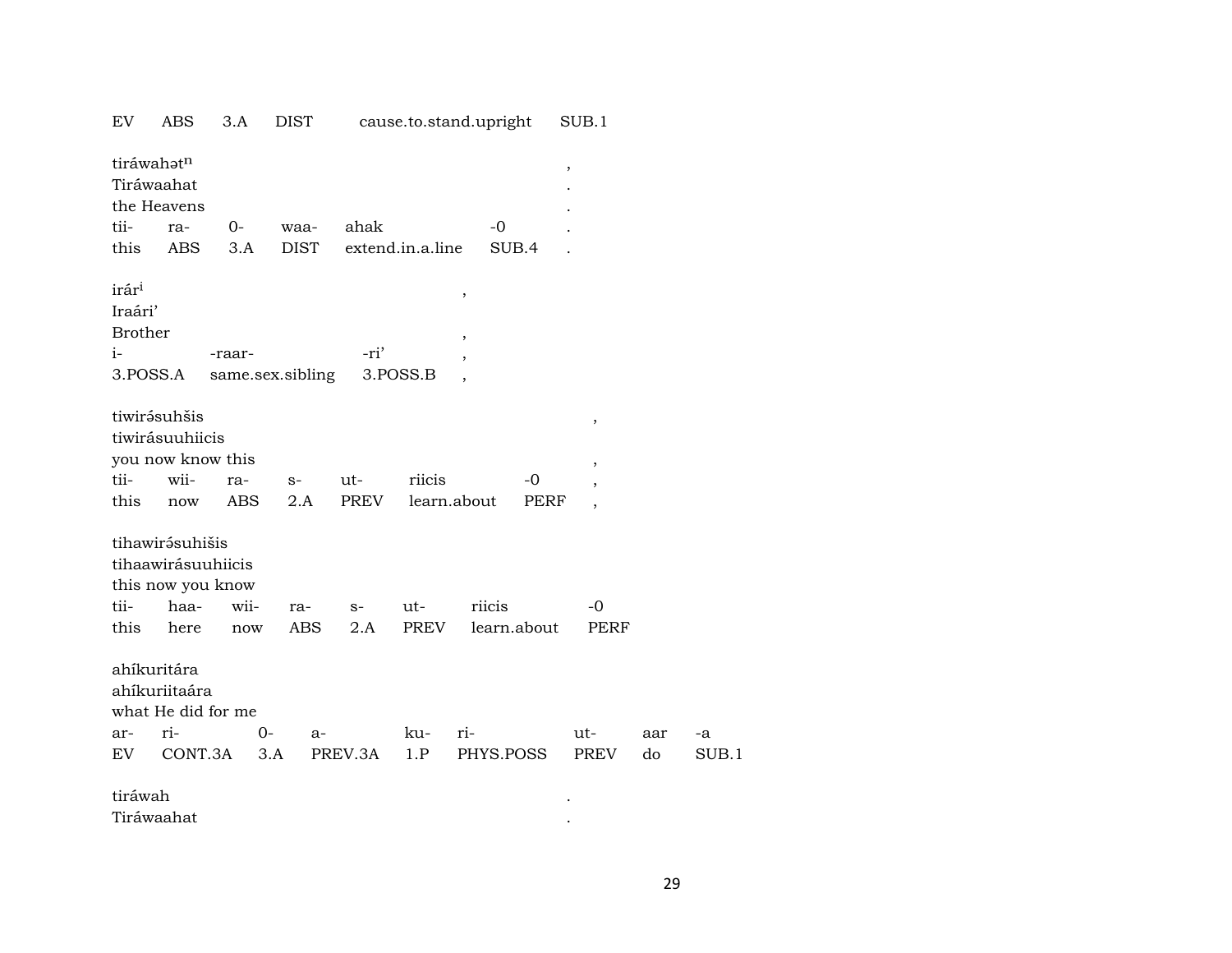| tii-<br>ahak<br>$-0$<br>$0-$<br>ra-<br>waa-<br>this<br><b>ABS</b><br>3.A<br><b>DIST</b><br>extend.in.a.line<br>SUB.4<br>Atiratíraruš <sup>i</sup><br>Atíra'<br>tíraruuci<br>Mother<br>this<br>tii-<br>ati-<br>$-i$<br>0-<br>raa<br>ra-<br>ra.uc<br>1.POSS<br>mother<br>this<br><b>ABS</b><br>be.lying.PL<br>SUB.2<br>3.A<br>irisuksawáhakskaku<br>iriruksawaáhakskaku<br>there the Heavens are inside<br>irii-<br>$0-$<br>uks-<br>a.hak<br>-his<br>kus<br>$-0$<br>ra-<br>-waa<br>ka-<br><b>ABS</b><br>3.A<br><b>JUSS</b><br>extend.in.a.line<br><b>DIST</b><br><b>PERF</b><br>there<br>be.sitting<br>PERF<br>in<br>i hawirísuhišis<br>Ihaawirísuuhiicis<br>Now you do know that<br>wii-<br>ii-<br>haa-<br>riicis<br>rii-<br>ut-<br>-0<br>$S-$<br><b>ASSR</b><br>PREV<br>learn.about<br>that<br>2.A<br>here<br>PERF<br>now<br>$\mathbf{i}$<br>tiráwah<br>Tiráwaahat<br>$\mathsf{I}$<br>the Heavens<br>And<br>$\mathbf{i}$<br>tii-<br>$0-$<br>ahak<br>$-0$<br>ra-<br>waa-<br>this<br><b>ABS</b><br>3.A<br><b>DIST</b><br>extend.in.a.line<br>SUB.4<br>and<br>harikáku<br>haariikáku<br>it is there in it<br>ri-<br>haa-<br>$0-$<br>$i-$<br>ka-<br>kus<br>-0<br>CONT.3A<br>3.A<br>here<br><b>SEQ</b><br>in<br>be.sitting<br><b>PERF</b> | the Heavens |  |  |  |  |  |  |
|--------------------------------------------------------------------------------------------------------------------------------------------------------------------------------------------------------------------------------------------------------------------------------------------------------------------------------------------------------------------------------------------------------------------------------------------------------------------------------------------------------------------------------------------------------------------------------------------------------------------------------------------------------------------------------------------------------------------------------------------------------------------------------------------------------------------------------------------------------------------------------------------------------------------------------------------------------------------------------------------------------------------------------------------------------------------------------------------------------------------------------------------------------------------------------------------------------------------------------------|-------------|--|--|--|--|--|--|
|                                                                                                                                                                                                                                                                                                                                                                                                                                                                                                                                                                                                                                                                                                                                                                                                                                                                                                                                                                                                                                                                                                                                                                                                                                      |             |  |  |  |  |  |  |
|                                                                                                                                                                                                                                                                                                                                                                                                                                                                                                                                                                                                                                                                                                                                                                                                                                                                                                                                                                                                                                                                                                                                                                                                                                      |             |  |  |  |  |  |  |
|                                                                                                                                                                                                                                                                                                                                                                                                                                                                                                                                                                                                                                                                                                                                                                                                                                                                                                                                                                                                                                                                                                                                                                                                                                      |             |  |  |  |  |  |  |
|                                                                                                                                                                                                                                                                                                                                                                                                                                                                                                                                                                                                                                                                                                                                                                                                                                                                                                                                                                                                                                                                                                                                                                                                                                      |             |  |  |  |  |  |  |
|                                                                                                                                                                                                                                                                                                                                                                                                                                                                                                                                                                                                                                                                                                                                                                                                                                                                                                                                                                                                                                                                                                                                                                                                                                      |             |  |  |  |  |  |  |
|                                                                                                                                                                                                                                                                                                                                                                                                                                                                                                                                                                                                                                                                                                                                                                                                                                                                                                                                                                                                                                                                                                                                                                                                                                      |             |  |  |  |  |  |  |
|                                                                                                                                                                                                                                                                                                                                                                                                                                                                                                                                                                                                                                                                                                                                                                                                                                                                                                                                                                                                                                                                                                                                                                                                                                      |             |  |  |  |  |  |  |
|                                                                                                                                                                                                                                                                                                                                                                                                                                                                                                                                                                                                                                                                                                                                                                                                                                                                                                                                                                                                                                                                                                                                                                                                                                      |             |  |  |  |  |  |  |
|                                                                                                                                                                                                                                                                                                                                                                                                                                                                                                                                                                                                                                                                                                                                                                                                                                                                                                                                                                                                                                                                                                                                                                                                                                      |             |  |  |  |  |  |  |
|                                                                                                                                                                                                                                                                                                                                                                                                                                                                                                                                                                                                                                                                                                                                                                                                                                                                                                                                                                                                                                                                                                                                                                                                                                      |             |  |  |  |  |  |  |
|                                                                                                                                                                                                                                                                                                                                                                                                                                                                                                                                                                                                                                                                                                                                                                                                                                                                                                                                                                                                                                                                                                                                                                                                                                      |             |  |  |  |  |  |  |
|                                                                                                                                                                                                                                                                                                                                                                                                                                                                                                                                                                                                                                                                                                                                                                                                                                                                                                                                                                                                                                                                                                                                                                                                                                      |             |  |  |  |  |  |  |
|                                                                                                                                                                                                                                                                                                                                                                                                                                                                                                                                                                                                                                                                                                                                                                                                                                                                                                                                                                                                                                                                                                                                                                                                                                      |             |  |  |  |  |  |  |
|                                                                                                                                                                                                                                                                                                                                                                                                                                                                                                                                                                                                                                                                                                                                                                                                                                                                                                                                                                                                                                                                                                                                                                                                                                      |             |  |  |  |  |  |  |
|                                                                                                                                                                                                                                                                                                                                                                                                                                                                                                                                                                                                                                                                                                                                                                                                                                                                                                                                                                                                                                                                                                                                                                                                                                      |             |  |  |  |  |  |  |
|                                                                                                                                                                                                                                                                                                                                                                                                                                                                                                                                                                                                                                                                                                                                                                                                                                                                                                                                                                                                                                                                                                                                                                                                                                      |             |  |  |  |  |  |  |
|                                                                                                                                                                                                                                                                                                                                                                                                                                                                                                                                                                                                                                                                                                                                                                                                                                                                                                                                                                                                                                                                                                                                                                                                                                      |             |  |  |  |  |  |  |
|                                                                                                                                                                                                                                                                                                                                                                                                                                                                                                                                                                                                                                                                                                                                                                                                                                                                                                                                                                                                                                                                                                                                                                                                                                      |             |  |  |  |  |  |  |
|                                                                                                                                                                                                                                                                                                                                                                                                                                                                                                                                                                                                                                                                                                                                                                                                                                                                                                                                                                                                                                                                                                                                                                                                                                      |             |  |  |  |  |  |  |
|                                                                                                                                                                                                                                                                                                                                                                                                                                                                                                                                                                                                                                                                                                                                                                                                                                                                                                                                                                                                                                                                                                                                                                                                                                      |             |  |  |  |  |  |  |
|                                                                                                                                                                                                                                                                                                                                                                                                                                                                                                                                                                                                                                                                                                                                                                                                                                                                                                                                                                                                                                                                                                                                                                                                                                      |             |  |  |  |  |  |  |
|                                                                                                                                                                                                                                                                                                                                                                                                                                                                                                                                                                                                                                                                                                                                                                                                                                                                                                                                                                                                                                                                                                                                                                                                                                      |             |  |  |  |  |  |  |
|                                                                                                                                                                                                                                                                                                                                                                                                                                                                                                                                                                                                                                                                                                                                                                                                                                                                                                                                                                                                                                                                                                                                                                                                                                      |             |  |  |  |  |  |  |
|                                                                                                                                                                                                                                                                                                                                                                                                                                                                                                                                                                                                                                                                                                                                                                                                                                                                                                                                                                                                                                                                                                                                                                                                                                      |             |  |  |  |  |  |  |
|                                                                                                                                                                                                                                                                                                                                                                                                                                                                                                                                                                                                                                                                                                                                                                                                                                                                                                                                                                                                                                                                                                                                                                                                                                      |             |  |  |  |  |  |  |
|                                                                                                                                                                                                                                                                                                                                                                                                                                                                                                                                                                                                                                                                                                                                                                                                                                                                                                                                                                                                                                                                                                                                                                                                                                      |             |  |  |  |  |  |  |
|                                                                                                                                                                                                                                                                                                                                                                                                                                                                                                                                                                                                                                                                                                                                                                                                                                                                                                                                                                                                                                                                                                                                                                                                                                      |             |  |  |  |  |  |  |
|                                                                                                                                                                                                                                                                                                                                                                                                                                                                                                                                                                                                                                                                                                                                                                                                                                                                                                                                                                                                                                                                                                                                                                                                                                      |             |  |  |  |  |  |  |
|                                                                                                                                                                                                                                                                                                                                                                                                                                                                                                                                                                                                                                                                                                                                                                                                                                                                                                                                                                                                                                                                                                                                                                                                                                      |             |  |  |  |  |  |  |
|                                                                                                                                                                                                                                                                                                                                                                                                                                                                                                                                                                                                                                                                                                                                                                                                                                                                                                                                                                                                                                                                                                                                                                                                                                      |             |  |  |  |  |  |  |
|                                                                                                                                                                                                                                                                                                                                                                                                                                                                                                                                                                                                                                                                                                                                                                                                                                                                                                                                                                                                                                                                                                                                                                                                                                      |             |  |  |  |  |  |  |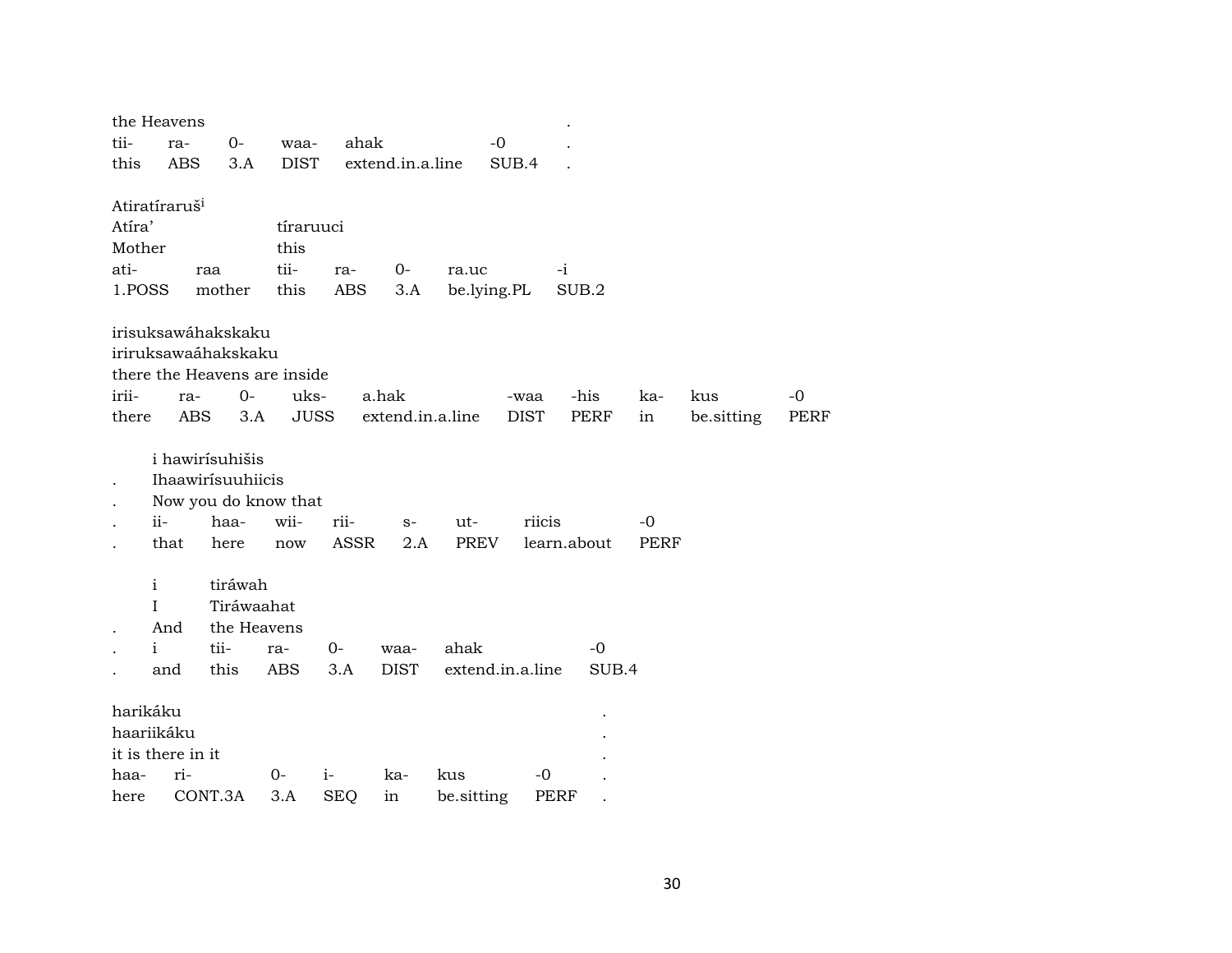| Irár <sup>i</sup>         |            |                  |      |                | ,                        |          |                          |     |
|---------------------------|------------|------------------|------|----------------|--------------------------|----------|--------------------------|-----|
| Iraári'                   |            |                  |      |                |                          |          |                          |     |
| <b>Brother</b>            |            |                  |      |                | ,                        |          |                          |     |
| $i-$                      | -raar-     |                  | -ri' |                | ,                        |          |                          |     |
| 3.POSS.A                  |            | same.sex.sibling |      | 3.POSS.B       |                          |          |                          |     |
|                           |            |                  |      |                |                          |          |                          |     |
| irasuhaíriku              |            |                  |      |                |                          |          |                          |     |
| irasuuhaa'iíriku          |            |                  |      |                |                          |          |                          |     |
| those things that you see |            |                  |      |                |                          |          |                          |     |
| $ii -$<br>ra-             | $S-$       | ut-              | raa- | iirik          | -hus                     |          |                          |     |
| that ABS                  | 2.A        | PREV             | way  | see            |                          | IMPF.SUB |                          |     |
|                           |            |                  |      |                |                          |          |                          |     |
| irawákahu<br>irawaákahu   |            |                  |      |                |                          |          |                          |     |
|                           |            |                  |      |                |                          |          |                          |     |
| what He said              |            |                  |      |                |                          |          |                          |     |
| ii-                       | ra-        | 0- waaka         |      | -hus           |                          |          |                          |     |
| what                      | ABS        | 3.A say.IMPF     |      | IMPF.SUB       |                          |          |                          |     |
| nahurakítiitn             |            |                  |      |                |                          |          |                          |     |
| rahúrahki                 |            | tí'it            |      |                |                          |          | ,                        |     |
| animals                   |            | they are         |      |                |                          |          |                          |     |
| rahuraar                  | -kis       | ti-              | $O-$ | $\overline{0}$ | -ik                      | $-0$     | ,                        |     |
| animal                    | <b>DIM</b> | IND.3A           | 3.A  | be             | DIST                     | PERF     | $\overline{\phantom{a}}$ |     |
|                           |            |                  |      |                |                          |          | $\overline{\phantom{a}}$ |     |
| irár <sup>i</sup>         |            |                  |      |                | $\overline{\phantom{a}}$ | akíhi    |                          |     |
| iraári'                   |            |                  |      |                |                          | aki      |                          | hi  |
| brother                   |            |                  |      |                | $\overline{\phantom{a}}$ | and here |                          | and |
| i-                        | -raar-     |                  | -ri' |                | $\overline{\phantom{a}}$ | a-       | ki                       | hi  |
| 3.POSS.A                  |            | same.sex.sibling |      | 3.POSS.B       |                          | and      | there                    | and |
|                           |            |                  |      |                |                          |          |                          |     |
| $\, ,$                    | nikarúšpa  |                  |      |                |                          |          |                          |     |

riikarúcpa

they are inside<br>rii-0rii- 0- ka- ra.uc -waa -0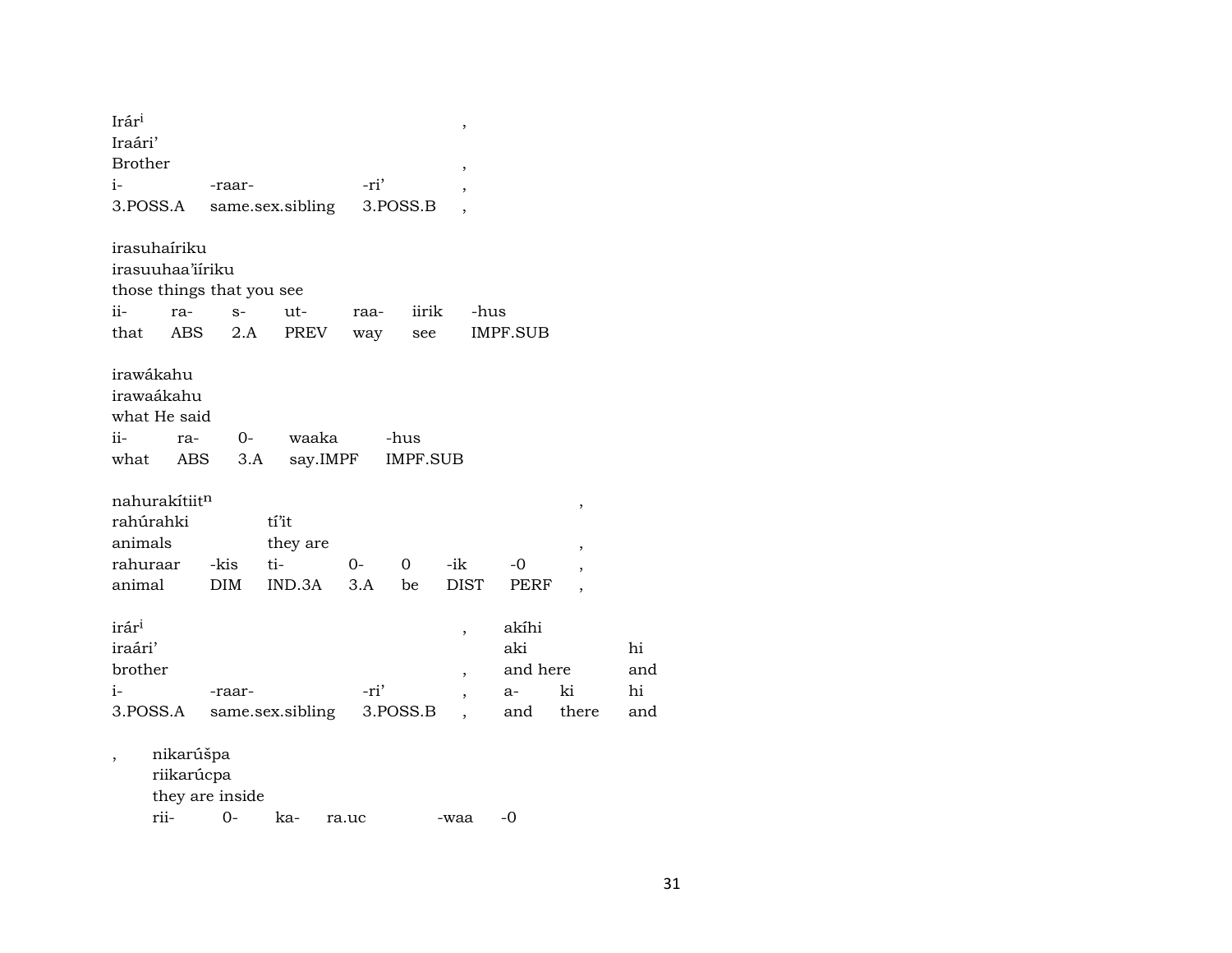| ASSR                               |                        | 3.A        | in                   | be.lying.PL         |           | DIST         | PERF |             |     |             |       |
|------------------------------------|------------------------|------------|----------------------|---------------------|-----------|--------------|------|-------------|-----|-------------|-------|
| nahúrahk <sup>i</sup><br>rahúrahki |                        |            |                      | Títawi<br>Títawi'   |           |              |      |             |     |             |       |
| the animals                        |                        |            |                      | There is among them |           |              |      |             |     |             |       |
| rahuraar                           |                        | -kis       | ti-                  |                     | $O -$     | tawi         |      | $-0$        |     |             |       |
| animal                             |                        | <b>DIM</b> | $\ddot{\phantom{0}}$ | IND.3A              | 3.A       | be.among     |      | <b>PERF</b> |     |             |       |
| atíra                              |                        |            |                      |                     |           |              |      |             |     |             |       |
| Atíra'                             |                        |            |                      |                     |           |              |      |             |     |             |       |
| Mothers                            |                        |            |                      |                     |           |              |      |             |     |             |       |
| ati-                               | raa                    |            |                      |                     |           |              |      |             |     |             |       |
| 1.POSS                             |                        | mother     |                      |                     |           |              |      |             |     |             |       |
| tirarahkaítata                     |                        |            |                      |                     |           |              |      |             |     |             |       |
| tiraraahka'iitata                  |                        |            |                      |                     |           |              |      |             |     |             |       |
| these inside them                  |                        |            |                      |                     |           |              |      |             |     |             |       |
| tii-<br>ra-                        |                        | $0-$       | raar-                |                     | ka.iit.at |              | -a   |             |     |             |       |
| this                               | ABS                    | 3.A        |                      | PL.INDV.A           |           | be.in.a.line |      | SUB.1       |     |             |       |
| títawi                             |                        |            |                      |                     |           | nahúrahki    |      |             |     |             |       |
| Títawi'                            |                        |            |                      |                     |           | rahúrahki    |      |             |     |             |       |
| There is among them                |                        |            |                      |                     |           | animals      |      |             |     |             |       |
| ti-                                | $O -$                  | tawi       |                      | $-0$                |           | rahuraar     |      | -kis        |     |             |       |
| IND.3A                             | 3.A                    |            | be.among             | PERF                |           | animal       |      | <b>DIM</b>  |     |             |       |
| nakurúhkaruš <sup>i</sup>          |                        |            |                      |                     |           |              |      |             |     |             |       |
| raakurúhkaruuci                    |                        |            |                      |                     |           |              |      |             |     |             |       |
| her having his inside              |                        |            |                      |                     |           |              |      |             |     |             |       |
| ra-                                | $0-$                   | $a-$       |                      | ku-                 | ri-       |              |      | uur-        | ka- | ra.uc       | $-i$  |
| INF.A                              | 3.A                    | POSS.3A    |                      | INF.B               |           | PHYS.POSS    |      | POSS.A      | in  | be.lying.PL | SUB.2 |
|                                    | irikuhúha <sup>u</sup> |            |                      |                     |           |              |      |             |     |             |       |
|                                    |                        |            |                      |                     |           |              |      |             |     |             |       |

. Irikuhuúhaa'u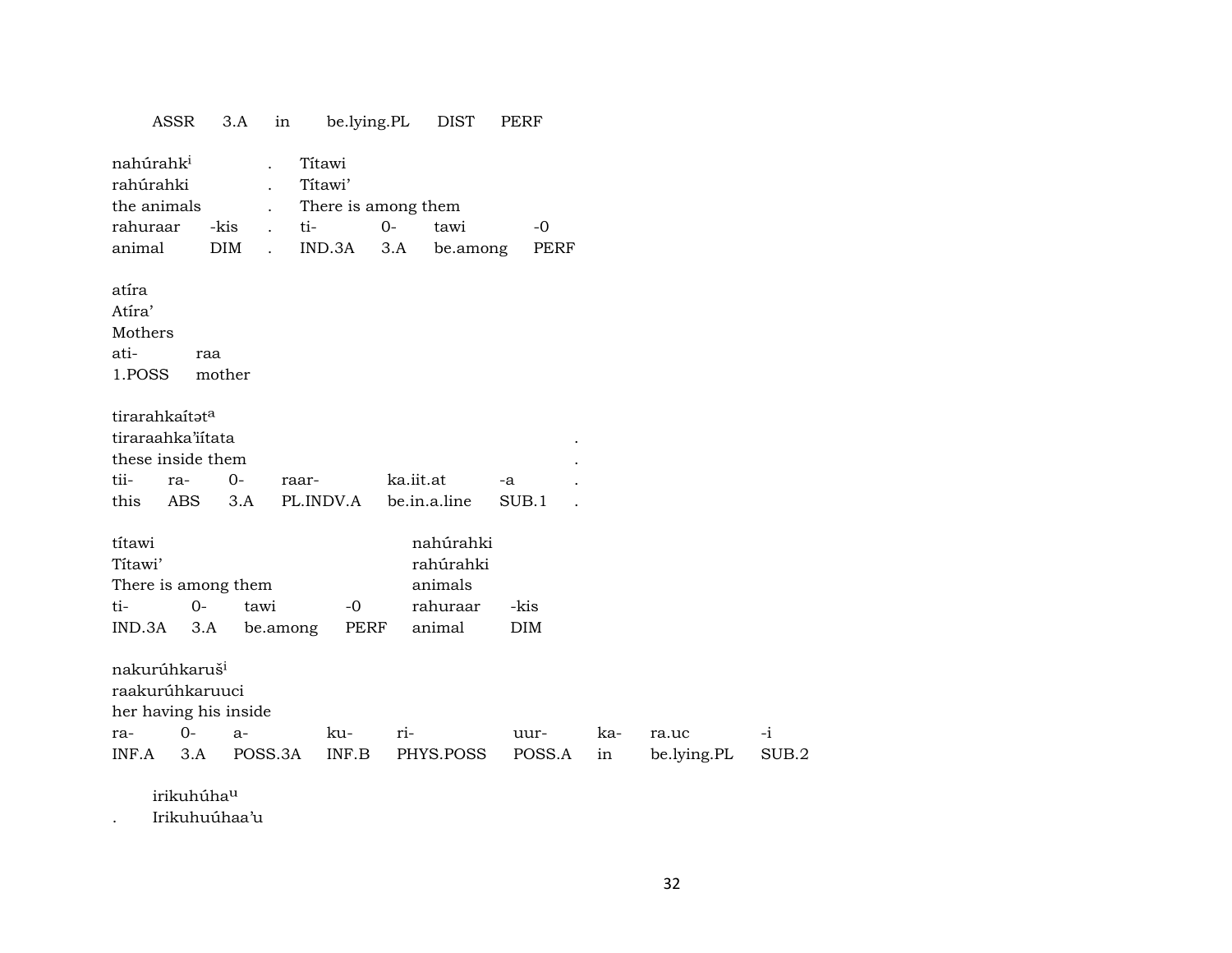|                       |                           | That is the way it is |                     |                  |       |             |          |             |             |                          |
|-----------------------|---------------------------|-----------------------|---------------------|------------------|-------|-------------|----------|-------------|-------------|--------------------------|
|                       | irii-                     | kuur-                 | ra-                 |                  | $O-$  | ut-         |          | raa-        | uu          | -0                       |
|                       | that                      | <b>DUB</b>            | ABS                 |                  | 3.A   | PREV        |          | way         | be          | PERF                     |
|                       |                           |                       |                     |                  |       |             |          |             |             |                          |
| atíəs                 |                           |                       | áhawak <sup>a</sup> |                  |       |             |          |             |             |                          |
| Atí'as                |                           |                       |                     | áhawaaka         |       |             |          |             |             |                          |
| our Father            |                           |                       |                     | his saying       |       |             |          |             |             | $\,$                     |
| ati-                  |                           | as                    | ar-                 | ra-              | 0-    |             | waak     |             | -a          |                          |
| 1.POSS                |                           | father                | EV                  | ABS              |       | 3.A         |          | say.SUB     | SUB.1       | $\overline{\phantom{a}}$ |
|                       |                           |                       |                     |                  |       |             |          |             |             |                          |
|                       | tirawawáriki              |                       |                     |                  |       |             |          |             |             | hupíritn                 |
|                       | Tirawaawaáriki            |                       |                     |                  |       |             |          |             |             | huupírit                 |
|                       |                           | These various ones    |                     |                  |       |             |          |             |             | stars                    |
| tii-                  | ra-                       | $0-$                  |                     | waawa-           | arik  |             |          | $-i$        |             | huupirik                 |
| this                  | <b>ABS</b>                | 3.A                   | <b>DIST</b>         |                  |       | be.standing |          | SUB.2       |             | star                     |
|                       |                           |                       |                     |                  |       |             |          |             |             |                          |
|                       | kusiriwakíah <sup>u</sup> |                       |                     |                  |       |             |          |             |             |                          |
|                       |                           | kuusiriiwaki'aahu'    |                     |                  |       |             |          |             |             | ,                        |
|                       |                           | they will call (them) |                     |                  |       |             |          |             |             |                          |
| kuus-                 |                           | 0-                    | ir-                 | i-               |       | waki.a      |          |             | -:hus       |                          |
|                       | POT.1/3A                  | 3.A                   | PL.3A               | <b>SEQ</b>       |       |             |          | say.PL.IMPF | IMPF        |                          |
|                       |                           |                       |                     |                  |       |             |          |             |             |                          |
| Nahúrahk <sup>i</sup> |                           |                       | $^{\prime}$         |                  |       |             |          |             |             |                          |
| rahúrahki             |                           |                       | $^{\prime}$         |                  |       |             |          |             |             |                          |
| animals               |                           |                       | $^{\prime}$         |                  |       |             |          |             |             |                          |
| rahuraar              |                           | -kis                  | Ħ                   |                  |       |             |          |             |             |                          |
|                       |                           |                       | $^{\prime}$         |                  |       |             |          |             |             |                          |
| animal                |                           | <b>DIM</b>            |                     |                  |       |             |          |             |             |                          |
| Akihíritawi           |                           |                       |                     |                  |       |             |          |             |             |                          |
| Aki                   |                           | hi                    |                     | riitawi'         |       |             |          |             |             |                          |
| And here              |                           | and                   |                     | it is among them |       |             |          |             |             |                          |
| a-                    | ki                        | hi                    | rii-                |                  | $0 -$ |             | tawi     |             | -0          |                          |
| and                   | there                     | and                   |                     | ASSR             | 3.A   |             | be.among |             | <b>PERF</b> |                          |

 $\epsilon\epsilon$  $\pmb{\mathcal{U}}$  $\mathbf{u}$  $\mathbf{u}$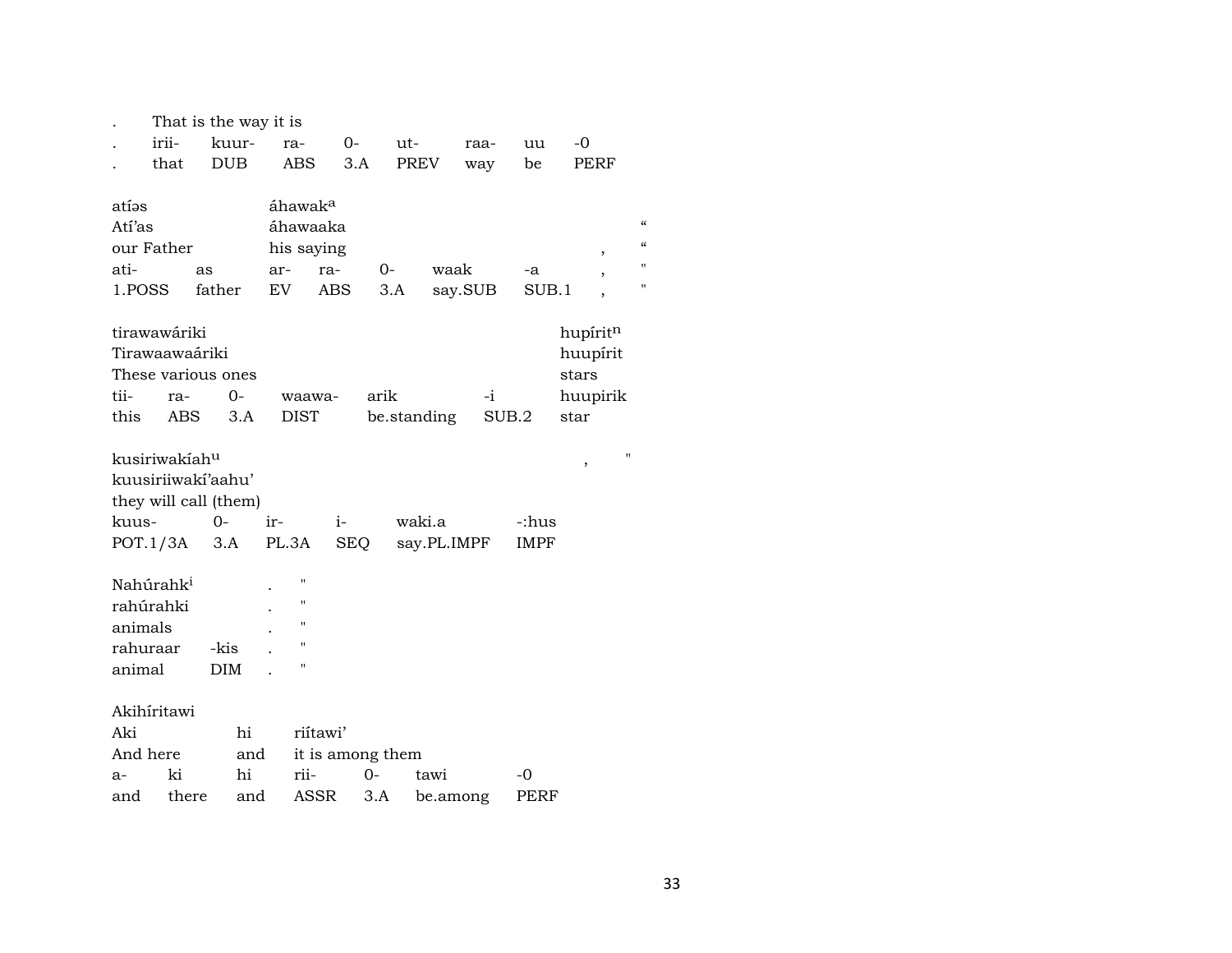| atíra<br>Atíra'<br>Mother<br>ati- |                                    | raa                      |                                                             |       |             |                   |       |             |       |
|-----------------------------------|------------------------------------|--------------------------|-------------------------------------------------------------|-------|-------------|-------------------|-------|-------------|-------|
| 1.POSS                            |                                    | mother                   |                                                             |       |             |                   |       |             |       |
|                                   | tirakarušpáwi                      |                          |                                                             |       |             |                   |       |             |       |
|                                   | tirakarúcpaawi                     |                          |                                                             |       |             |                   |       |             |       |
|                                   |                                    | these things inside      |                                                             |       |             |                   |       |             |       |
| tii-                              | ra-                                | $0-$                     | ka-                                                         | ra.uc |             | -waa              | -wi   |             |       |
| this                              | <b>ABS</b>                         | 3.A                      | in                                                          |       | be.lying.PL | <b>DIST</b>       | SUB.L |             |       |
| animals                           | nahurahk <sup>i</sup><br>rahúrahki |                          | nakúkaruš <sup>i</sup><br>rakúkaruuci<br>their being inside |       |             |                   |       |             |       |
|                                   | rahuraar                           | -kis                     | ra-                                                         | 0-    | ku-         | ka-               | ra.uc |             | $-i$  |
| animal                            |                                    | <b>DIM</b>               | INF.A                                                       | 3.A   | INF.B       | inside            |       | be.lying.PL | SUB.2 |
|                                   |                                    | Arikuriruhú <sup>u</sup> |                                                             |       |             |                   |       | $\,$        |       |
|                                   | A                                  |                          | rikuriiruuhú'u                                              |       |             |                   |       |             |       |
|                                   | And                                |                          | that is the reason                                          |       |             |                   |       | $\,$        |       |
|                                   | a                                  | riku-                    | rii-                                                        | $0-$  | raa.uhur    |                   | -,    | $\,$        |       |
|                                   | and                                | that.is                  | ASSR                                                        | 3.A   |             | be.the.reason     | ЕX    |             |       |
| irár <sup>i</sup>                 |                                    |                          |                                                             |       |             |                   |       |             |       |
| iraári'                           |                                    |                          |                                                             |       |             |                   |       |             |       |
| brother,                          |                                    |                          |                                                             |       |             |                   |       |             |       |
| i-                                |                                    | -raar-                   |                                                             | -ri'  |             |                   |       |             |       |
|                                   | 3.POSS.A                           |                          | same.sex.sibling                                            |       | 3.POSS.B    |                   |       |             |       |
|                                   |                                    | nikstahkawakarukúsuku    |                                                             |       |             |                   |       |             |       |
|                                   |                                    |                          | rikstaakawaakaruukúsuku                                     |       |             |                   |       |             |       |
|                                   |                                    |                          | their always singing here and there                         |       |             |                   |       |             |       |
| ra-                               | $0-$                               | ir-                      | uks-                                                        |       |             | raa.kawaaka.ra'uk | -hus  |             | -uku  |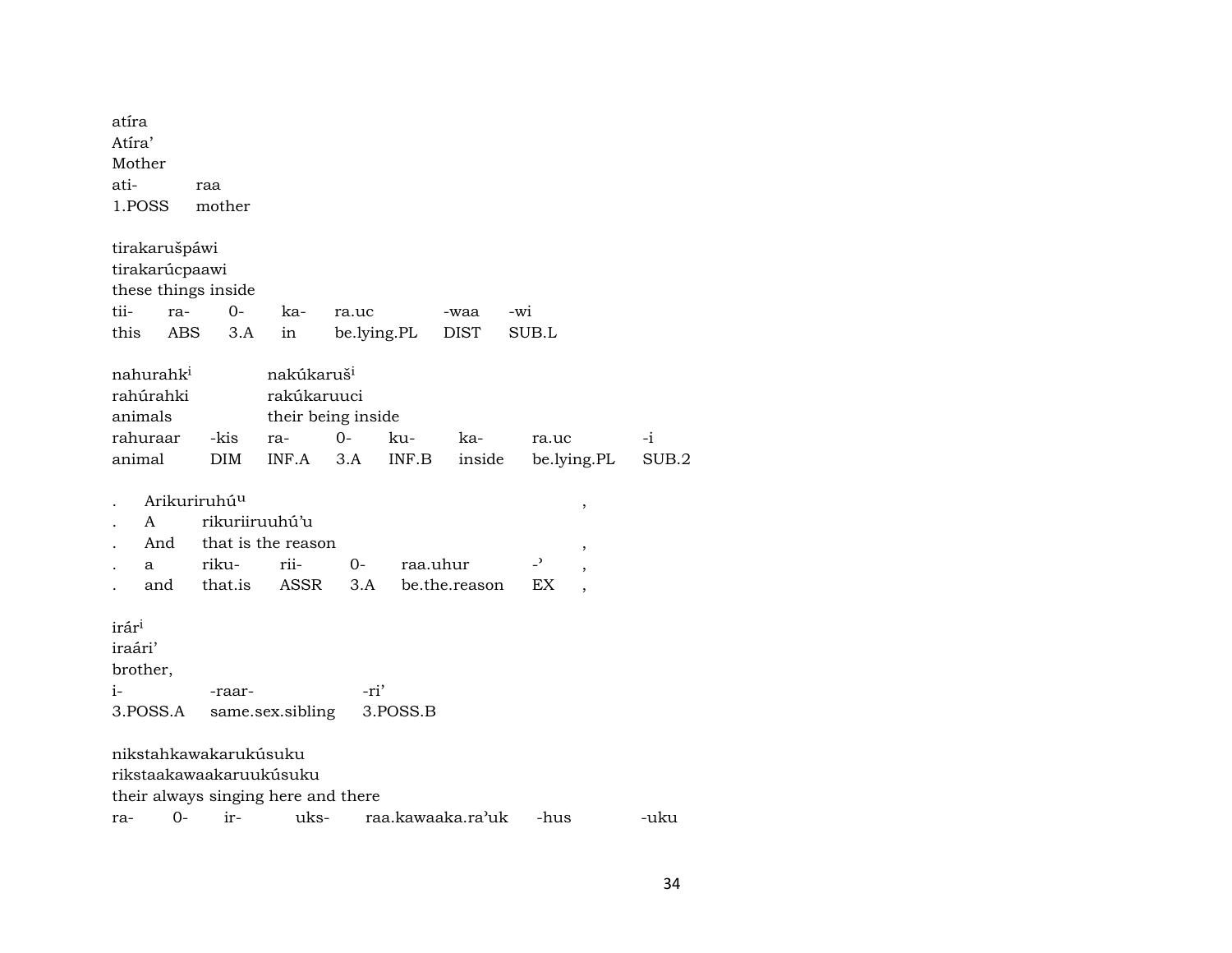|  |  |  |  | ABS 3.A PL.3A JUSS sing.DIST | IMPF.SUB HAB.SUB |  |
|--|--|--|--|------------------------------|------------------|--|
|--|--|--|--|------------------------------|------------------|--|

| kúrahus . Irisiraíta      |  |  |                                    |                                           |             |  |  |  |  |
|---------------------------|--|--|------------------------------------|-------------------------------------------|-------------|--|--|--|--|
| kúrahus . I riisiraa'iíta |  |  |                                    |                                           |             |  |  |  |  |
|                           |  |  | the priests . And you do know that |                                           |             |  |  |  |  |
|                           |  |  |                                    | kurahuus i rii- s- ir-                    | raa.iita -0 |  |  |  |  |
|                           |  |  |                                    | priest . and ASSR 2.A PREV.1/2A know PERF |             |  |  |  |  |

: , , witikuraítustárurahaš witikuuraa'iitustaarúrahac I am forgetting my stories wi- ti- ku- uur- raa.iit.us- raar- hurahac -0 QUOT IND.3A 1.P PREV story PL disappear PERF . . . . . Tisirikuhárikaah<sup>u</sup> Tisirikuuhaárikaa'ahu What they revealed to me tii- si- ra- 0- a- ir- ku- ut- raa.ri.kaa.a -hus this DU ABS 3.A PREV.3A PL.3A 1.P PREV reveal.to IMPF.SUB nakurátakµ rakuraátaku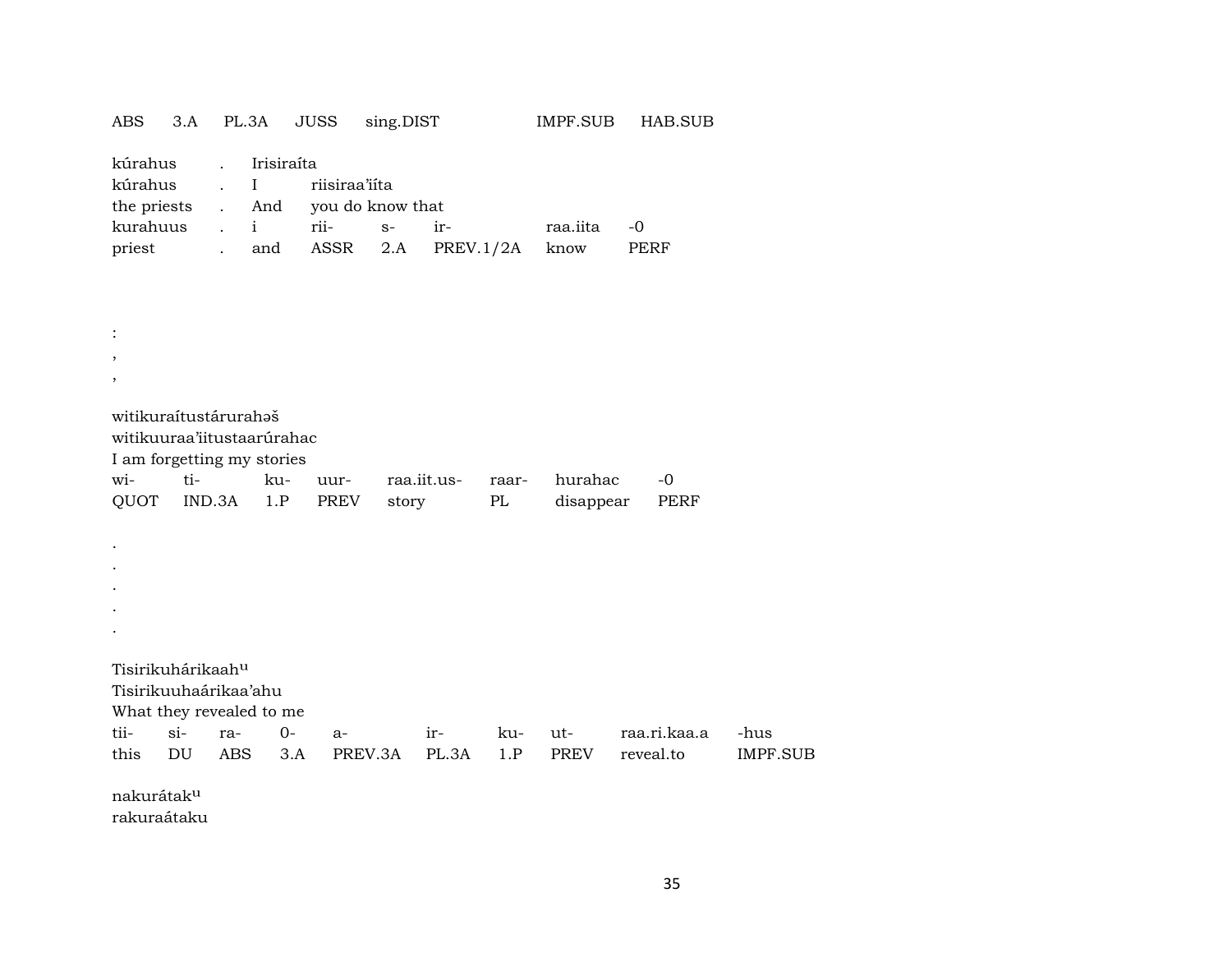|                                                          | once in a while                  |                                                                                              |                |                      |             |                         |                          |              |      |
|----------------------------------------------------------|----------------------------------|----------------------------------------------------------------------------------------------|----------------|----------------------|-------------|-------------------------|--------------------------|--------------|------|
| ra-                                                      | 0-                               | ku-                                                                                          | raa.ta.kus     |                      | -0          |                         |                          |              |      |
| INF.A                                                    | 3.A                              | INF.B                                                                                        |                | be.once.in.a.while   | SUB.4       |                         |                          |              |      |
| ra-<br>INF.A                                             | ku-<br>1.P                       | nákukušiksurahaš <sup>u</sup><br>rákukuuciksurahacu<br>what I was forgetting<br>ku-<br>INF.B | aciks-<br>mind | hurahac<br>disappear |             | -hus<br><b>IMPF.SUB</b> | $\overline{\phantom{a}}$ |              |      |
|                                                          | hisitikuharíka                   |                                                                                              |                |                      |             |                         |                          |              |      |
| hi                                                       |                                  | sitikuuhaaríkaa'                                                                             |                |                      |             |                         |                          |              |      |
| and                                                      |                                  | they revealed to me                                                                          |                |                      |             |                         |                          |              |      |
| hi                                                       | $si$ -                           | ti-                                                                                          | $0-$           | $a-$                 | ir-         | ku-                     | ut-                      | raa.ri.kaa.a | -0   |
| and                                                      | DU                               | IND.3A                                                                                       | 3.A            | PREV.3A              | PL.3A       | 1.P                     | PREV                     | reveal.to    | PERF |
| kúrahus<br>kúrahus<br>the old men<br>kurahuus<br>old.man |                                  |                                                                                              |                |                      |             |                         |                          |              |      |
|                                                          | iriríruksta ítawaw <sup>i</sup>  | iririirukstaa'iitawaawi<br>the ones who used to know                                         |                |                      |             |                         |                          |              |      |
| irii-                                                    | ra-                              | $0-$                                                                                         | a-             | ir-                  | uks-        | raa.iita                | -waa                     | $-wi$        |      |
| that                                                     | ABS                              | 3.A                                                                                          | PREV.3A        | PL.3A                | <b>AOR</b>  | know                    | <b>DIST</b>              | SUB.L        |      |
|                                                          | tiruksuríwawi<br>tiruksuriiwaáwi | these who were living                                                                        |                |                      |             |                         |                          |              |      |
| tii-                                                     | ra-                              | 0-                                                                                           | uks-           | hurii                | -waa        | $-wi$                   |                          |              |      |
| this                                                     | ABS                              | 3.A                                                                                          | <b>AOR</b>     | live.PL              | <b>DIST</b> | SUB.L                   |                          |              |      |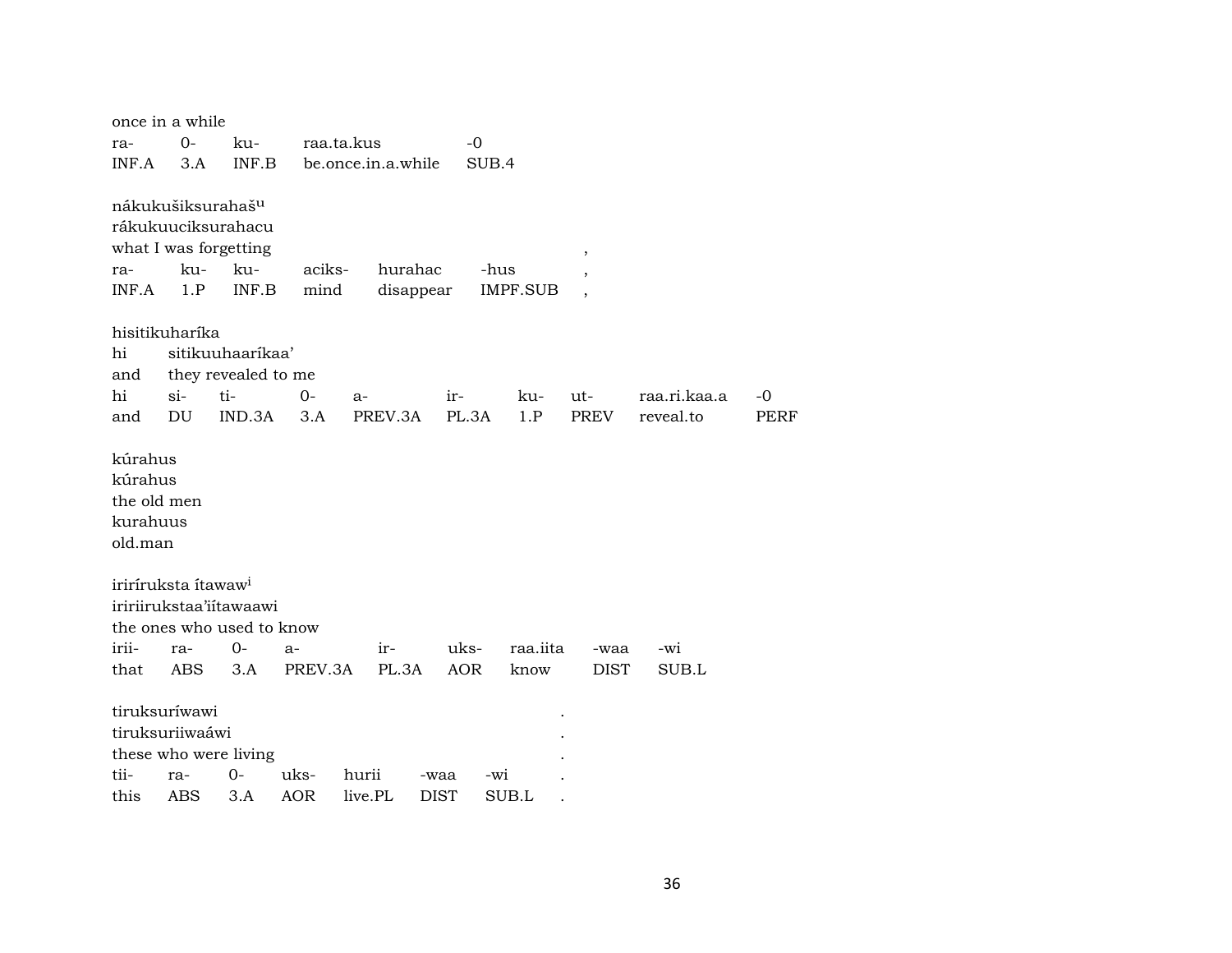| Náwa                                                              |            | ha          | irár <sup>i</sup>        |             |             |       |                  |                                   | ,    |  |
|-------------------------------------------------------------------|------------|-------------|--------------------------|-------------|-------------|-------|------------------|-----------------------------------|------|--|
| Ráwa                                                              |            | há          |                          | iraári'     |             |       |                  |                                   |      |  |
| <b>Now</b>                                                        |            | see         | $\mathbf{I}$             | brother     |             |       |                  |                                   |      |  |
| rawa                                                              |            | haa         | $i-$<br>$\overline{ }$ , |             | -raar-      |       |                  | -ri'                              |      |  |
| now                                                               |            | see         | $\ddot{\phantom{0}}$     | 3.POSS.A    |             |       | same.sex.sibling | 3.POSS.B                          |      |  |
|                                                                   |            |             |                          |             |             |       |                  |                                   |      |  |
| harisiráit <sup>a</sup>                                           |            |             |                          |             |             |       |                  |                                   |      |  |
| haariisiraá'iita                                                  |            |             |                          |             |             |       |                  |                                   |      |  |
| now you do know                                                   |            |             |                          |             |             |       |                  |                                   |      |  |
| haa-                                                              | rii-       | $S-$        | ir-                      |             | raa.iita    |       | $-0$             |                                   |      |  |
| here                                                              | ASSR       | 2.A         |                          | PREV.1/2A   | know        |       | PERF             |                                   |      |  |
| tiráwarik <sup>i</sup><br>tiráwaariki<br>these                    |            |             |                          |             |             |       |                  | nahúrahki<br>rahúrahki<br>animals |      |  |
| tii-                                                              | ra-        | $O-$        | wa-                      | arik        |             | $-i$  |                  | rahuraar                          | -kis |  |
| this                                                              | ABS        | 3.A         | DIST                     |             | be.standing |       | SUB.2            | animal                            | DIM  |  |
| tiratpákahu<br>tiratpaákahu<br>these that we call<br>tii-<br>this | ra-<br>ABS | $t-$<br>1.A | waaka<br>say.IMPF        | -hus        | IMPF.SUB    |       |                  |                                   |      |  |
| tirawárik <sup>i</sup><br>tirawaáriki<br>these                    |            |             |                          |             |             |       |                  |                                   |      |  |
| tii-                                                              | ra-        | $O-$        | wa-                      | arik        |             | -i    |                  |                                   |      |  |
| this                                                              | ABS        | 3.A         | DIST                     | be.standing |             | SUB.2 |                  |                                   |      |  |
| nuharawákaku<br>ruuhaarawákaku<br>the ones in a circle            |            |             |                          |             |             |       |                  |                                   | ,    |  |
| ra-                                                               | $0 -$      | ut-         | raar-                    |             | awaka.kus   |       |                  | $-0$                              |      |  |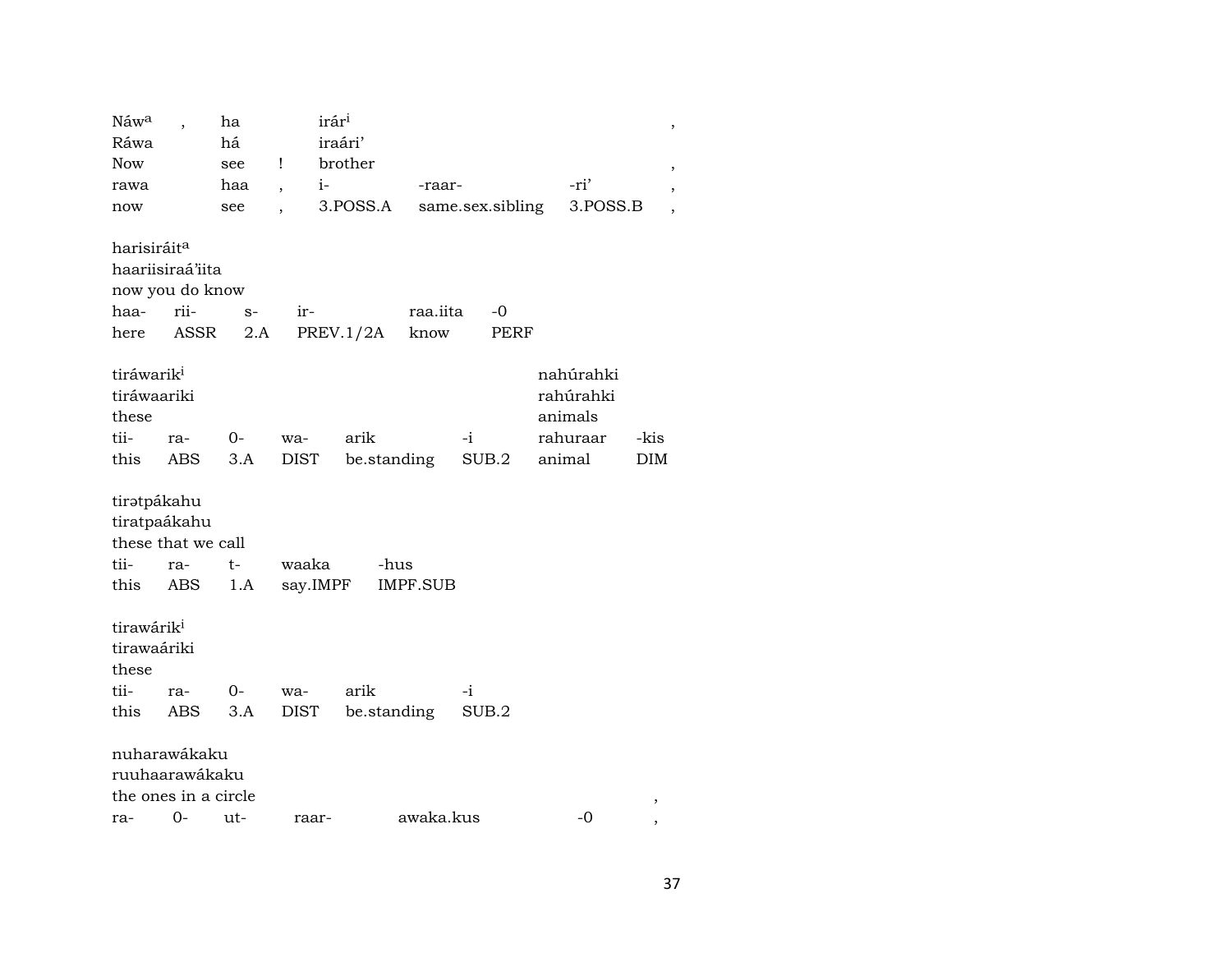| ABS                                                                      | 3.A                                  | PREV         |               | PL.INDV.A   |                         | be.seated.in.a.circle | SUB.4             | $\overline{\phantom{a}}$ |  |  |  |
|--------------------------------------------------------------------------|--------------------------------------|--------------|---------------|-------------|-------------------------|-----------------------|-------------------|--------------------------|--|--|--|
| ahikušúkstara <sup>u</sup><br>ahikucúkskara'u<br>the ones He made for me |                                      |              |               |             |                         |                       |                   |                          |  |  |  |
| ar-                                                                      | ri-                                  |              | $0-$<br>ku-   | ut-         | uks-                    | ka.ra'uk              | -0                |                          |  |  |  |
| EV                                                                       | CONT.3A                              |              | 1.P<br>3.A    | <b>BEN</b>  | AOR                     | make.PL.P             | SUB <sub>.3</sub> |                          |  |  |  |
| tiráwah<br>Tiráwaahat                                                    | the Heavens                          |              |               |             |                         |                       |                   |                          |  |  |  |
| tii-                                                                     | ra-                                  | $O -$        | waa-          | ahak        |                         | -0                    |                   |                          |  |  |  |
| this                                                                     | ABS                                  | 3.A          | <b>DIST</b>   |             | extend.in.a.line        | SUB.4                 |                   |                          |  |  |  |
| rihwakíhu<br>ríhwakihu<br>ra-<br>ABS                                     | they say (ie call it)<br>$0-$<br>3.A | ir-<br>PL.3A | waki.a        | say.PL.IMPF | -hus<br><b>IMPF.SUB</b> | П<br>,                |                   |                          |  |  |  |
| Kárikis <sup>u</sup>                                                     |                                      |              |               | П           |                         |                       |                   |                          |  |  |  |
| Kaárikisu'                                                               |                                      |              |               |             |                         |                       |                   |                          |  |  |  |
| Karikisu                                                                 |                                      |              |               |             |                         |                       |                   |                          |  |  |  |
| ka.arik.his                                                              |                                      |              | $-u^{\prime}$ |             |                         |                       |                   |                          |  |  |  |
|                                                                          | Four.Pole.Ceremony                   |              | <b>NOM</b>    |             |                         |                       |                   |                          |  |  |  |
| Iháwirisuhíšis<br>$\, ,$<br>Ihaáwirisuúhiicis<br>You now do know that    |                                      |              |               |             |                         |                       |                   |                          |  |  |  |
| ii-                                                                      | haa-                                 | wii-         | rii-          | $S-$        | ut-                     | riicis                | -0                |                          |  |  |  |
| that                                                                     | here                                 | now          | ASSR          | 2.A         | PREV                    | learn.about           | PERF              |                          |  |  |  |

hirurikutuháhura

Hiru rikutuuhaáhura'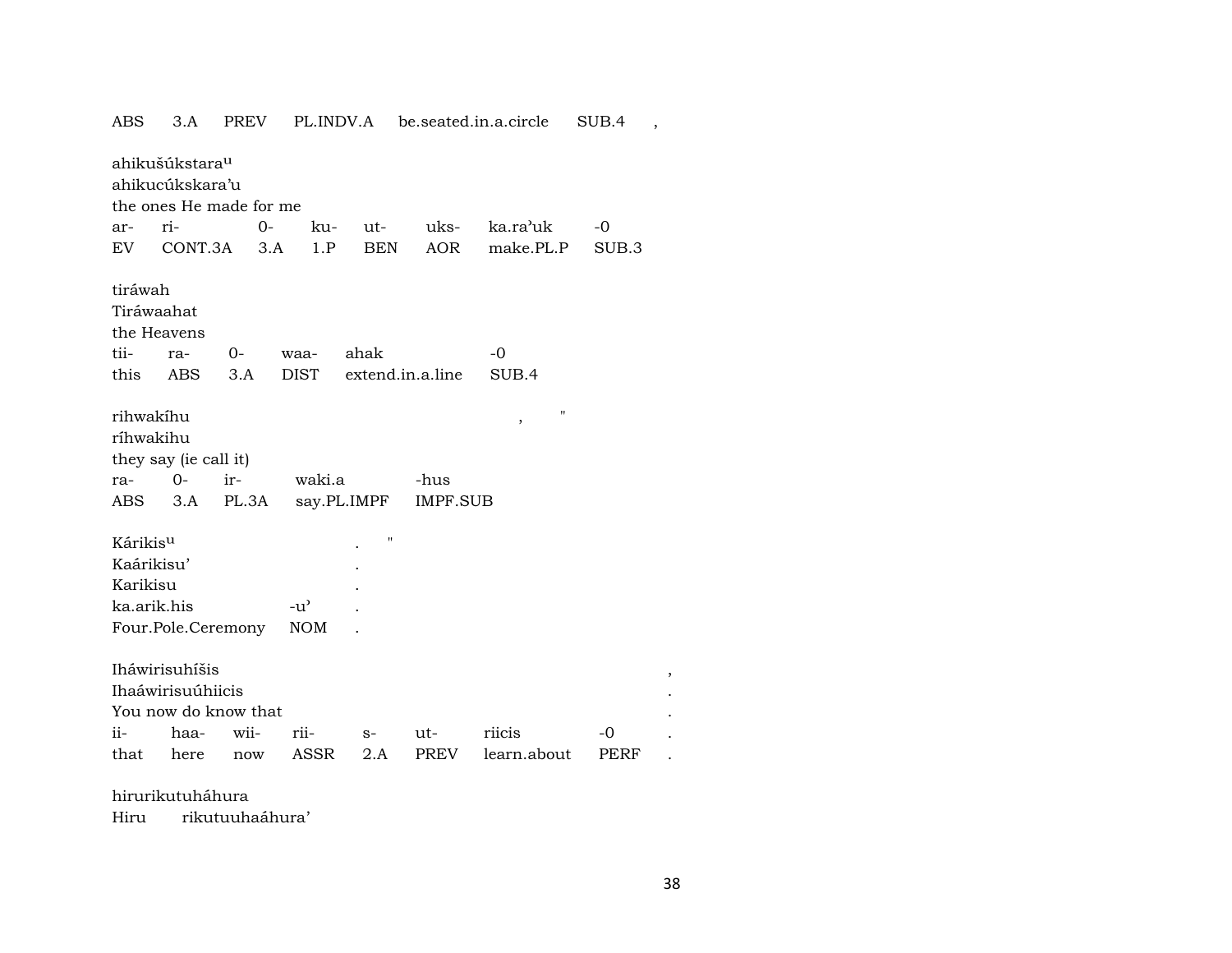| There                |                       |                | that is where she came from |             |       |             |                                                 |       |                    |      |
|----------------------|-----------------------|----------------|-----------------------------|-------------|-------|-------------|-------------------------------------------------|-------|--------------------|------|
| hiruu                | riku-                 | ti-            |                             | $0-$        | ut-   |             | raa.hurar                                       |       | $-0$               |      |
| there                | that.is               |                | IND.3A                      | 3.A         | PREV  |             | be.the.origin                                   |       | PERF               |      |
|                      |                       |                |                             |             |       |             |                                                 |       |                    |      |
| atíra                |                       |                |                             |             |       |             |                                                 |       |                    |      |
| Atíra'               |                       |                |                             |             |       |             |                                                 |       |                    |      |
| Mother               |                       |                |                             |             |       |             |                                                 |       |                    |      |
| ati-                 | raa                   |                |                             |             |       |             |                                                 |       |                    |      |
| 1.POSS               |                       | mother         |                             |             |       |             |                                                 |       |                    |      |
|                      |                       |                |                             |             |       |             |                                                 |       |                    |      |
|                      | harurirašáhura        |                |                             |             |       |             |                                                 |       |                    |      |
| Há                   |                       | ruuriiracáhura |                             |             |       |             |                                                 |       |                    |      |
| $\operatorname{See}$ | Ţ                     |                |                             |             |       |             | she (the bundle) touches (ie derives from) them |       |                    |      |
| haa                  |                       | ruu-           | rii-                        | $0-$        | raar- |             | ta.hurah                                        |       |                    | -0   |
| see                  |                       | then           | ASSR                        | 3.A         |       | 3PL.INAN.P  |                                                 |       | be.barely.touching | PERF |
|                      |                       |                |                             |             |       |             |                                                 |       |                    |      |
|                      | tiirirawáriki,        |                |                             |             |       |             |                                                 |       |                    |      |
|                      | ti'iriirawaáriki      |                |                             |             |       |             |                                                 |       |                    |      |
|                      | here where they stand |                |                             |             |       |             |                                                 |       |                    |      |
| tii-                 | irii-                 | ra-            | 0-                          | wa-         |       | arik        | $-i$                                            |       |                    |      |
| here                 | where                 | <b>ABS</b>     | 3.A                         | DIST        |       | be.standing |                                                 | SUB.2 |                    |      |
|                      |                       |                |                             |             |       |             |                                                 |       |                    |      |
| ruháru <sup>a</sup>  |                       |                |                             |             |       |             | súhuks,                                         |       | ikárikatn          |      |
|                      | ruuháruu'a            |                |                             |             |       |             | súhuks                                          |       | ikárikat           |      |
|                      | their numbering       |                |                             |             |       |             | five                                            |       | in the center      |      |
| ra-                  | $0-$                  | ut-            | raar.uu                     |             | -a    |             | suhuks                                          |       | iika.ri            | -kat |
| ABS                  | 3.A                   | <b>PREV</b>    |                             | be.a.number |       | SUB.1       | five                                            |       | center             | LOC  |
|                      |                       |                |                             |             |       |             |                                                 |       |                    |      |
|                      | ikárikət <sup>n</sup> |                | iráriki                     |             |       |             |                                                 |       |                    |      |
|                      | Ikárikat              |                | iraáriki                    |             |       |             |                                                 |       |                    |      |
|                      | In the center         |                | that one                    |             |       |             |                                                 |       |                    |      |
|                      | iika.ri               | -kat           | $ii -$                      | ra-         | $0-$  | arik        |                                                 | $-i$  |                    |      |
|                      | center                | LOC            |                             | ABS         | 3.A   |             | be.standing                                     |       | SUB.2              |      |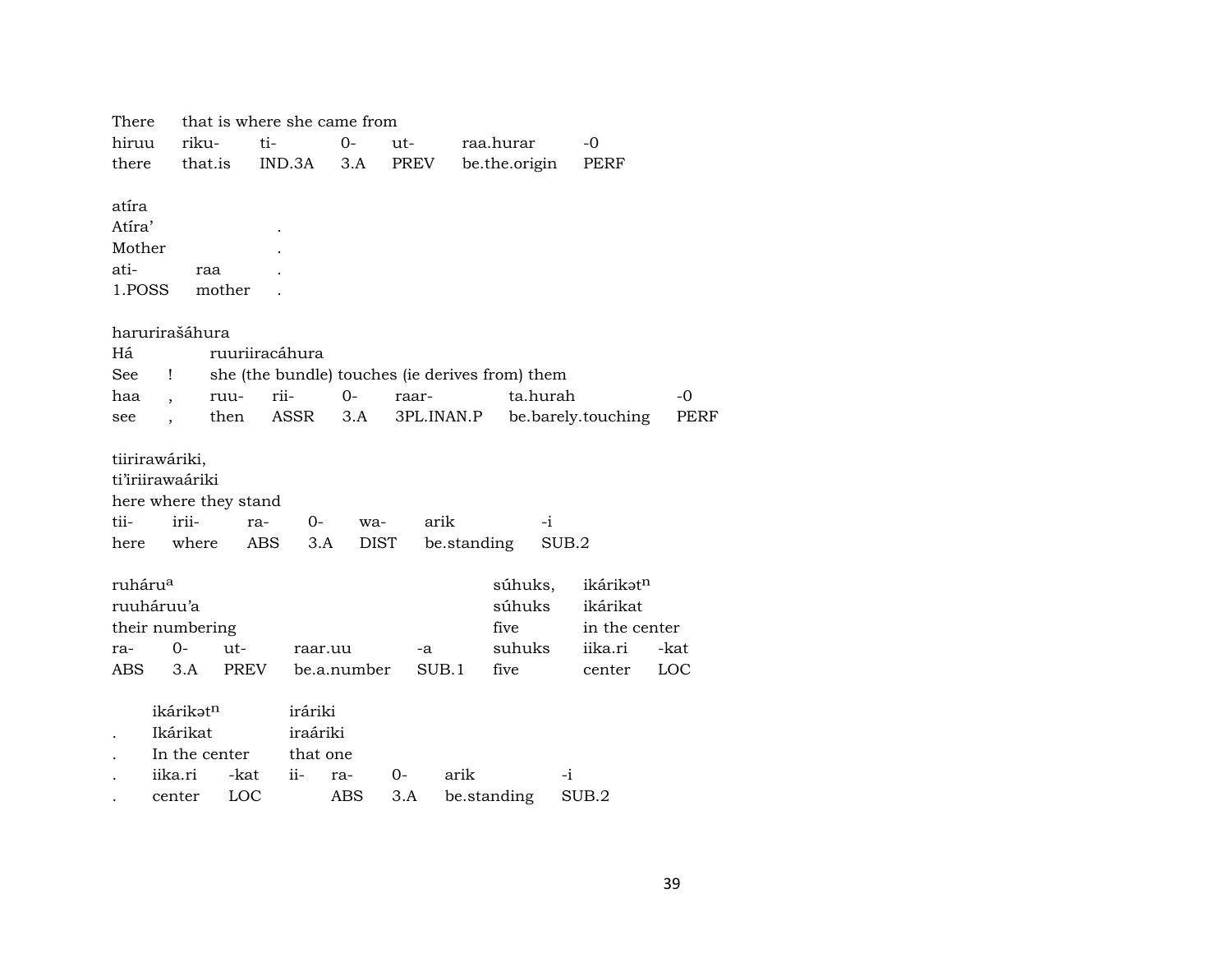| skítiiks<br>four                                                                         | kskiíti'iks                                                                                       | tiráwihatn<br>tiráwihat<br>these |                                                   |                             |                  |                  |                | hupíritn<br>huupírit<br>stars |                |         |                      |
|------------------------------------------------------------------------------------------|---------------------------------------------------------------------------------------------------|----------------------------------|---------------------------------------------------|-----------------------------|------------------|------------------|----------------|-------------------------------|----------------|---------|----------------------|
|                                                                                          | iks.kiiti'iks                                                                                     | tii-                             | ra-                                               | $0-$                        | wi.hak           |                  | $-0$           | huupirik                      |                |         |                      |
| four                                                                                     |                                                                                                   | this                             | ABS                                               | 3.A                         | be.sitting.PL    |                  | SUB.4          | star                          |                |         |                      |
| $\overline{\phantom{a}}$<br>$\,$<br>$\overline{\phantom{a}}$<br>$\overline{\phantom{a}}$ | ikárikatn<br>ikárikat<br>in the center<br>iika.ri<br>center                                       | -kat<br>LOC                      | iráriki<br>iraáriki<br>that one<br>$ii -$<br>that | ra-<br>ABS                  | 0-<br>3.A        | arik             | be.standing    | $-i$<br>SUB.2                 |                |         |                      |
| riku-<br>that.is                                                                         | rikuwitatirú <sup>u</sup><br>rikuwitatiiruú'u<br>that is the one I had<br>wi-<br>QUOT             | ta-                              | IND.1/2A                                          | t-<br>1.A                   | ir-              | POSS.1/2A        | ri-            | PHYS.POSS                     | uur-<br>POSS.A | 0<br>be | $\overline{z}$<br>EX |
|                                                                                          | Natukstarušuhúsuku<br>Ratukstaruucuhúsuku<br>When I used to make fires<br>t-<br>ra-<br><b>ABS</b> | 1.A                              | uks-<br>AOR                                       | ta.ra.uc.wuh<br>make.a.fire |                  | -hus<br>IMPF.SUB | -uku           | HAB.SUB                       |                |         |                      |
| tiráwah<br>tii-<br>this                                                                  | Tiráwaahat<br>the Heavens<br>ra-<br>ABS                                                           | $0 -$<br>3.A                     | waa-<br><b>DIST</b>                               | ahak                        | extend.in.a.line | $-0$             | SUB.4          |                               |                |         |                      |
|                                                                                          | wiratkut <sup>n</sup> pákararawu<br>wiratkutpákaraarawu<br>when I was praying                     |                                  |                                                   |                             |                  |                  |                |                               |                |         |                      |
| wii-                                                                                     | ra-                                                                                               | $t-$                             | ku-                                               | ut-                         |                  |                  | wakaraar.a.wuu | -hus                          |                |         |                      |